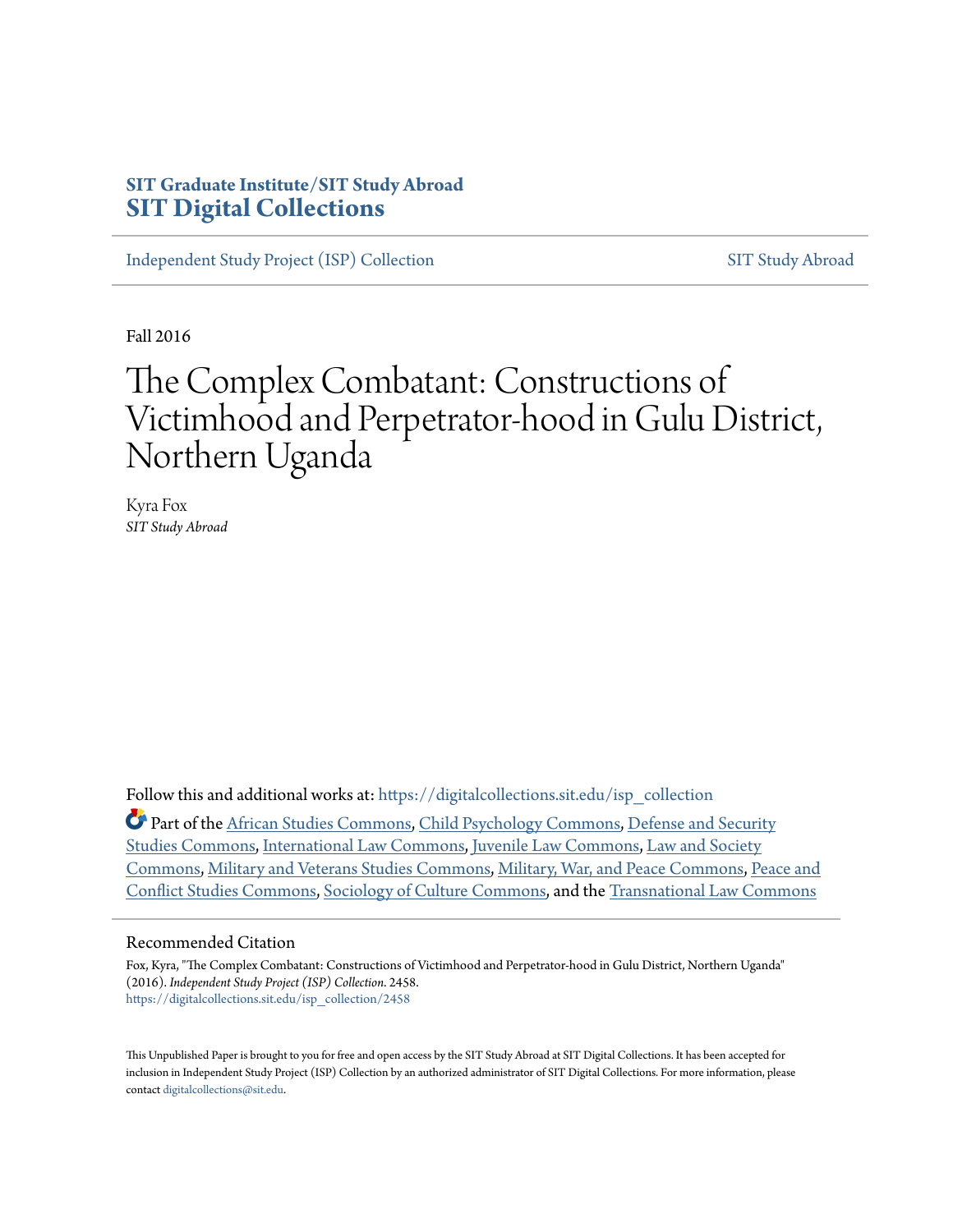The Complex Combatant:

Constructions of Victimhood and Perpetrator-hood in Gulu District, Northern Uganda

# Kyra Fox

School for International Training – Uganda: Post-Conflict Transformation Academic Director: Martha Nalubega Wandera Advisor: Dr. Paul Omach December 2016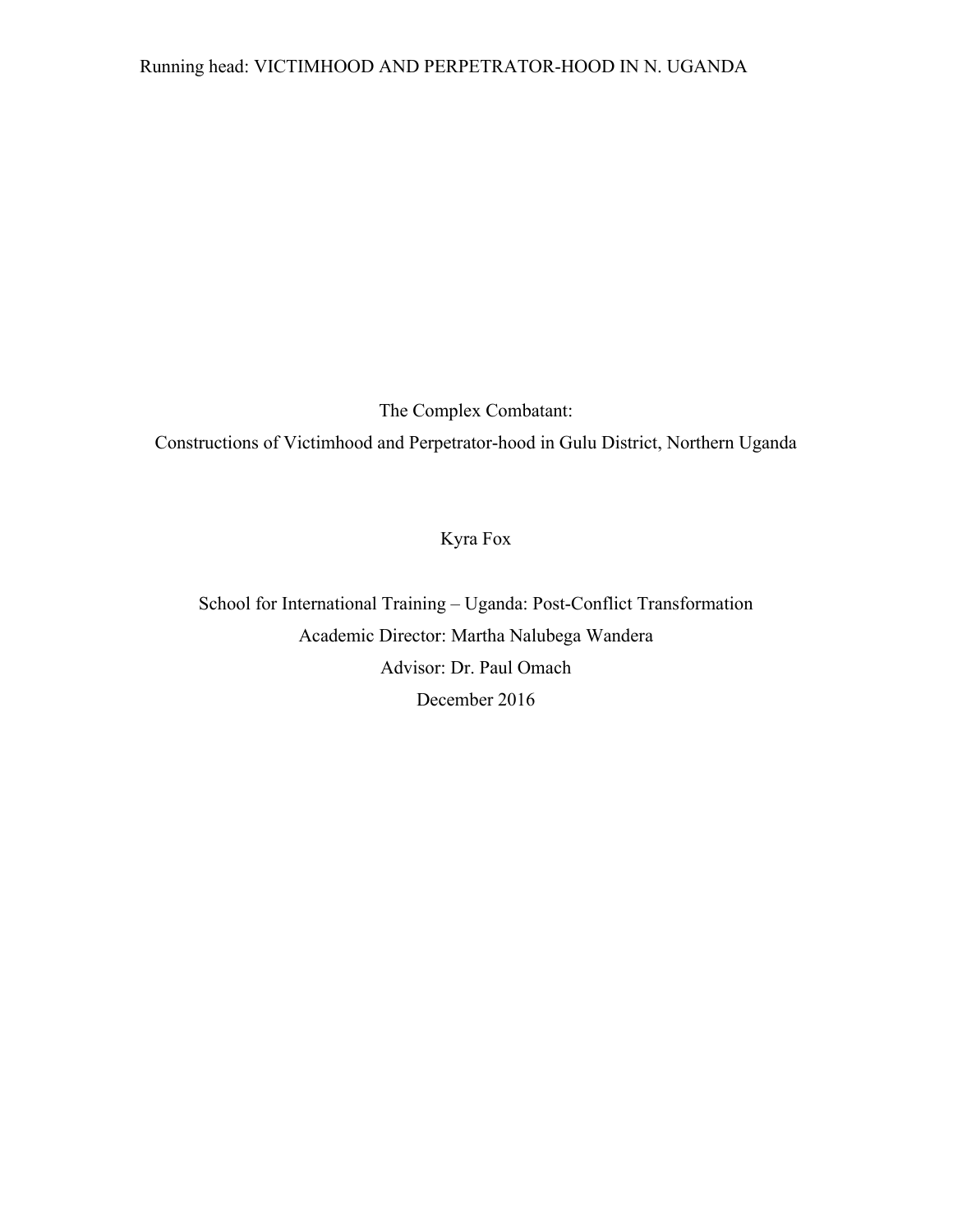*Explain to them – it [was] not our will to be there and the bad things that we did [were] even not our will… You just tell them, so that they know.*

*-Former LRA Member, Female, Age 25*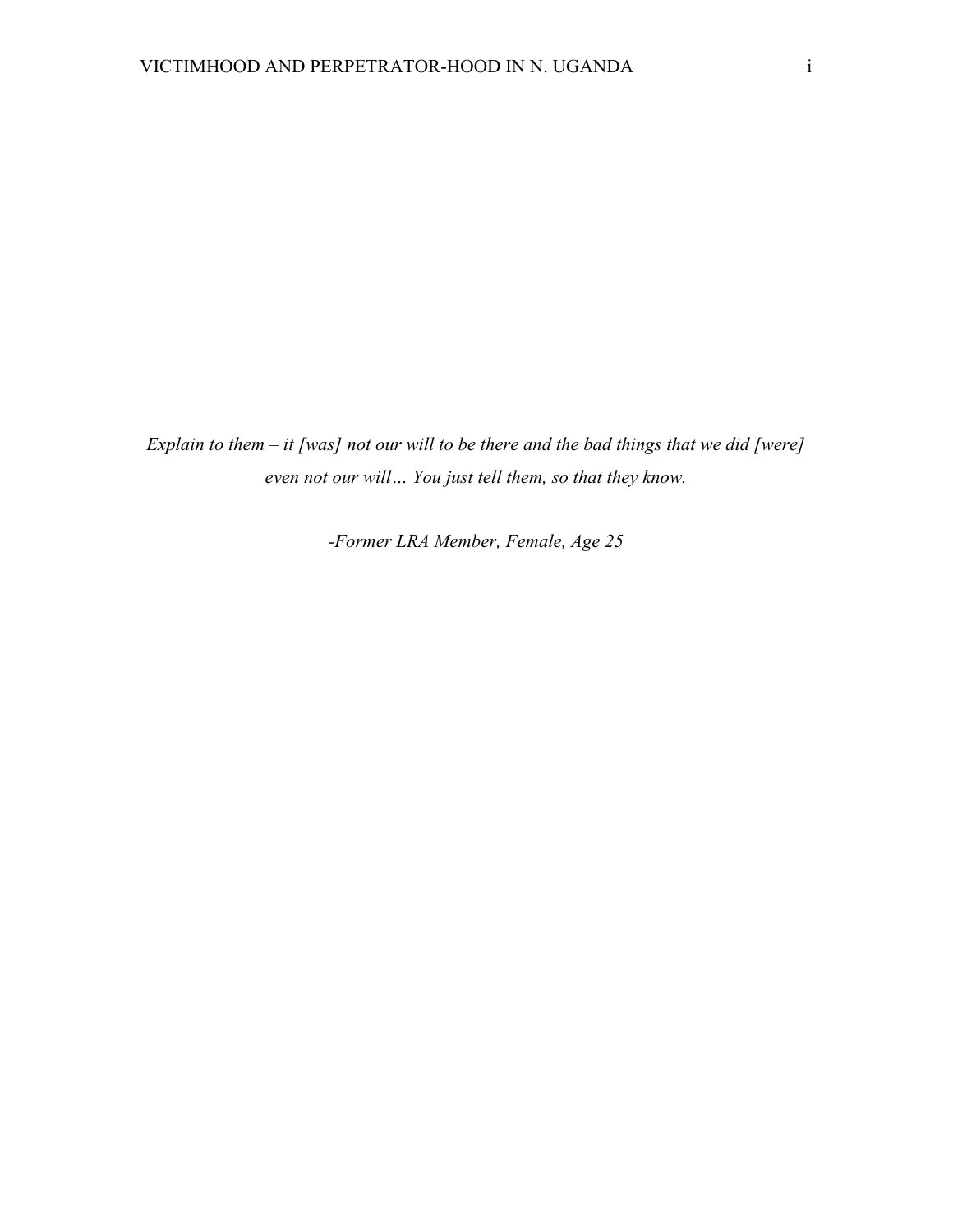# Acknowledgments

A community of colleagues, advisors, friends, and family from across the globe came together to make this project possible. First and foremost, I would like to thank the group of academics and global-minded citizens in Uganda for helping develop the idea for this project. Thank you to Dr. Daniel Komakech and Dr. Constantine Loum for patiently listening to my stream-of-consciousness ideas and helping me to sort through the clutter. Dr. Lioba Lenhardt shared her experiences as a foreign researcher in Northern Uganda, and our common struggles comforted me that I was on the right path. Dr. Paul Omach has been the backbone of this research project all the way from Kampala; his clarity of insight has been invaluable as I saw this project to fruition.

 I would also like to thank those from home who offered steady support throughout the duration of this project, even from 6000 miles away. Dr. Scott Straus has been a constant source of advice as this project developed from its infancy; his wisdom has been vital as I begin to explore international research. My friend and kindred international spirit Emma Sayner has never failed to pick up a stressed phone call or share in the excitement of a new research epiphany. I would be lost without her support.

Thank you to my family at the School for International Training for being there every hour of the day (or night) to ensure this project's success. Martha Nalubega Wandera shared in my excitement about this project from day one, and since then has consistently and unflinchingly given one hundred percent of herself to ensuring the success of each student at SIT. Meddie Osundwa was a constant source of moral support; this project could not have succeeded without his willingness to answer the silliest of questions and wake up at ridiculous hours to ensure I made it to Kampala safely. Simon Oola's deep connection to the community of Gulu proved essential to ensuring that I could communicate with respondents from every corner of the district. Leonard Lamwodo made not one, but three site visits to the community of Lukodi to establish connections and develop trust in the community; I am in awe of his dedication to students and research. And of course, thank you to my wonderful cohort. I would not have wanted to ride this rollercoaster of a semester with anyone else.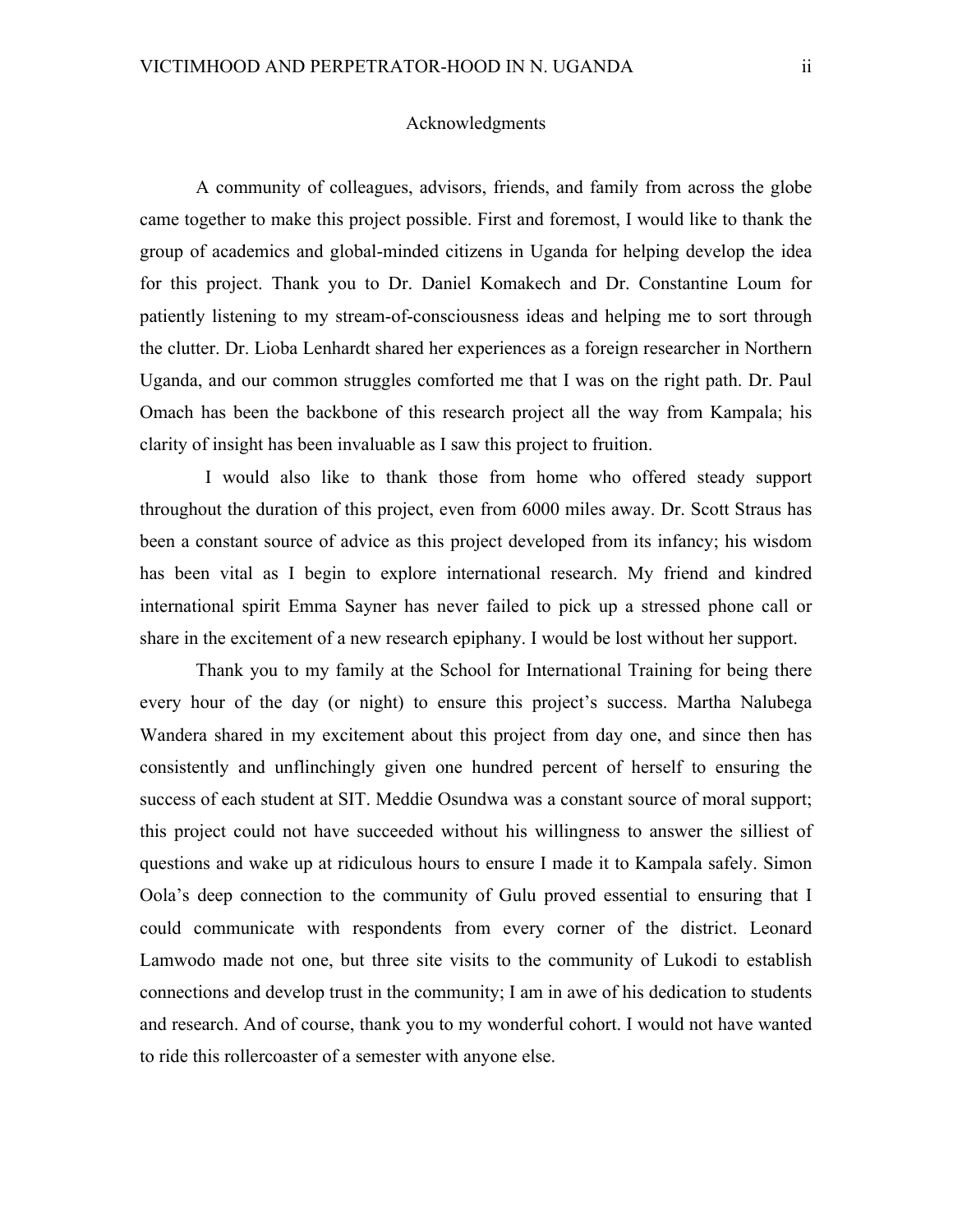I cannot adequately express my gratitude for my family. Since three years ago when I announced I wanted to study abroad in Uganda, to now as they tick off the days until my return, they have pushed me to embrace this opportunity with open arms. Without their steadfast and unwavering encouragement, this project and this experience would not have been possible.

Nor can I adequately express my gratitude for my second family here in Gulu. From thought-provoking discussions to Acholi dance lessons to the glass of passion fruit juice always waiting for me when I came home, they have welcomed me openly and without hesitation. They have indeed "melted my Wisconsin heart."

Lastly, I would like to thank the people of Gulu who boldly shared their experiences with no motivation other than to tell the world what happened in Northern Uganda. Thank you for trusting me with your stories. I dedicate this project to you.

*Apwoyo matek!*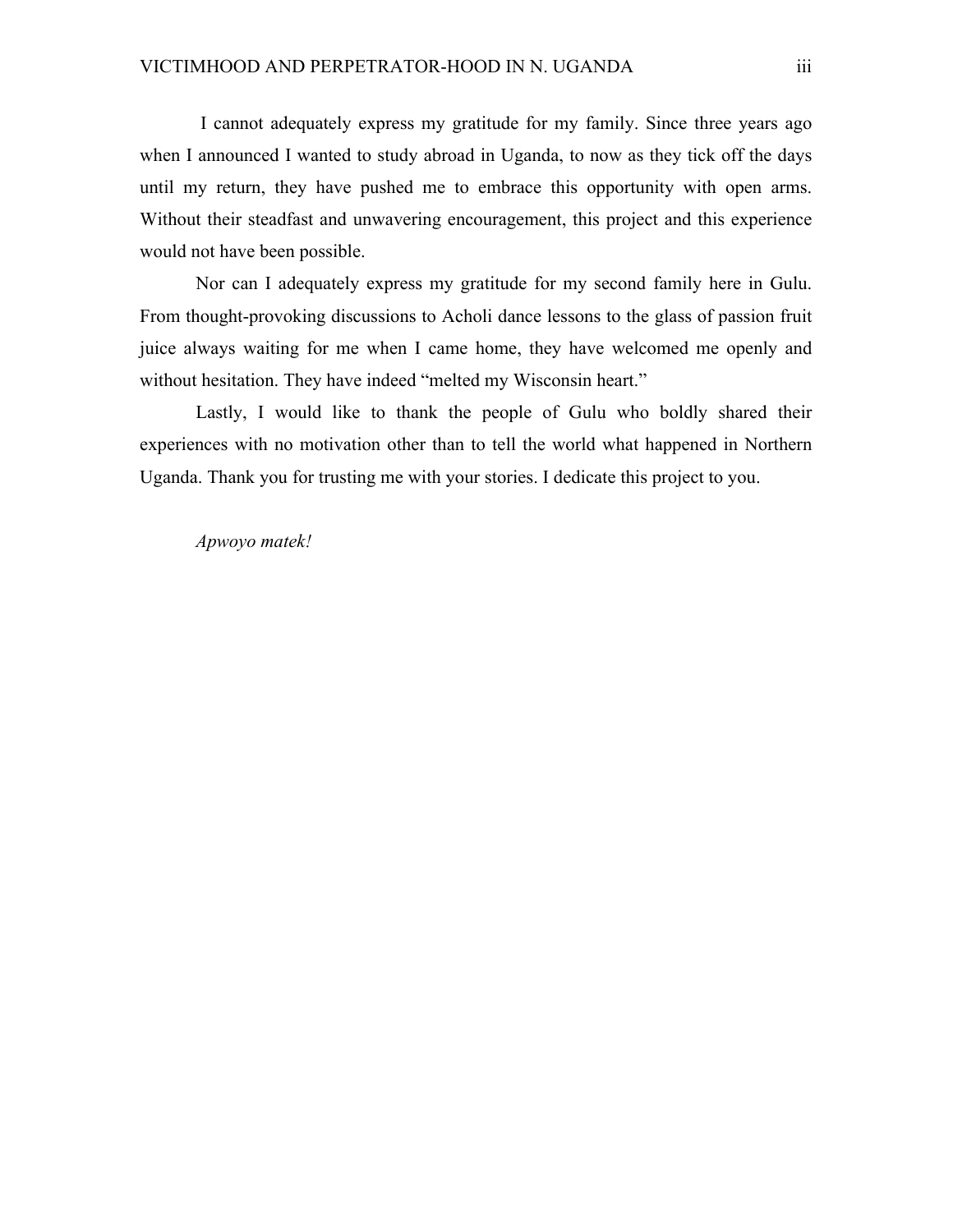#### Abstract

In the wake of the Lord's Resistance Army (LRA) conflict in Northern Uganda, both the local and international community struggle to define the "victims" and "perpetrators" of a conflict that transformed ordinary civilians into combatants. Made up primarily of child soldiers, the LRA forcefully abducted and conscripted children across Northern Uganda to fight in a guerilla war against the Ugandan government. LRA members were forced to murder their own families and terrorize their home villages in an attempt to disorient and desensitize them to lives of violence. Some became willing, even eager fighters; others struggled daily to live with their actions.

Nearly ten years after the guns went silent in Northern Uganda, various methods of transitional justice have been employed to resolve the ambiguity of victims and perpetrators. Most recently, the International Criminal Court indicted Dominic Ongwen, a high-ranking LRA commander abducted at the age of ten. As the date of his trial nears, debates over his victimhood and perpetrator-hood intensify. The stakes of the trial are high both for the affected communities promised reparations and for the future of child soldiers in international law; Dominic Ongwen is the first person to be tried for a war crime of which he is also a victim.

This research examines the complex victimhood and perpetrator-hood of former LRA members and how this complexity is constructed by members themselves, local communities, and the ICC. Data was collected over the period of four weeks from November to December 2016 in Gulu district and Kampala through case studies with former LRA members, focus group discussions, and interviews with local opinion leaders. This research concluded the following: (1) former LRA members exhibit overlapping factors of victimhood and perpetrator-hood, and thus cannot be categorized as solely victims or solely perpetrators; (2) most former LRA members construct themselves as victims when faced with the risk of punishment, but in risk-free environments recognize their complex victimhood and perpetrator-hood; (3) most local community members recognize the complexity of former LRA members, but their constructions are influenced by self-interest; and, (4) the ICC struggles to recognize the complexity of Dominic Ongwen's victimhood and perpetrator-hood, instead constructing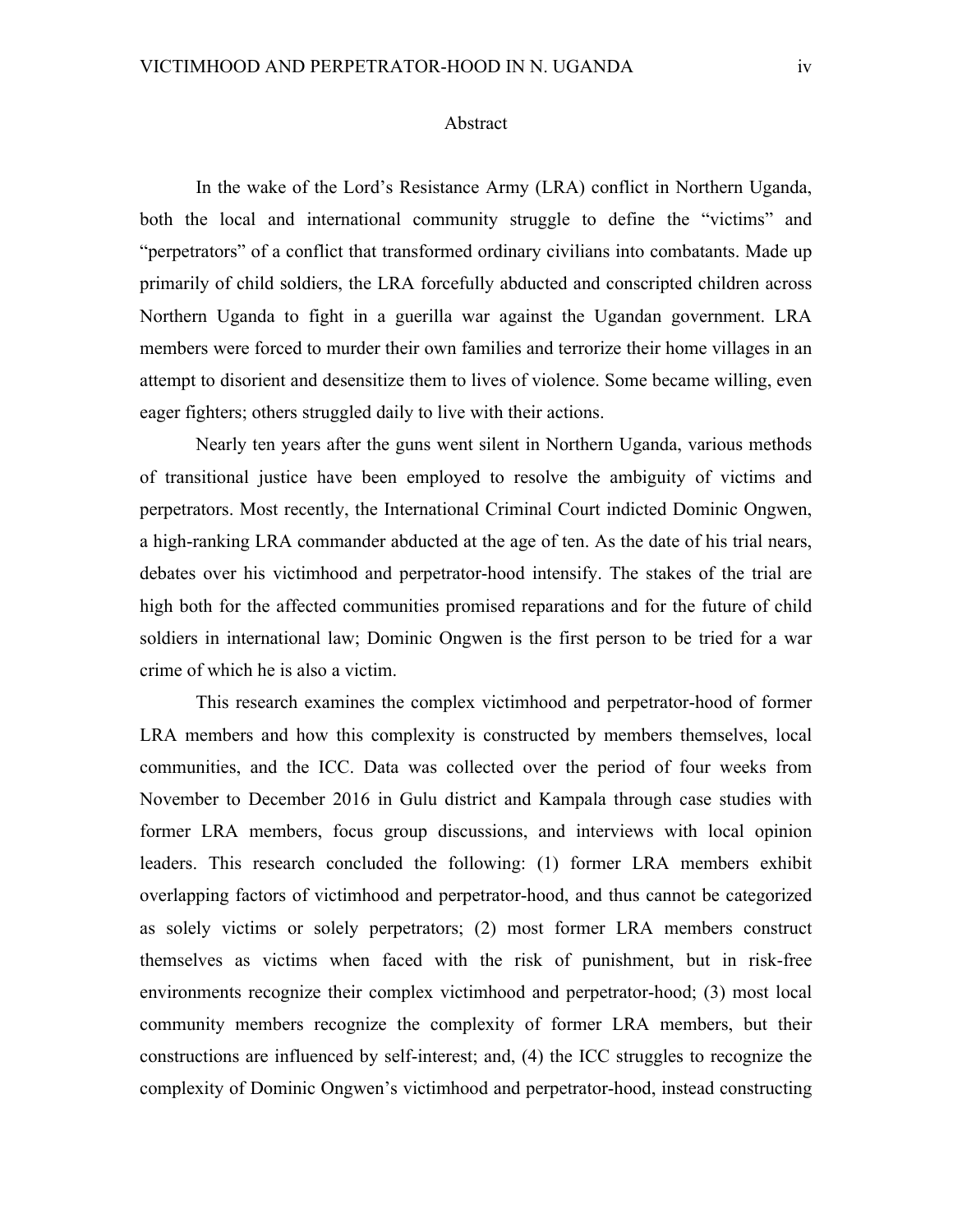him as a perpetrator to legitimize its method of retributive justice. This paper concludes with recommendations to the International Criminal Court, the Government of Uganda, local opinion leaders, and future researchers based on findings.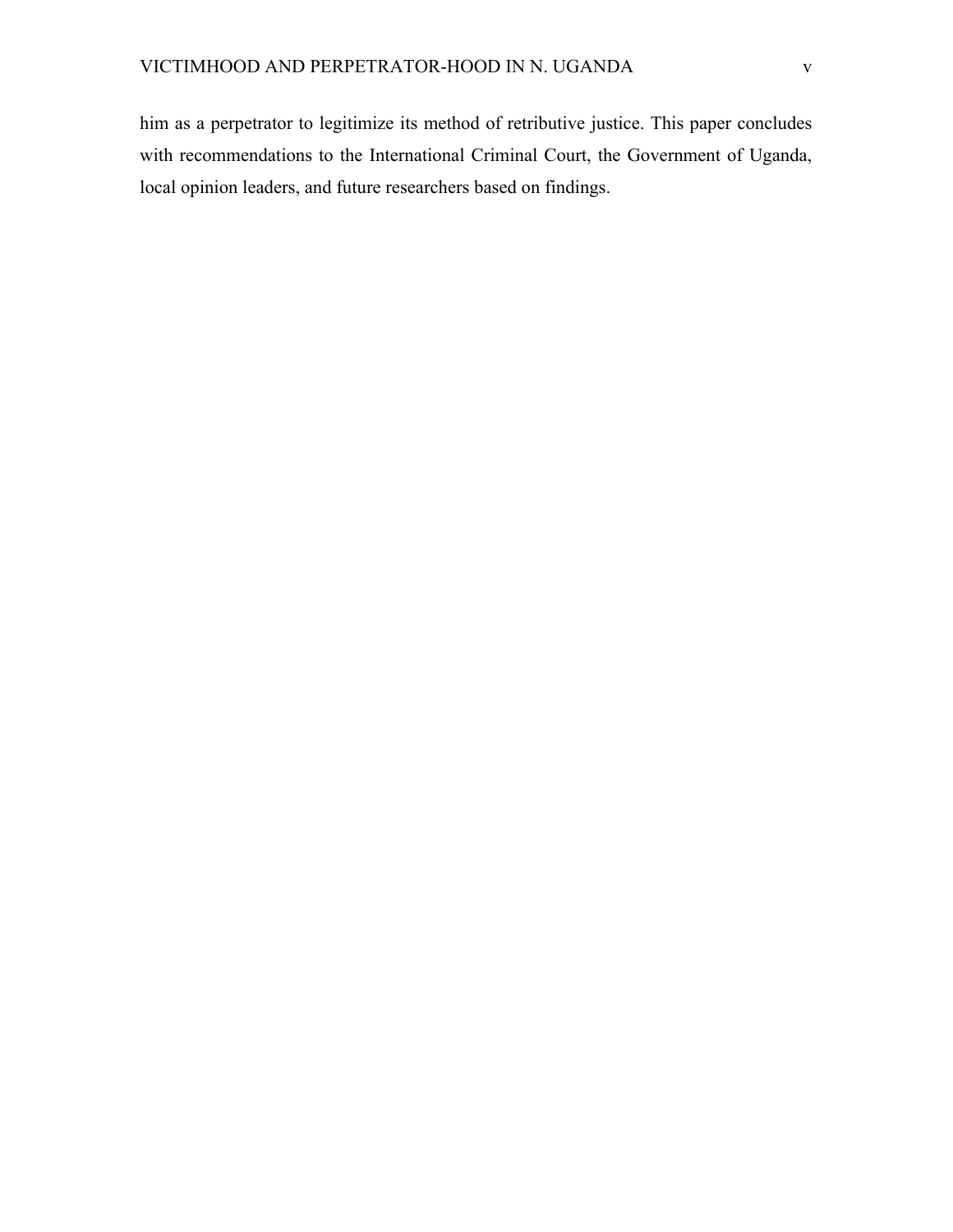# Definitions

- *Victim:* In this work, a "victim" is defined as someone who helplessly suffers a wrongdoing.
- *Perpetrator:* In this work, a "perpetrator" is defined as someone who willfully commits a wrongdoing.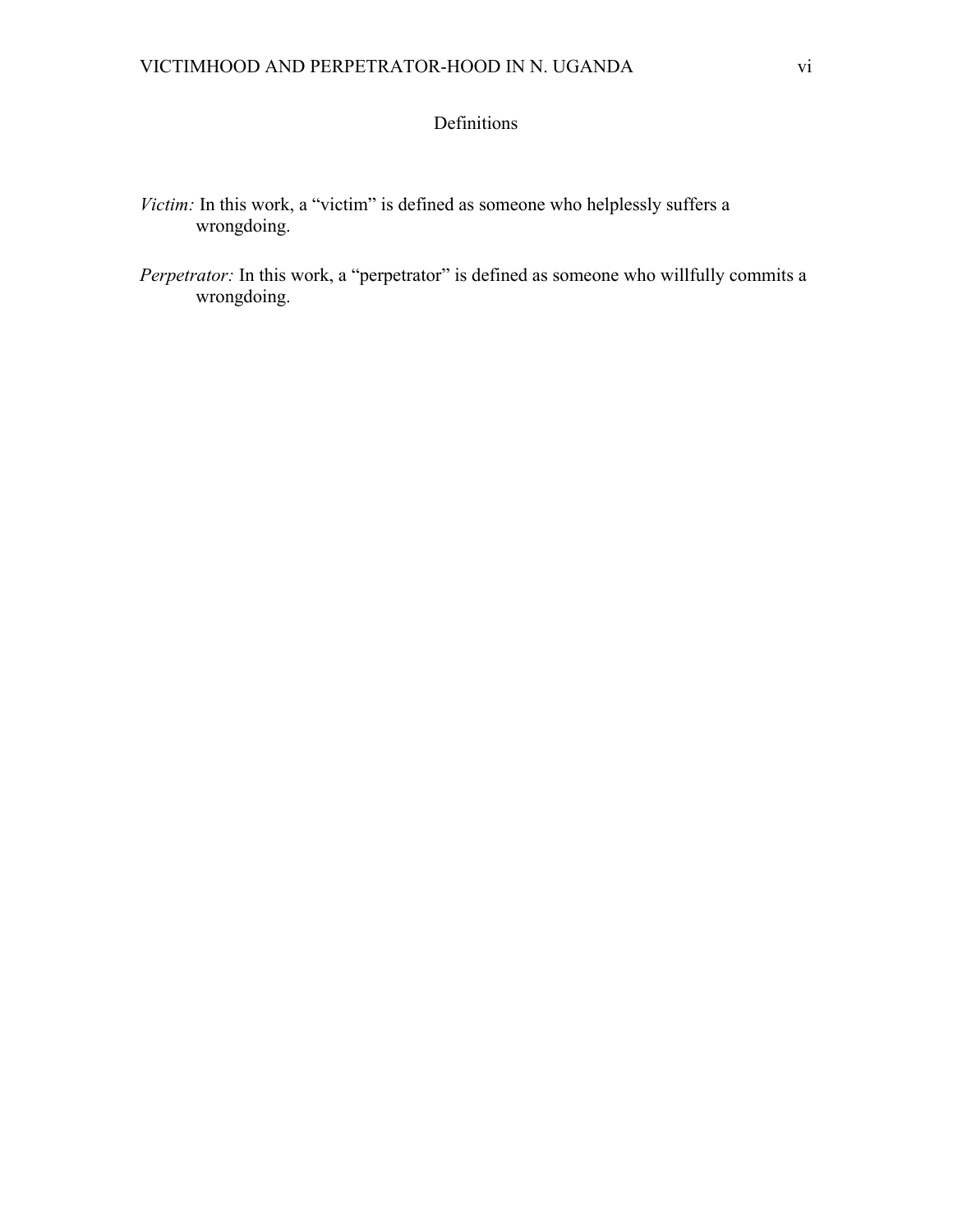| Chapter 4: The Complex Victimhood and Perpetrator-hood of Former LRA Members 28 |  |
|---------------------------------------------------------------------------------|--|
|                                                                                 |  |
| 4.2 Former LRA Members' Constructions of Victimhood and Perpetrator-hood 42     |  |
|                                                                                 |  |
|                                                                                 |  |
|                                                                                 |  |
|                                                                                 |  |
|                                                                                 |  |
|                                                                                 |  |
|                                                                                 |  |
|                                                                                 |  |
|                                                                                 |  |
|                                                                                 |  |

# Table of Contents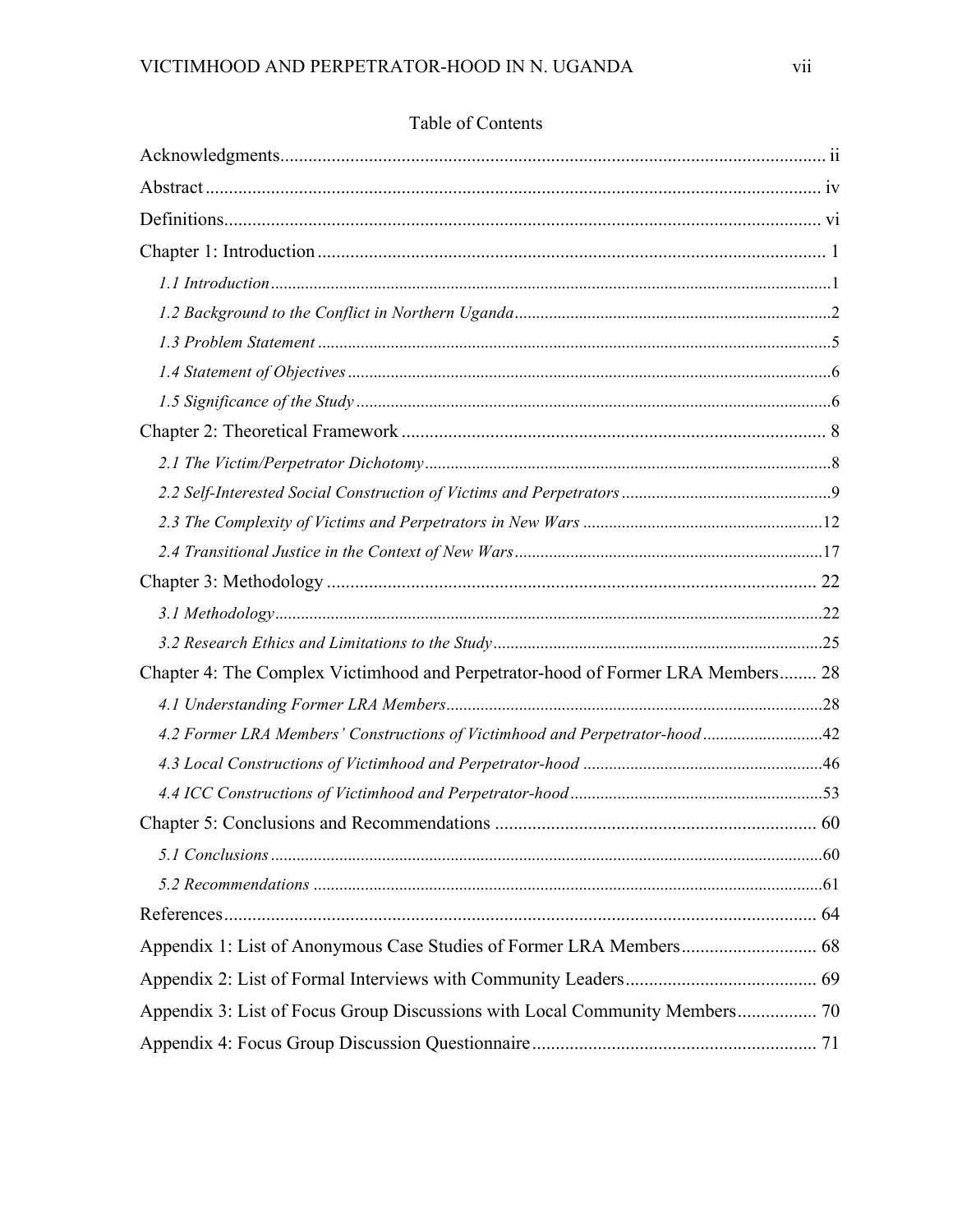# Chapter 1: Introduction

#### **1.1 Introduction**

On August  $20<sup>th</sup>$ , 1989, twenty-one-year-old Lyle Menéndez and his eighteen-yearold brother Erik shot their wealthy parents, Jose and Kitty, while they were watching television in their living room.

When faced with seemingly incomprehensible atrocities, it is comforting to sort actors into the neat boxes of "evil perpetrator" and "innocent victim." In doing so, we transform perpetrators into monsters, people so far removed from ourselves that we could never imagine committing the same atrocities (Mohamed, 2015, p. 1211). We breathe a sigh of relief, knowing we could never relate to the likes of the Menéndez brothers.

But the boxes of "victim" and "perpetrator" only tell part of the story. They fail to recognize the crippling control exerted over the Menéndez brothers by their overbearing father, and even allegations of mental and sexual abuse (Noble, 1996). They skirt contextual clues that might make the Menéndez brothers' actions fathomable, and perhaps even sympathetic.

In Luo, the language of the Acholi of Northern Uganda, there are no words for "victim" or "perpetrator." Instead, the Acholi refer to *lakomakec,* or the unfortunate ones. Indeed, many were unfortunate in Northern Uganda. In the wake of the three-decade-long Lord's Resistance Army (LRA) conflict that transformed the community's children into killers through abduction and forceful conscription, Northern Ugandans are working simultaneously to forgive and achieve justice for actors in the conflict.

Amid debates over the "right" method of justice for Northern Uganda, the International Criminal Court (ICC) issued five arrest warrants for LRA leaders in 2005. As of 2016, the only warrant successfully executed was that for Dominic Ongwen, a rebel leader who himself was abducted as a child. In 2015, Ongwen was taken into the ICC's custody; his trial will begin in December of 2016 ("The Prosecutor v. Dominic Ongwen," 2016).

The complexity of Dominic Ongwen's status as both a victim of abduction and a perpetrator of atrocity has brought to the fore debates over the constructs of "victim" and "perpetrator" in international justice. As the first known person to be tried for "a war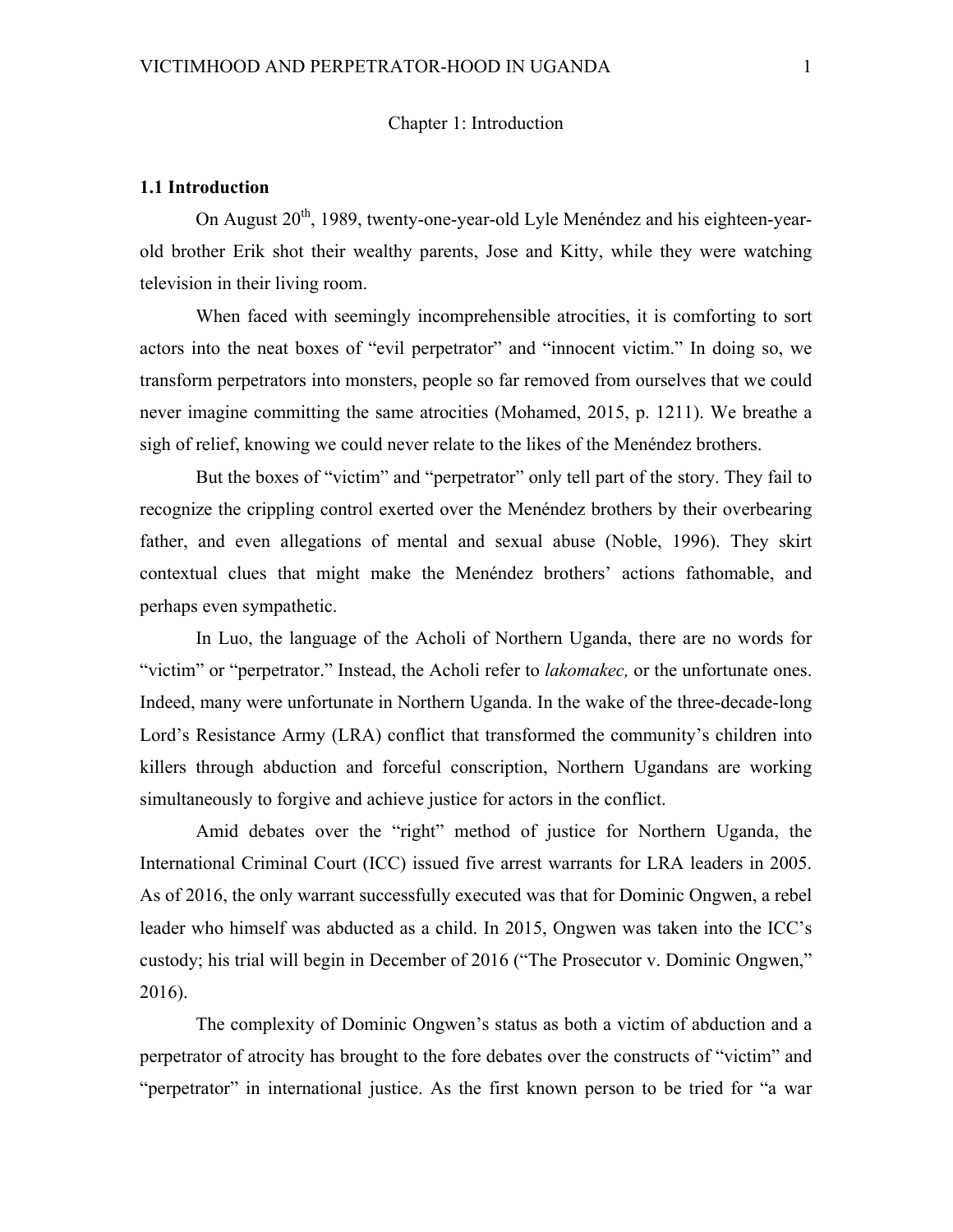crime of which he is also a victim," Ongwen's case will test how the ICC handles those with ambiguous victim/perpetrator status (Baines, 2009, p. 163-164).

Through case studies of former LRA members, this research aims to lay bare the complex backgrounds and motivations of former LRA members such as Ongwen, questioning the applicability of a victim/perpetrator dichotomy. Further, it seeks to understand how LRA members' complex victimhood and perpetrator-hood is constructed by members themselves, the local community, and the International Criminal Court in the face of Ongwen's impending trial.

As Christopher Browning emphasized of Holocaust perpetrators in his book *Ordinary Men*, "Explaining is not excusing, understanding is not forgiving" (as cited in Govier & Verwoerd, 2004, p. 375). The purpose of this paper is not to exonerate former LRA members. It is only to offer a deeper, more nuanced understanding of their complex roles in the conflict in Northern Uganda. In doing so, this research attempts to combat polarized narratives of victims and perpetrators, instead advocating for the recognition of the complex victimhood and perpetrator-hood of actors in conflict.

# **1.2 Background to the Conflict in Northern Uganda**

# *1.2.1 History of the LRA Conflict*

Seeds of conflict were planted in Uganda as early as the colonial era when British administrators assigned cheap labor, security, and defense to Northern Ugandans; meanwhile the central region gained control over the country's economic and political development (Happold, 2007, p. 162). Since then, a lack of national reintegration has fueled lingering regional and ethnic tensions. Post-independence Uganda endured fourteen different insurgencies, transitioning rapidly through leaders who each favored different regions of the divided country (Di Giovanni, 2005, p. 31). Milton Obote rose to post-independence power mostly due to chance; unable to build a strong base of support within his own party, he adopted a "divide and rule" policy that cleaved the country along religious lines and dissolved democratic checks and balances to favor Obote's own party (Uzoigwe, 1983, p. 262-263). His support gradually deteriorated, and General Idi Amin overthrew Obote in 1971, ending parliamentary government in Uganda (Uzoigwe, 1983, p. 265-266). Idi Amin retaliated against those who had supported Obote, executing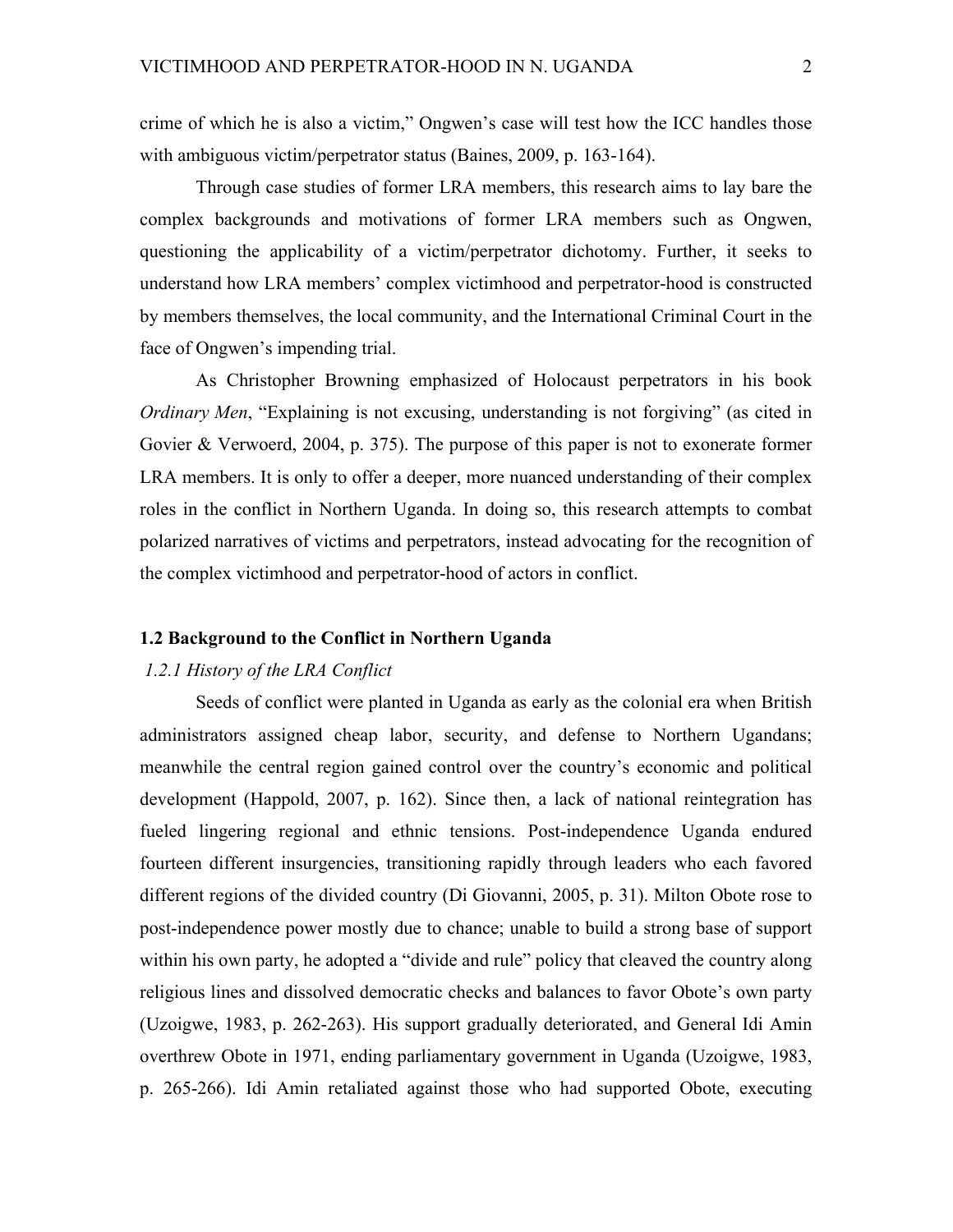thousands of Acholi, Langi, and other elites and founding his regime on terror and oppression (Brett, 1995, p. 138-139). The years following Amin's regime were marked by rapid transitions of power that further dissolved national unity, and Obote regained power in 1980 (Brett, 1995, p. 141). After two more coup d'états, current president Yoweri Museveni's National Resistance Army overthrew General Tito Okello in 1986. Resistance groups soon sprouted in an attempt to fight back against the oppressive regime of Museveni (Happold, 2007, p. 162).

Alice Lakwena emerged as a powerful spiritual rebel in Acholiland, establishing the Holy Spirit Movement in 1986, which "sought to energize the northern Acholi society and restore the imbalance and disorder caused by all of the violence they faced" (Happold, 2007, p. 162; as cited in Di Giovanni, 2005, p. 33). After an attempted takeover of Kampala, Lakwena's movement was defeated. The Uganda People's Democratic Army, another major rebel group, surrendered to the Ugandan Government during the Pece Peace Accords of 1988 (Happold, 2007, p. 162).

What few rebels remained united as the Lord's Resistance Army (LRA) under the leadership of Joseph Kony, a spiritual medium who claimed relation to Lakwena (Happold, 2007, p. 163). Although Kony's political motivations were ambiguous (Di Giovanni, 2005, p. 33), he declared the ultimate goal of overthrowing Museveni and establishing a government based on the Ten Commandments (Traylor, 2009, p. 25). Kony's guerilla war against the Ugandan Government was concentrated mainly in the north. Instead of fighting the Ugandan Government, however, the LRA largely terrorized civilians, resulting in thousands of innocent deaths and widespread fear of the LRA among Northern Ugandans (as cited in Happold, 2007, p. 163).

#### *1.2.2 Conscription and Retention in the LRA*

Throughout its existence, the LRA remained dependent on abduction to sustain itself ("The Dust Has Not Yet Settled," 2011, p. 44). In a 2008 survey of war-affected youth, more than one-third of male youth and one-fifth of female youth in Northern Uganda reported abduction by the LRA (as cited in "The Dust Has Not Yet Settled," 2011, 42); as of 2015, over 60,000 children had been forcefully abducted and conscripted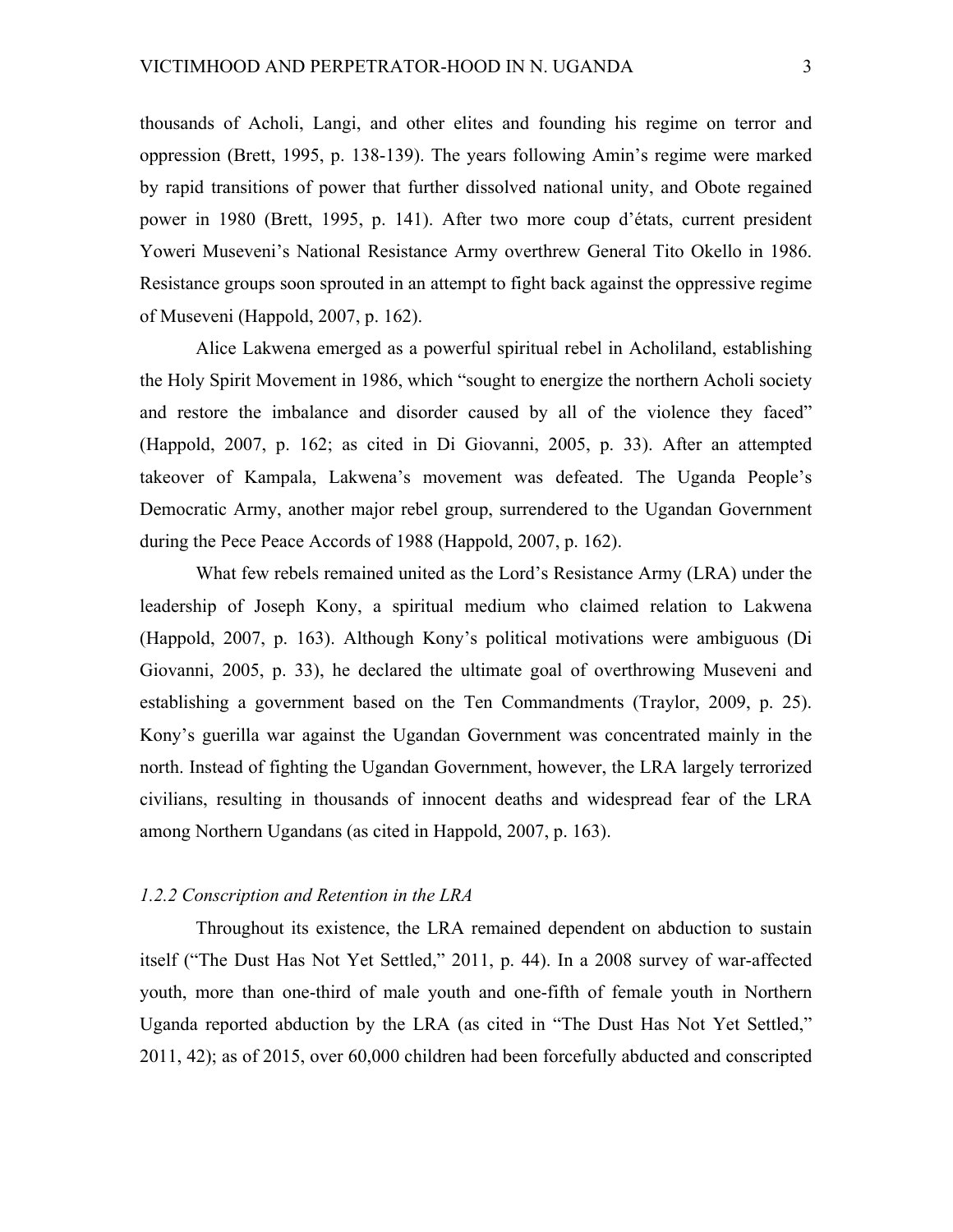into the LRA (Odong, 2015, p. 3). In the case of women, such abductions often included sexual enslavement ("Victims, Perpetrators, or Heroes?" 2006, p. 12).

After abduction, new LRA members endured gruesome initiation rituals that included beatings, long marches, and being forced to kill relatives; others were made to taste or roll in blood, or eat while sitting on dead bodies (Baines, 2009, p. 170). These rituals were designed to disorient and brainwash new abductees into obedience (Schauer & Elbert, 2010, p. 321-322). One former LRA reported being in a "confused state" for a week after being forced to cut his sister (Schauer & Elbert, 2010, p. 330).

The LRA's command structure was "based on fear" ("Victims, Perpetrators, or Heroes?" 2006, p. 12), and its leadership discouraged youths' vulnerability through violent punishment (Boothby, 2006, p. 248). One former LRA member reported, "If you show how you feel, you will be killed" (Schauer & Elbert, 2010, p. 321). Many LRA members were convinced that Joseph Kony could read minds due to the LRA's "spiritual indoctrination," which contributed to widespread fear and obedience (Baines, 2009, p. 170). In addition, the LRA employed political indoctrination, spreading false rumors among its members that the government was trying to kill off the Acholi people (Baines, 2008, p. 9). Commanders convinced LRA members that once the LRA overthrew Museveni, members would be given important positions in the new government (Baines, 2009, p. 171). Thus, LRA members sought promotions both as a way to protect their personal security and ensure success in the future.

# *1.2.3 Dominic Ongwen*

Dominic Ongwen's circumstances mirrored those of many LRA members (Baines, 2009, p. 164). Abducted at age ten while on his way to school, Ongwen was forcefully conscripted into the LRA. Young and impressionable, he became "efficient" and "fearlessly loyal" to his superiors, eventually rising to the rank of commander. Those who knew him told mixed stories about his victimhood and perpetrator-hood during his time in the LRA. Some remembered Ongwen releasing people from captivity "at considerable risk to himself." Others, however, recalled Ongwen killing pregnant women and boiling people in pots (Baines, 2009, p. 172-173). Like many other LRA members, Ongwen's seemingly contradictory actions reveal a complex character, one whose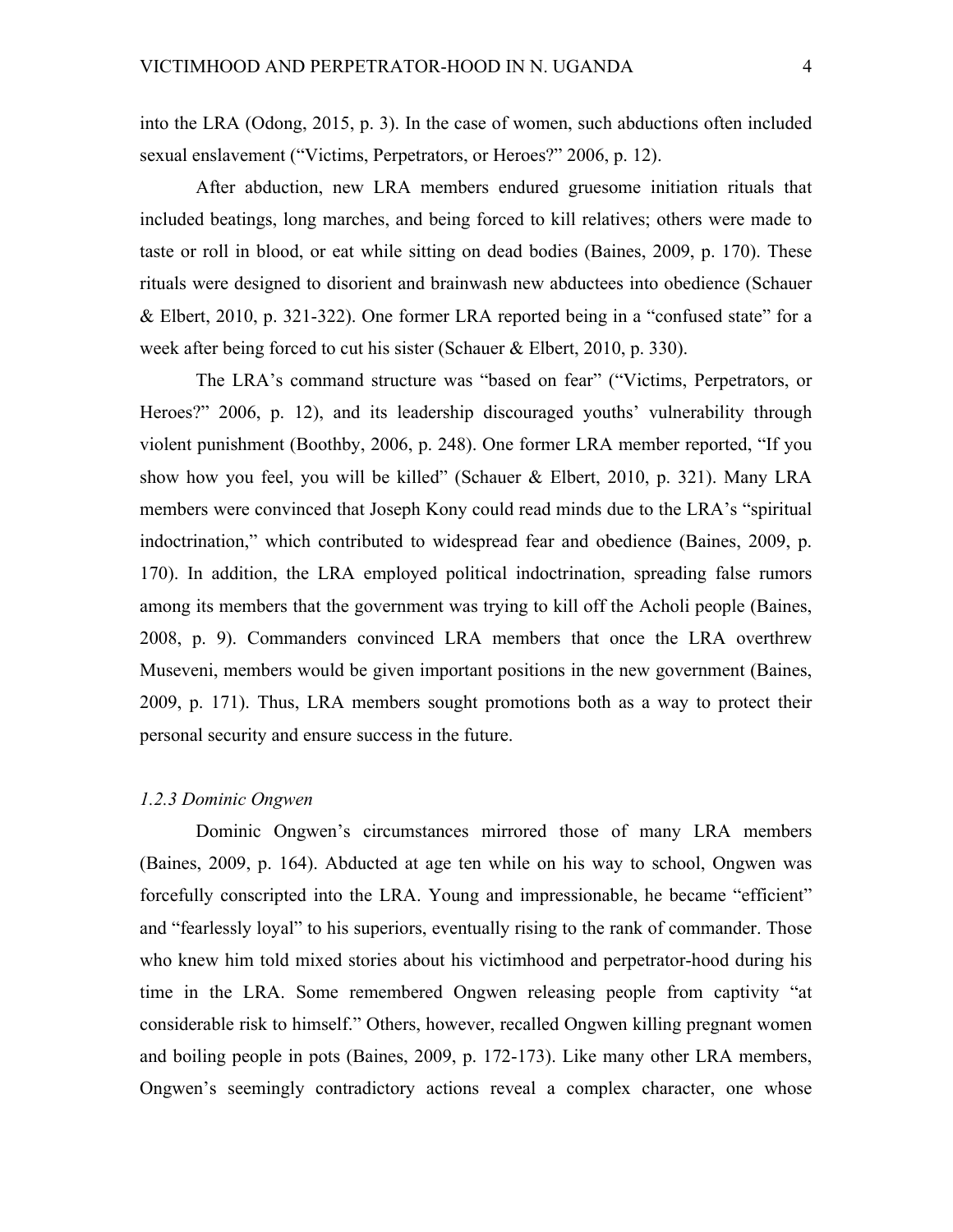motivations were a "product of the context he lived in" (Baines, 2008, p. 10). Yet unlike many other LRA members, Ongwen was obedient and skilled enough to be promoted to the "inner circle" of the LRA (Baines, 2009, p. 164).

# *1.2.4 ICC Intervention*

Ongwen's unique position became evident to the International Criminal Court, which began its investigation of the "situation concerning the LRA" in 2004 after a referral by President Museveni. In 2005, after the completion of its investigation, the ICC issued arrest warrants for what it determined to be the top five LRA commanders: Joseph Kony, Vincent Otti, Raska Lukwiya, Okot Odhiambo, and Dominic Ongwen (Happold, 2007, p. 159-161).

The ICC's intervention sparked much controversy in Northern Uganda. Many were afraid that the arrest warrants would discourage LRA members from surrendering under Uganda's Amnesty Act, prolonging the conflict. Others accused President Museveni of manipulating the ICC by only referring "the situation concerning the LRA," shielding his own forces from investigation into the atrocities they committed on the other side of the conflict (Happold, 2007, p. 161). More broadly, many Northern Ugandans condemned the ICC for its brand of retributive justice; they favored traditional justice mechanisms that promoted forgiveness and reconciliation over punishment (Baguma, 2012).

Nevertheless, the ICC pushed on; after ten long years, Dominic Ongwen was arrested and brought into ICC custody. His charges were confirmed in early 2016, and his case is set to begin in December of 2016 ("The Prosecutor v. Dominic Ongwen," 2016). Ongwen is first known person to be charged in international law with "a war crime of which he is also a victim" (Baines, 2009, p. 163-164).

## **1.3 Problem Statement**

The existence of a false victim/perpetrator dichotomy polarizes those with ambiguous victim/perpetrator status (McEvoy & McConnachie, 2012, p. 532; Mazinani, 2014, p. 289); in Northern Uganda, this dichotomy manifests in the polarization of former LRA members. The local and international community place former LRA members into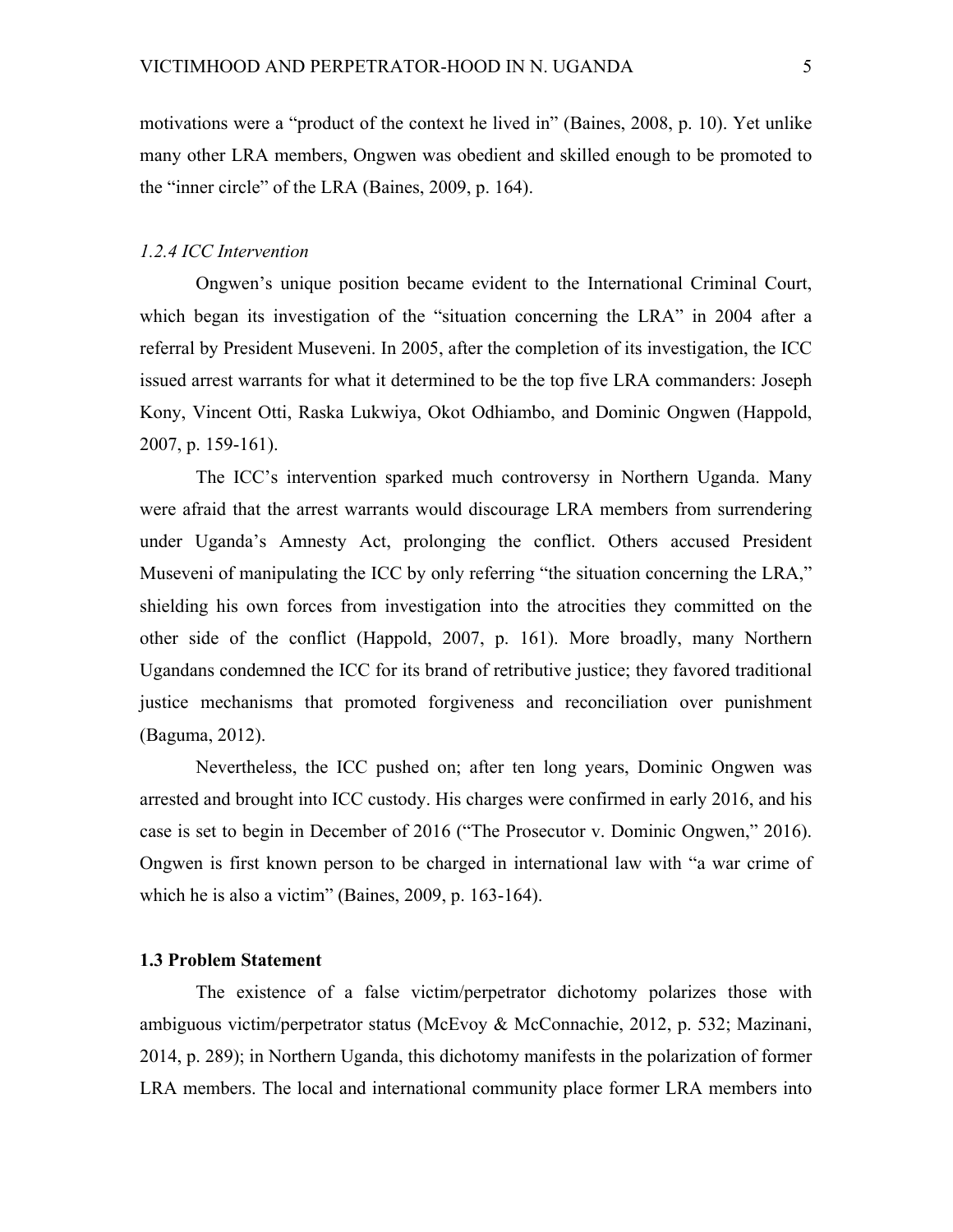boxes of "helpless abductee" or "evil criminal"; both characterizations fail to recognize the complex context and motivations of former LRA members. Limited research has examined the complex victimhood and perpetrator-hood of former LRA members; to the author's knowledge, no studies have utilized case study research to illuminate the difficult choices faced by LRA members during war. This study thus offers critical insight into both the study of former LRA members as well as broader scholarship on victims and perpetrators.

Various parties to the conflict construct the complex victimhood and perpetratorhood of former LRA members based on their own self-interest (Govier & Verwoerd, 2004, p. 372). Much literature exists on the social construction of "victims" and "perpetrators," yet this literature only briefly touches on the motivations behind such social construction. By laying bare the incentives for the social construction of "victims" and "perpetrators," this study attempts to combat simplistic constructions in favor of nuanced understanding.

# **1.4 Statement of Objectives**

This study seeks to:

- 1. Understand the complex victimhood and perpetrator-hood of former LRA members through in-depth case studies;
- 2. Conceptualize former LRA members' constructions of their own victimhood and perpetrator-hood;
- 3. Conceptualize local community members' constructions of the victimhood and perpetrator-hood of former LRA members; and
- 4. Conceptualize the ICC's constructions of the victimhood and perpetrator-hood of former LRA members.

# **1.5 Significance of the Study**

The impending Dominic Ongwen trial at the ICC will be the first time that a person is tried in international law for "war crimes of which he is also a victim" (Baines, 2009, p. 163-164). In the lead-up to this historic trial, it is essential to fully understand the complexity of former LRA members such as Dominic Ongwen. Beyond the trial,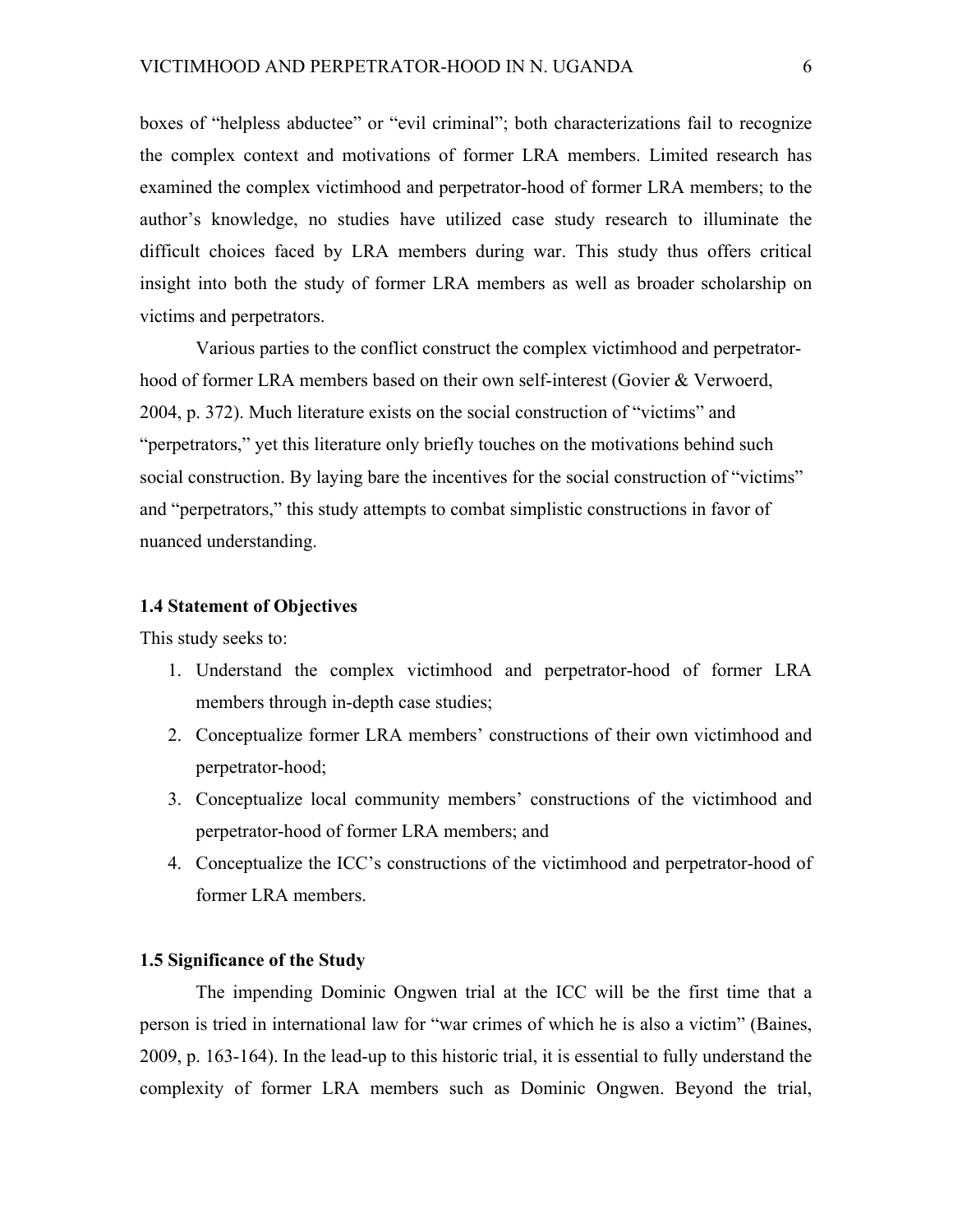understanding these complexities is essential to identifying key contextual factors that motivate or force those with complex victim/perpetrator status to commit atrocity. By identifying these key contextual factors, this research moves one step closer to preventing similar conflict-inciting contexts in the future.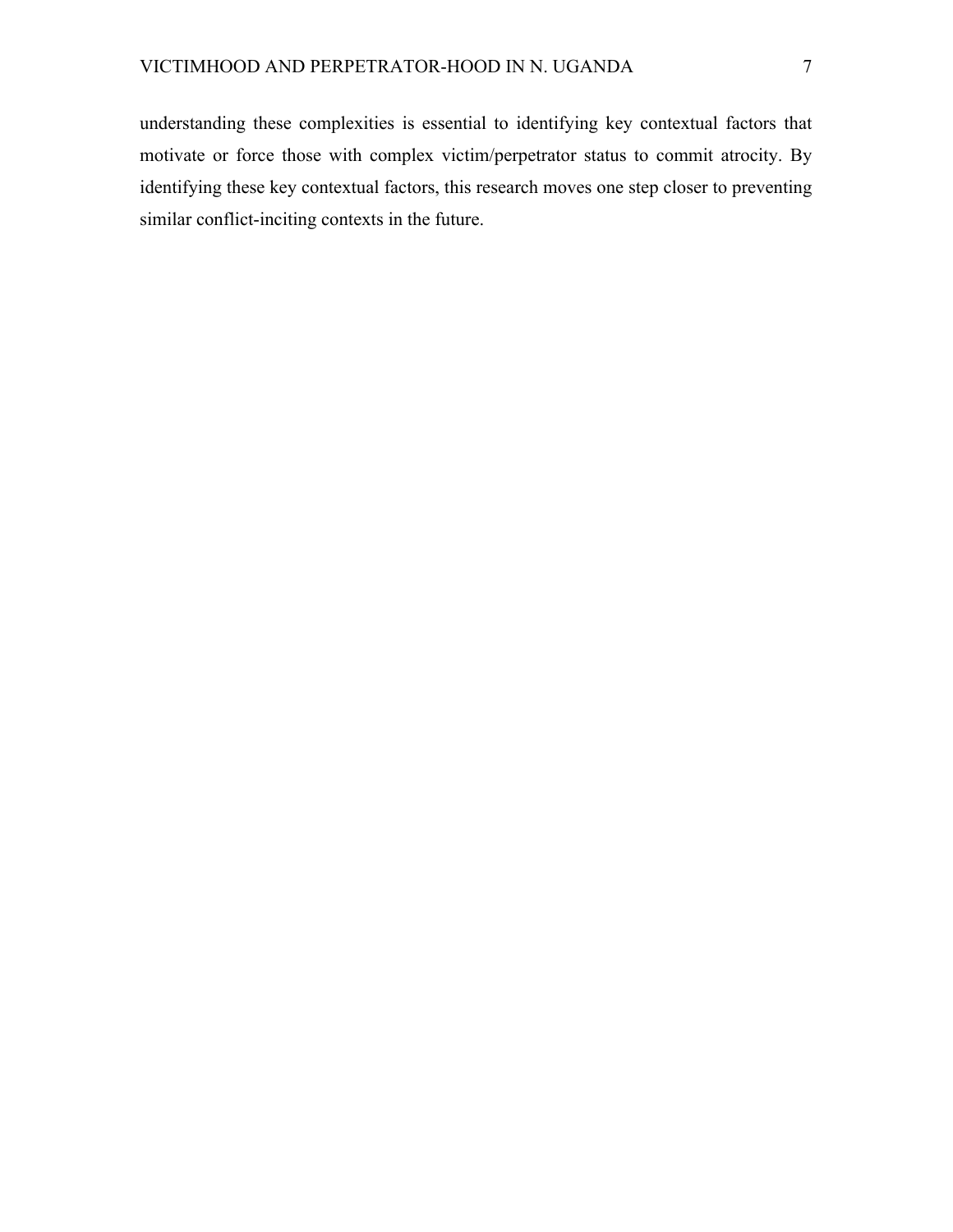#### Chapter 2: Theoretical Framework

In retrospective examinations of conflict, a clear line is drawn between victims and perpetrators. Post-conflict experts promote healing for victims and punishment and rehabilitation for perpetrators. But in the face of new war tactics, such as the use of child soldiers, how does one determine who deserves pity and who deserves punishment? As the nature of conflict evolves, so too does our understanding of victims, perpetrators, and those who do not fit perfectly into either category. The following section reviews existing literature on the categories of victim and perpetrator, and how to deal with the complications that arise when attempting to apply these categories in the context of new wars.

#### **2.1 The Victim/Perpetrator Dichotomy**

Since its origin from the Latin word "victima," meaning "a person or animal killed as a sacrifice" ("Victim," n.d.), the word "victim" has come to embody innocence and helplessness. Its "juxtapos[ition] with the wickedness of a perpetrator" in Western culture through narratives of conflict and retributive justice has created a stark victim/perpetrator dichotomy in which all sufferers are powerless and all wrongdoers are inherently evil (McEvoy & McConnachie, 2012, p. 532; Mazinani, 2014, p. 289). Even among international relations scholars, categories of victim and perpetrator are taken for granted, constants upon which conflict analysis is based (as cited in Jacoby, 2015, p. 512).

As scholars probe the context of conflict more deeply, many conclude that the ideas of "victim" and "perpetrator" are socially constructed and fail to reflect the true nature of actors in conflict. In what they refer to as the "fallacy of a false dichotomy," Govier and Verwoerd explain that, "People often tend to focus on the contrastive ends of that spectrum… seeking to divide reality into two distinct chunks." However, the dichotomy of victims and perpetrators is not "exhaustive" or "exclusive," because some actors may occupy both categories, or neither (Govier & Verwoerd, 2004, p. 372). Characterizing a person as either a victim or a perpetrator overemphasizes a single facet of the person's experience at the expense of contextual complexities (Govier &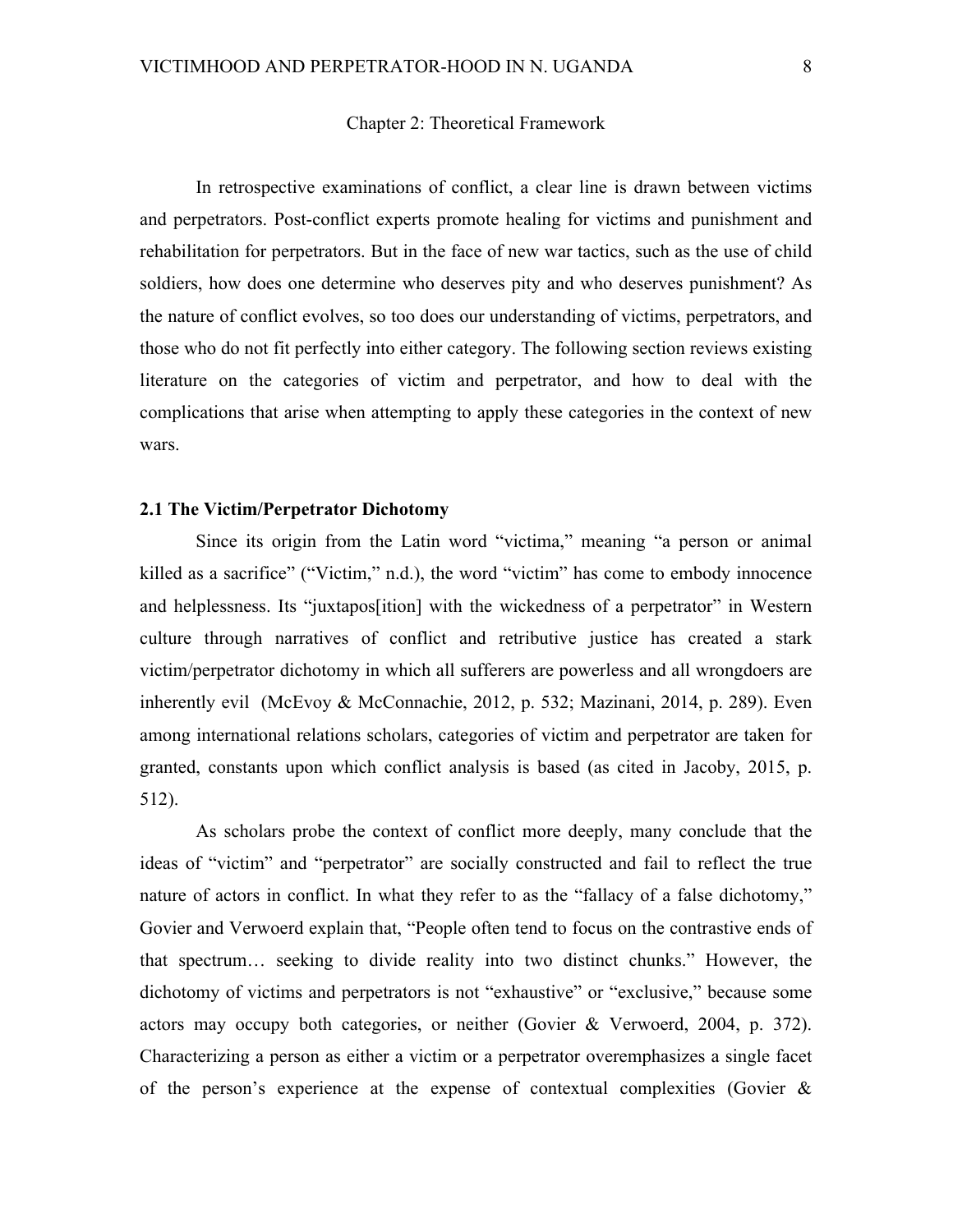Verwoerd, 2004, p. 371). Drumbl (2016) cites the example of the Holocaust, where some victimized Jews conspired to help their Nazi persecutors in order to protect themselves or make money (p. 3). In another example, Tyler and Beal cite homeless populations, who often exist both as victims of economic deprivation and, in response, perpetrators of petty crime (as cited in McEvoy & McConnachie, 2012, p. 531). Clearly, actors in conflict cannot always be put into neat boxes.

In her study of narratives of rape, Brenner (2014) condemns the victim/perpetrator dichotomy, which assumes perpetrator "agency" and victim "passivity" while "fail[ing] to acknowledge that…multiple subjective truths might be possible." She found that the victim/perpetrator dichotomy inhibited college students' understandings of complex situations of acquaintance rape and "nonconsensual, unwanted, or confusing" sex (p. 503- 504).

Analyzing actors only through the lenses of victim and perpetrator "limits the imagination," inhibiting a nuanced understanding of complex conflicts. According to Govier and Verwoerd, "to regard ex-combatants as irredeemably evil is to disregard their humanity" (Govier & Verwoerd, 2004, p. 372, 375-376). Mohamed's study of the trauma criminals often endure during and after their crimes "erodes the all-too-common perception of perpetrators as cartoonish monsters by exposing their ordinariness and humanity" (Mohamed, 2015, p. 1157). Examining the complexity of such perpetrators – and recognizing that they may simultaneously be victims – allows for a more realistic and grounded understanding of complex conflicts.

# **2.2 Self-Interested Social Construction of Victims and Perpetrators**

If the categories of victim and perpetrator are oversimplified, why do they exist? As Brenner (2014) found in her study of rape narratives, "there is a tangible political benefit to formulating the issue of rape in such dichotomous terms. Beyond the theoretical clarity of it, the victim/perpetrator framework offers a clear picture of who deserves our sympathy" (p. 517). Constructing falsely clean-cut "victims" and "perpetrators" allows various actors to make sense of atrocity and manipulate it to serve their own interests.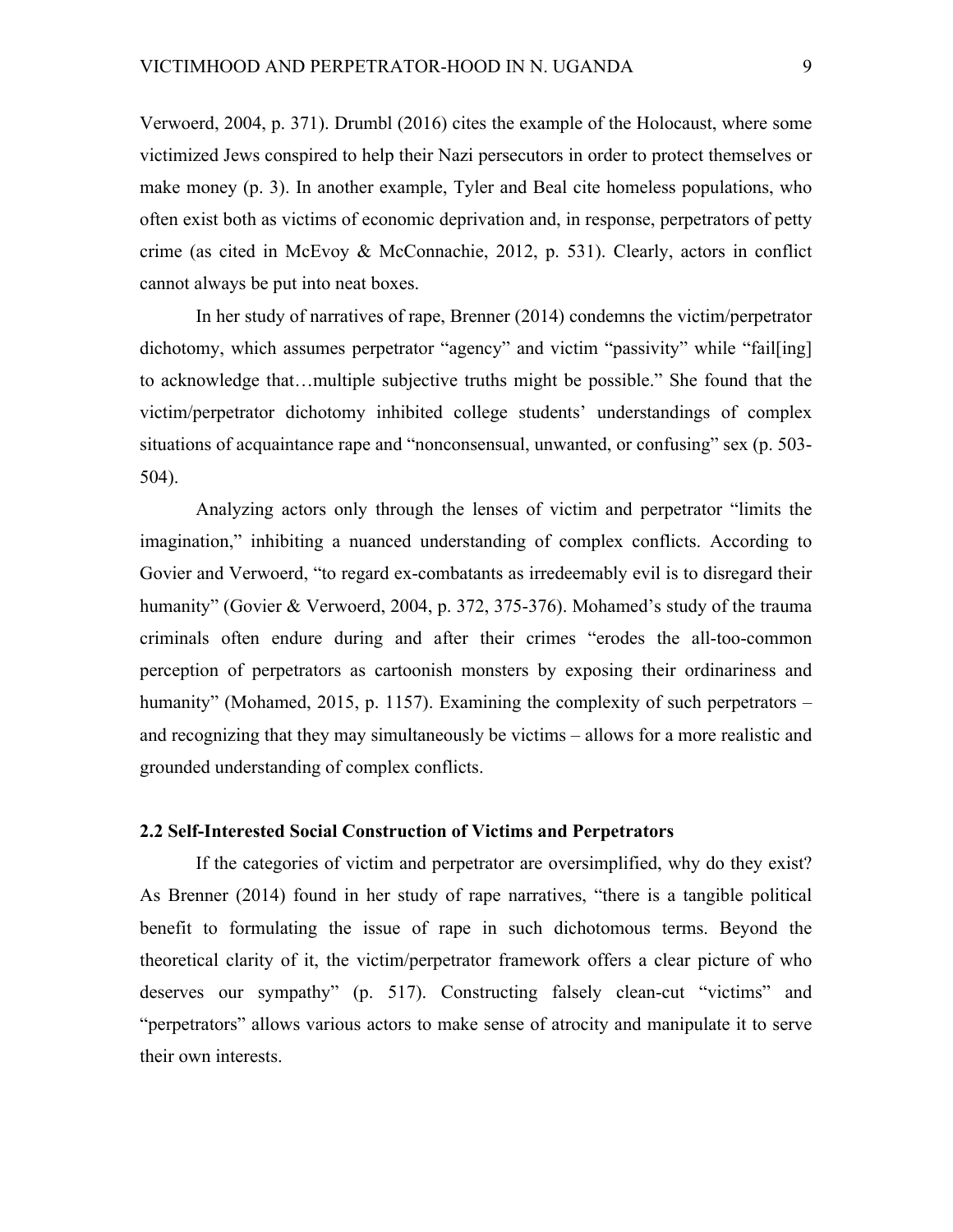Titeca and Costeur (2015) analyzed how different major political actors framed the LRA, and found that varied framings of the LRA were informed by geopolitical and strategic interests. The following literature explores micro-level framings of LRA members; these micro-level framings are equally influenced by micro-strategic interests.

### *2.2.1 The Interests of Primary Actors*

Often, the primary actors in a conflict construct narratives of their own victimhood to "explain, justify, and legitimize their political behavior" (as cited in Pilecki & Hammack, 2014, p. 813). Narratives of victimhood increase one's relative power by creating a "moral debt" and eliciting sympathy for questionable actions (Pilecki  $\&$ Hammack, 2014, p. 823). The accuracy of these narratives is often uncertain, however, since "both victims and perpetrators have self-serving motives that result in the distortions of transgression events" (Stillwell & Baumeister, 1997, p. 1158; Kearns & Finchman, 2005, p. 321). Those accused of crimes tend may emphasize aspects of their victimhood (Jacoby, 2015, p. 515), advancing "self-serving distortions" to protect their sense of self-worth (Kearns & Finchman, 2005, p. 321). Or, they may choose to emphasize their heroism; due to the stigmatization of victims in post-conflict Northern Uganda, former LRA members often portray themselves as heroic survivors ("Victims, Perpetrators, or Heroes?" 2006, p. 14).

In a study conducted by Stillwell and Baumeister, participants were asked to identify with either a victim or perpetrator and retell a story of a situation in their own words (Stillwell & Baumeister, 1997, p. 1157). Both groups "edited" stories to serve their own interests, consciously or unconsciously (Stillwell & Baumeister, 1997, p. 1168), reaffirming that the social construction of victims and perpetrators is self-serving.

#### *2.2.2 The Interests of Local Communities*

Local communities also have stake in the social construction of victims and perpetrators. In a survey conducted in 2005 when the LRA conflict was ongoing, 31% of respondents said their most immediate need was peace; 0% said their immediate need was justice ("Forgotten Voices," 2005, p. 25). This coincided with the popular perception of LRA members – even those of the ranks of Dominic Ongwen – as victims (Baines,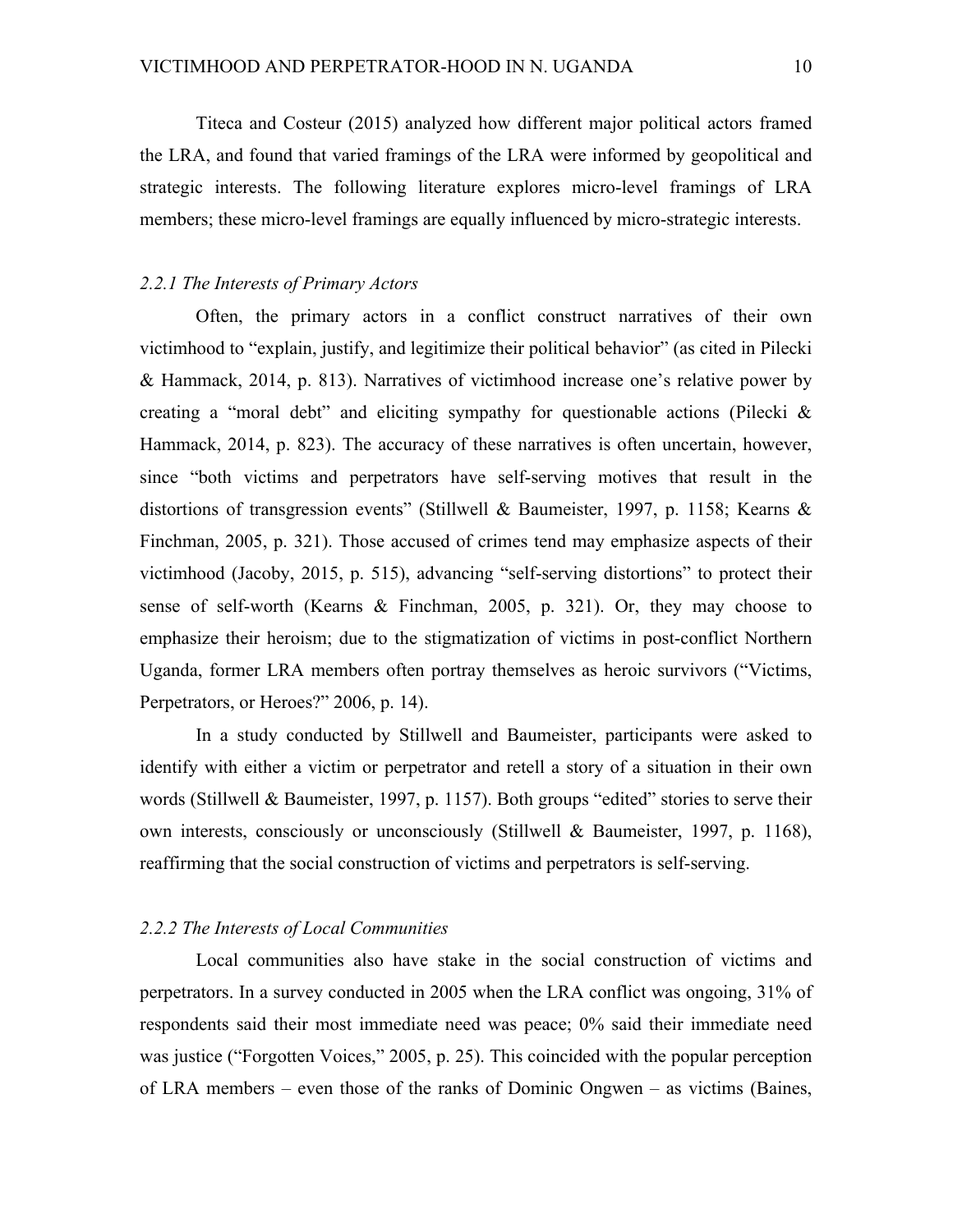2008, p. 10). Constructing LRA members as victims, and thus allowing them legal amnesty and encouraging them to surrender, was one step closer to peace for frustrated and exhausted local communities (Agger, 2012, p. 1).

With the silence of the guns, local views of LRA members as victims evolved. Interviews with community members in Lukodi, one of the areas affected by Dominic Ongwen's atrocities, reflected perceptions of Ongwen as a perpetrator and a desire for his conviction at the ICC. These views were likely influenced by the promise of reparations if Ongwen is convicted (Nyeko  $\&$  Aloyocan, 2015, p. 5). On the contrary, community members in Coorom, Ongwen's hometown, viewed Ongwen as a victim of circumstance, and emphasized consideration of his victimhood in the ICC case (Nyeko & Aloyocan, 2015, p. 2). Varying interests in the ICC case thus correlated with various constructions of the complex victimhood and perpetrator-hood of LRA members in the case of Dominic Ongwen.

# *2.2.3 The Interests of Justice Mechanisms*

Mohamed (2015) credits the social construction of "victims" and "perpetrators" as "collateral damage of accountability" (p. 1214). In the race to achieve accountability for crimes, justice mechanisms do not always recognize the complex backgrounds of actors in conflict, instead constructing them as either entirely perpetrators or entirely victims (Baines, 2009, p. 183; Fletcher, 2016, p. 302). This polarization legitimizes various justice mechanisms by necessitating punishment for constructed perpetrators and justice for constructed victims (Fletcher, 2016, p. 302).

Rwanda, a neighbor of Uganda, provides an example of the polarization of victims and perpetrators to serve the interests of justice mechanisms. In the wake of the Rwandan genocide, local *gacaca* courts were created by the Rwandan government to try perpetrators. Despite the appearance of *gacaca* as a fair and unbiased assessment of crimes, according to Begley, "the lasting legacy of *gacaca* is the collective criminalization of all Hutu" due in part to its "restricted mandate to only try genocide crimes." This mandate ignored crimes committed by the Rwandan Patriotic Front against Hutus, instead only focusing on the crimes of Hutu *genocidaires* (Begley, 2016, p. 4-5). While Hutus perpetrated the majority of crimes in Rwanda, polarizing their status ignored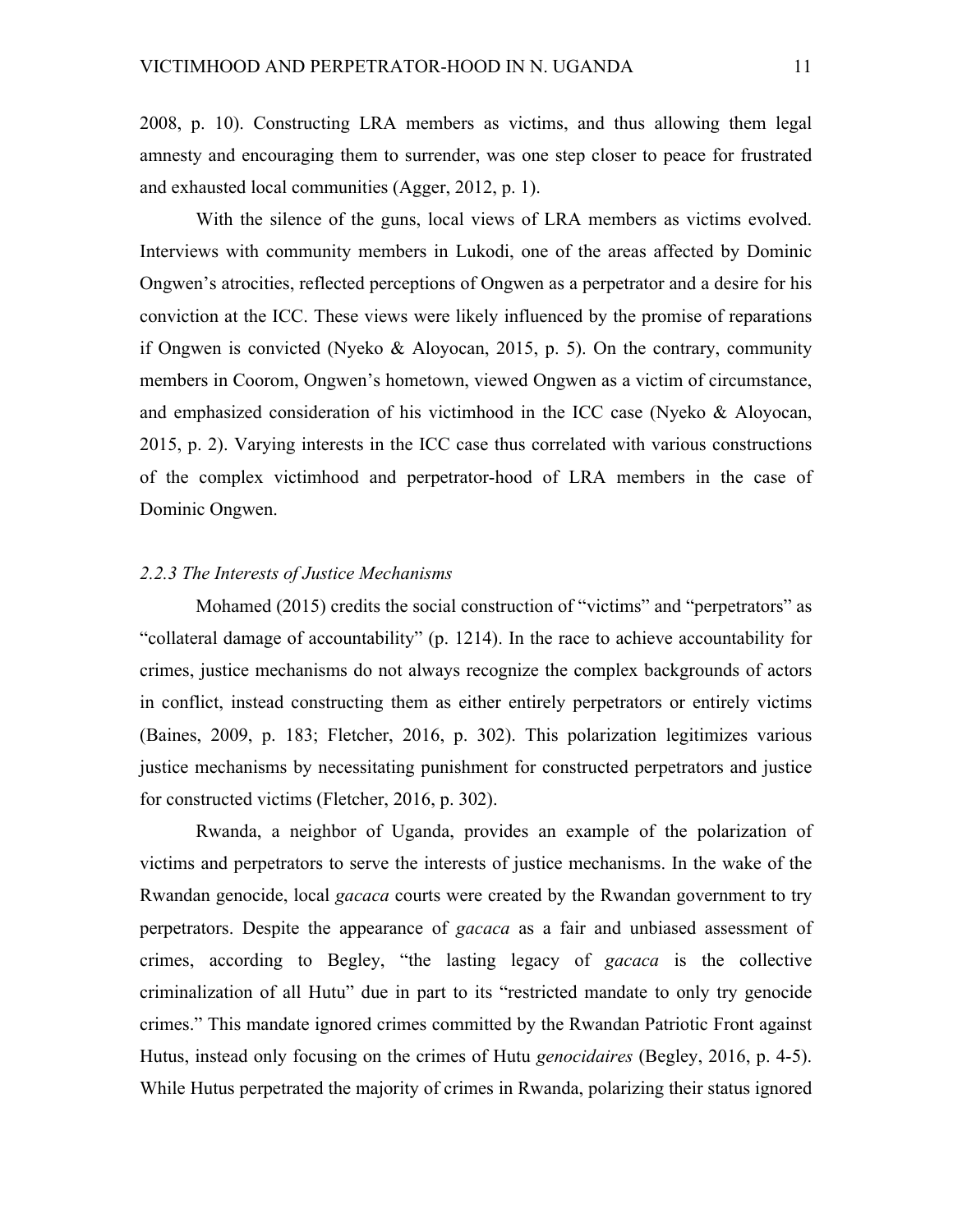the complexities of the Rwandan genocide in favor of legitimizing *gacaca* as a method of justice. Some even condemned *gacaca* as "victors' justice," promoted by the Tutsi government to maintain its newfound power over the majority Hutu population postgenocide (Tiemessen, 2004). By polarizing the perpetrator status of Hutus, *gacaca* and the Tutsi government are, according to Hutu participants in Begley's study, "corrupting the institution for their own benefit" (Begley, 2016, p. 16).

Some scholars believe that the ICC similarly constructs "victims" and "perpetrators" to its own benefit. In her theory of the "imagined victim," Fletcher (2016) explains that international criminal justice mechanisms construct victims as pure sufferers deserving of justice, consequently necessitating punishment for perpetrators (p. 302). In the face of recent withdrawals by African states, the ICC is facing a crisis of credibility and must take steps to improve its status in the public eye (Black, 2016, para. 5). One such step could be the construction of pure victims and evil perpetrators to legitimize the ICC's form of justice – this time in the case of Dominic Ongwen.

#### **2.3 The Complexity of Victims and Perpetrators in New Wars**

Modern conflicts often blur the line between victim and perpetrator (Jacoby, 2015, p. 511). Characterized by the use of mass atrocities, semi-automatic weapons, and "irregular forces," these "new wars" often target civilians both as the enemy and as recruitment pools for child soldiers (Schauer & Elbert, 2010, p. 312-313). As of 2015, approximately 250,000 children were "involved" with armed groups globally (Derluyn, Vandenhole, Parmentier & Mels, 2015, p. 1). As unwilling children are forced into combat, "the categories 'civilian' and 'combatant' become fused" (Boyden, 2003, p. 344). Soldiers, who would generally be constructed as "perpetrators," are prevented from making moral choices due to their forceful conscription; they are "coerced moral agents" (as cited in Vaha, 2008, p. 6).

# *2.3.1 The Phenomenon of Child Soldiers*

Child soldiers have existed throughout history, but discussion around child soldiers has come to the forefront with their recent prevalence in new wars. The 2007 Paris Principles define a child soldier as: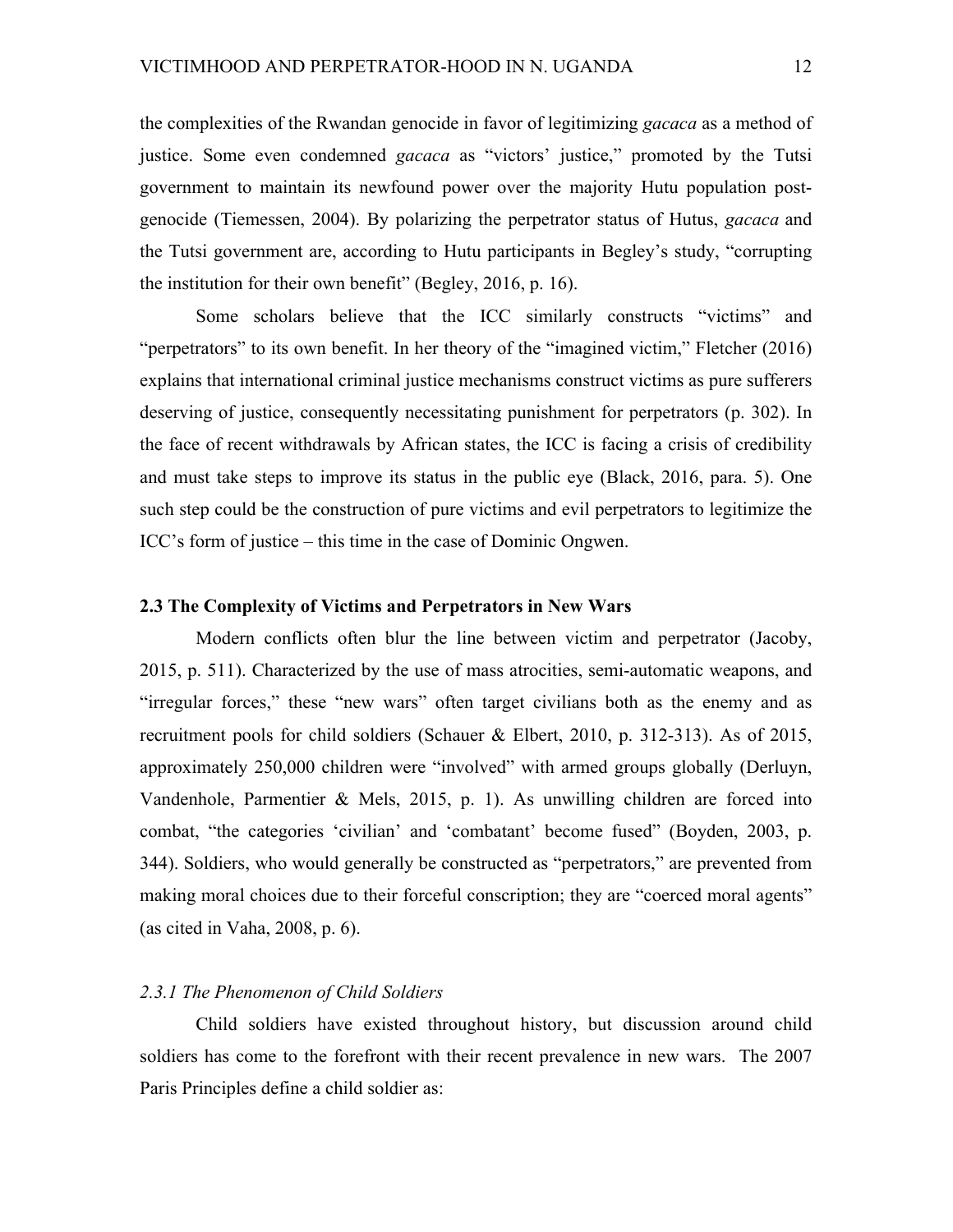Any person below 18 years of age who is or who has been recruited or used by an armed force or armed group in any capacity, including but not limited to children, boys, and girls used as fighters, cooks, porters, messengers, spies or for sexual purposes.

(As cited in Derluyn, Vandenhole, Parmentier & Mels, 2015, p. 1).

According to Article 38 of the Convention on the Rights of the Child, children must be fifteen before they can be legally recruited for armed conflict. International humanitarian law and criminal law use this same standard. The Optional Protocol on the Involvement of Children in Armed Conflict (OPAC) says that children must be 18 before they can be recruited for armed conflict, excluding volunteers for state forces. The African Charter on the Rights and Welfare of the Child is unique in its use of a "straight 18 approach" (as cited in Derluyn, Vandenhole, Parmentier & Mels, 2015, p. 3). Regardless of the legal age of recruitment, the vast majority of child soldiers are young enough that their recruitment is considered illegal and a violation of their human rights.

With the recent increase in dialogue surrounding child soldiers and children's rights, much debate has arisen around the complex victimhood and perpetrator-hood of child soldiers. Child development psychologists assert that when children become soldiers, they are not yet fully morally developed; as a result, many consider these children victims of indoctrination and brainwashing (Schauer & Elbert, 2010, p. 311). Conversely, child soldiers often commit atrocities such as torture, rape, and murder. The brutal nature of these atrocities – and the view that child soldiers often commit these acts willingly – leads others to see child soldiers as perpetrators, and thus accountable under international law (Leveau, 2013, p. 37). Trials such as that of Dominic Ongwen bring the legal responsibility of child soldiers into the limelight; their moral responsibility however is another question. Thus, the debate over the complex victimhood and perpetrator-hood of child soldiers rages. The following sections explore arguments for child soldiers as victims, perpetrators, or both.

#### *2.3.2 Child Soldiers as Victims*

The baseline argument for the victimhood of child soldiers stems from society's failure to protect them from conscription. Unlike adults, who possess both rights and responsibilities in society, children are owed rights and protection by society, yet do not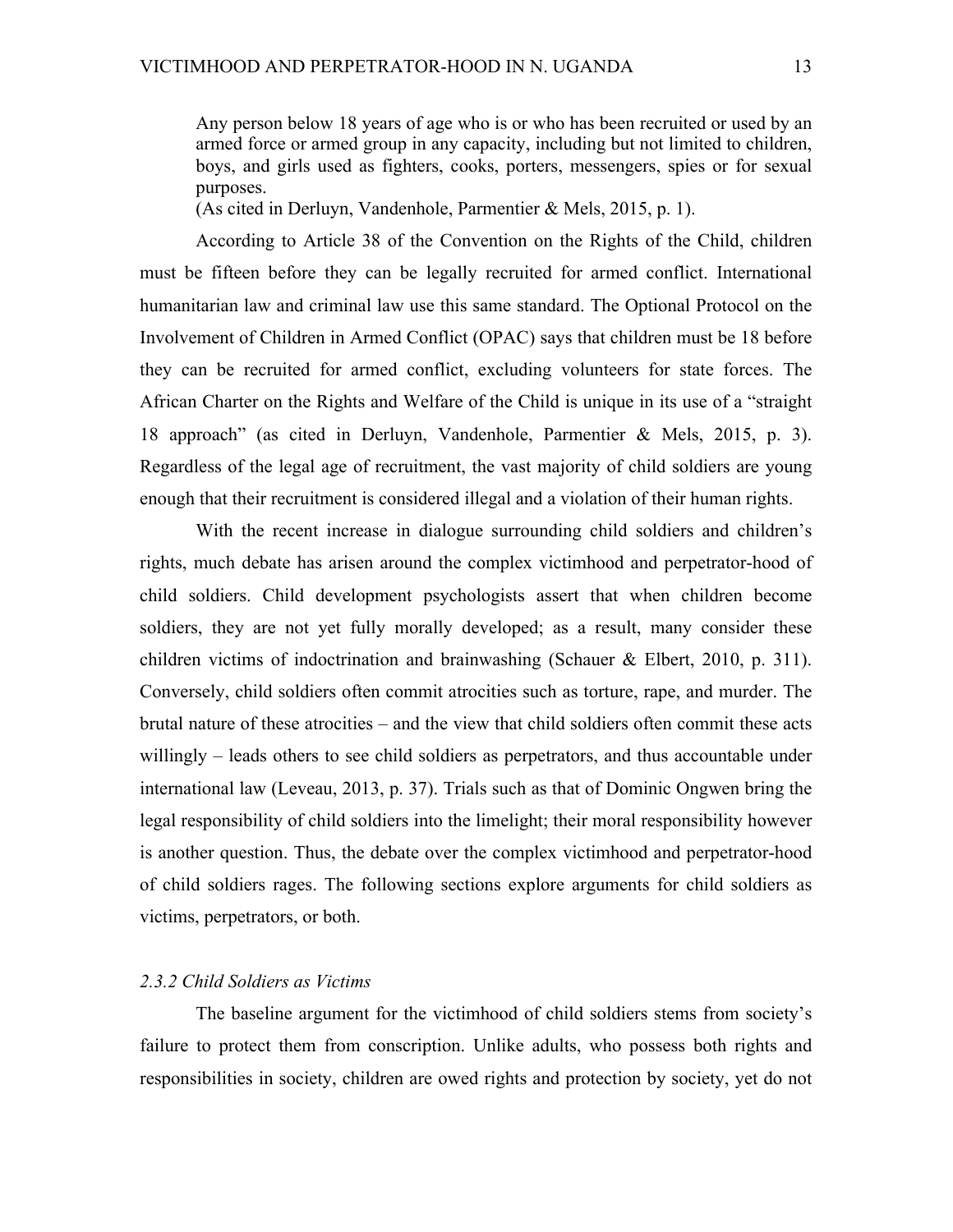bear the responsibility that accompanies these rights (as cited in Vaha, 2008, p. 13). Thus, if children are not granted the fundamental right of protection by society, many argue they are not responsible for the crimes they commit when they become child soldiers.

Arguments for the victimhood of child soldiers extend to the psychological realm, as well. Studies of child development offer contradicting views on the development of morals and a sense of right and wrong, but most findings suggest a comparative lack of moral reasoning in children compared to adults. Child psychologist Piaget argues that children remain irrational throughout much of their childhood, suggesting the delay of their moral development (as cited in Boyden, 2003, p. 350). Other disciplines such as cultural anthropology argue that a child's moral development hinges on the presence of a "moral community"; without such a community (as in war), a child's moral compass will not fully develop (Boyden, 2003, p. 352).

When a child is surrounded by war, developmental disorientation can occur, halting moral development and obscuring empathy and personal beliefs and behaviors (as cited in Boyden, 2003, p. 352). Due to the constant stress of a war environment, the brains of child soldiers are prone to developing along stress-responsive pathways. Conditioned to survive in intense conditions, child soldiers often exhibit rapid transitions to anger, aggression, or flight in response to any sort of threat (Schauer & Elbert, 2010, p. 332). Child soldiers may also cope by dissociating from the reality of trauma, distancing themselves from the repercussions of their actions (Schauer & Elbert, 2010, p. 334). Some child soldiers stated how violence became "normal" and even "arousing" as they acclimated to their environment (as cited in Hermenau, Hecker, Maedl, Schauer, and Elbert, 2013, p. 2). Further, military leaders can often replace the parental figure in a child's life, and children are more readily to trust these leaders without thinking of the consequences of their actions (Schauer & Elbert, 2010, p. 319). Bruce Auster accused war of "deform[ing]" children's sense of right and wrong, "turning 12-year-olds into cold-blooded killers." According to Punamäki, if the "behavior of the whole society is based on ... the denial of human values," as it is often in war, "then moral development ultimately ceases" (as cited in Boyden, 2003, p. 353). Thus, he argues, child soldiers are victims of circumstance.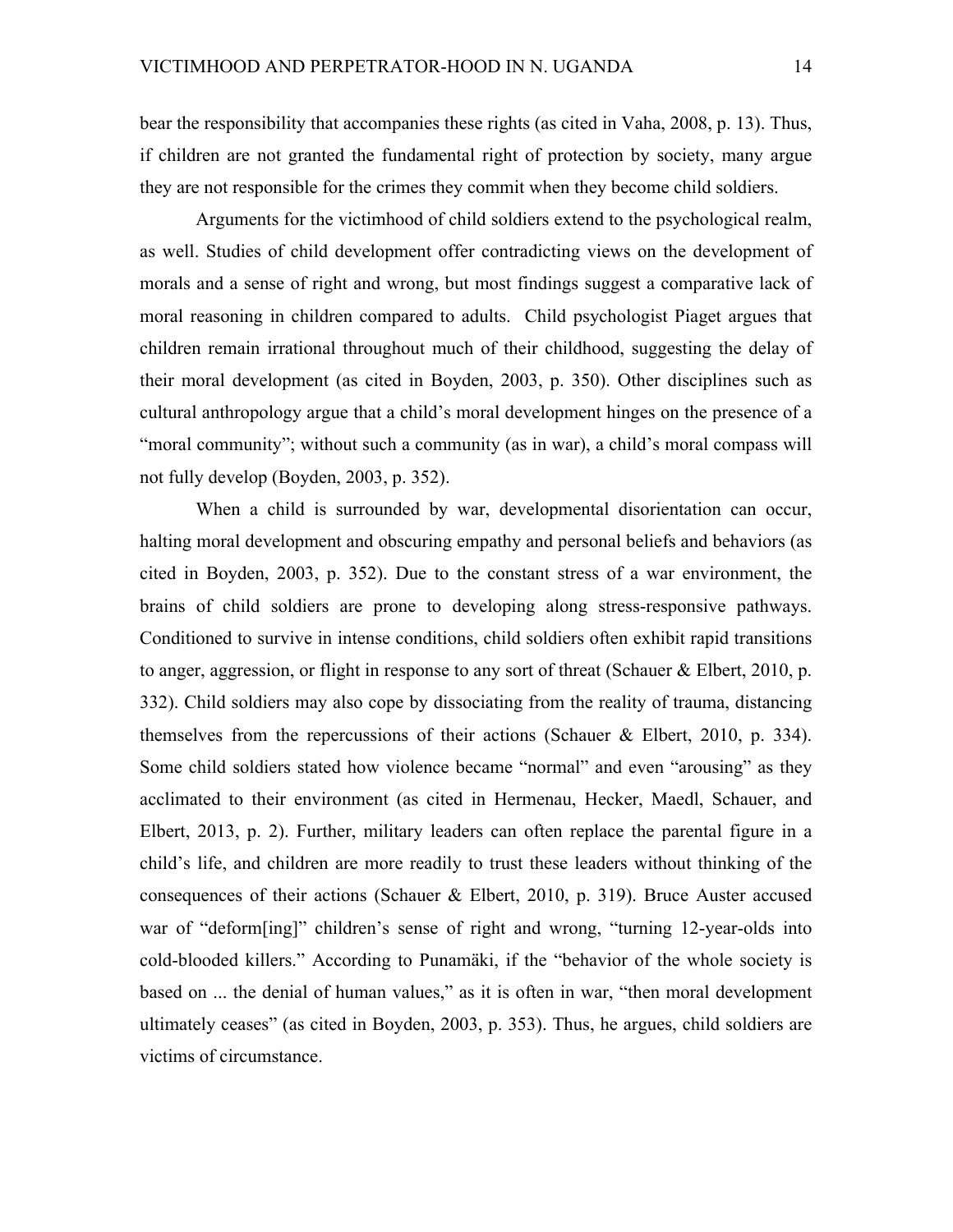Psychological trauma aside, child soldiers face tangible threats that influence them to act in ways they otherwise would not. Brutal initiation processes make child soldiers fear punishment if they attempt to escape (Schauer & Elbert, 2010, p. 319). According to Baines (2009), "children may 'play stupid' to avoid being forced to kill, or 'play smart' – include demonstrating a willingness to kill – in order to secure a better life, such as access to better food or security" (p. 179). McEvoy and McConnachie (2012) propose the idea of a victim "who is no longer chained to characteristics of complete innocence and purity, but remains a victim nonetheless" (p. 534-535). The seemingly incomprehensible actions of child soldiers often stem from the need for survival; many view them thus as victims of circumstance.

# *2.3.3 Child Soldiers as Perpetrators*

Vaha (2008) argues that the notion of child soldiers as victims is fundamentally dependent on the idea that children are "the weakest members of society and thus entitled for special protection" (p. 13). Even if they are not legally responsible before age 18, she argues, children are morally responsible (Vaha, 2008, p. 18). Brocklehurst concurs, articulating that focusing on child soldiers as only victims strips them of their agency as moral and political beings (as cited in Vaha, 2008, p. 18). Sometimes, child soldiers choose to willfully "suppress their morality in order to survive or gain a sense of power and control over their lives" (Baines, 2009, p. 178). Some former child soldiers recall going on "autopilot" or "outside of their bodies" when forced to kill; others recall committing atrocities because they were curious if it would "appease spirits," as they were told by their commanders (Baines, 2008, p. 15). Nevertheless, according to Brocklehurst and Vaha, these child soldiers remain morally conscious beings with the full understanding that their actions are wrong.

Boyden questions the psychological argument that war warps children's development. Citing studies that show the moral resiliency of former child soldiers, she points out that if child soldiers can remain morally resilient, their moral development has clearly not been hindered by war (Boyden, 2003, p. 359). In her and others' view, child soldiers are perpetrators responsible for their actions by virtue of their moral comprehension.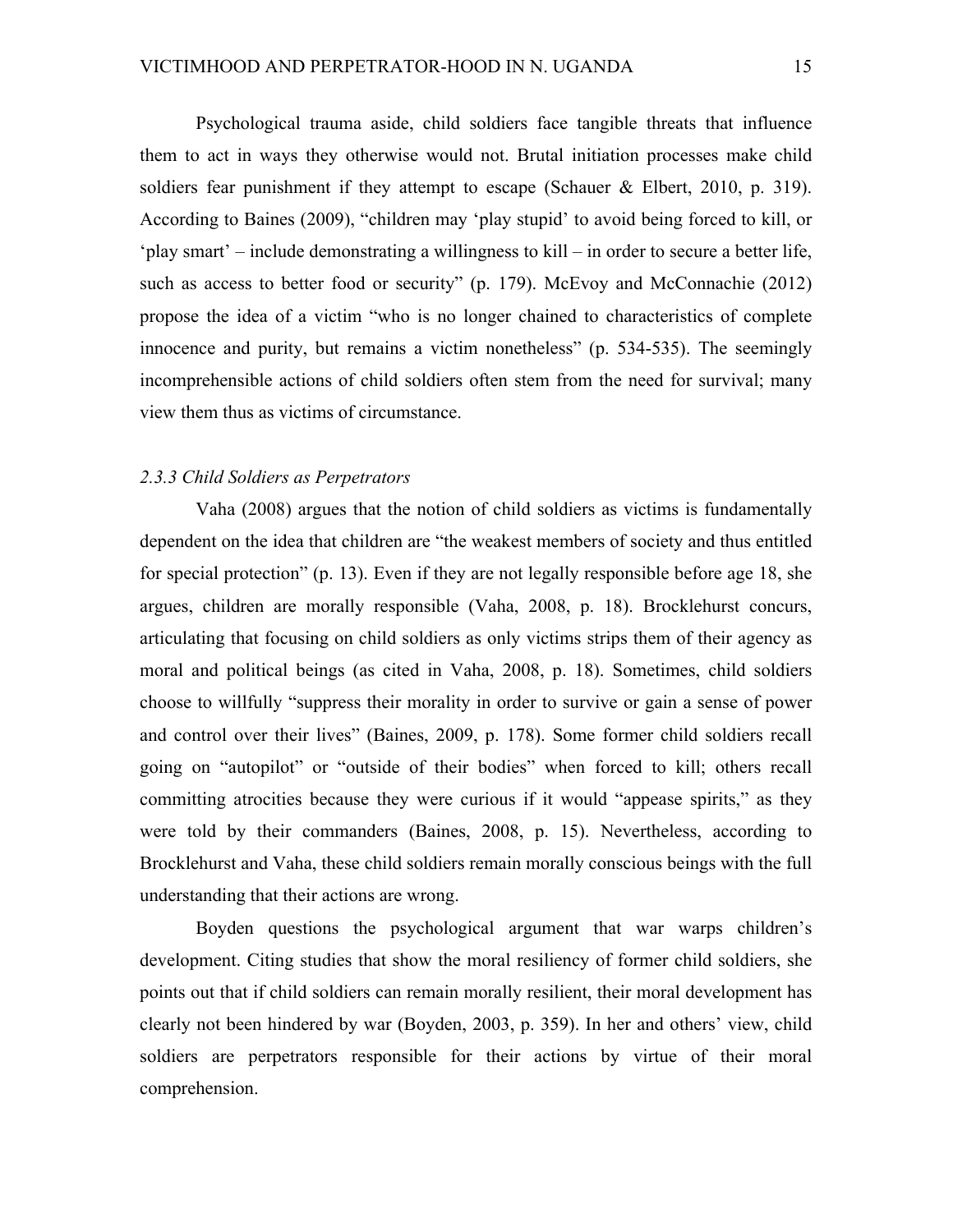# *2.3.4 The Complex Reality of Child Soldiers*

According to Derluyn et al. (2015), "only by moving beyond the binary distinction between victim- and perpetrator-hood, the complexity of child soldiering can be grasped" (p. 1). Rather than constructing child soldiers as solely victims or solely perpetrators – which McEvoy and McConnachie argue is "reductionist" – many scholars argue that child soldiers fall into both categories (McEvoy  $\&$  McConnachie, 2012, p. 533; Hermenau, Hecker, Maedl, Schauer & Elbert, 2013, p. 2). In fact, a study of former child solders in the Democratic Republic of Congo revealed that child soldiers perceived themselves as both victims and perpetrators (Hermenau, Hecker, Maedl, Schauer & Elbert, 2013, p. 6).

Perhaps the victimhood or perpetrator-hood of child soldiers is determined by their time in and dedication to an army. Of a sample of child soldiers abducted into Mozambique's rebel group Renamo, all child soldiers who had been in the rebel group for less than six months referred to themselves as "victims" rather than "members" of the rebel group, whereas those who had spent more than a year with the rebel group tended to identify more with the group itself. The second group of children expressed pride in their ranks and power in the rebel group (Boothby, 2006, p. 249-250).

Howana critiques the idea of a chronological progression of child soldiers from victims to perpetrators:

We might say that, having started out as victims, many of them were converted into perpetrators of the most violent and atrocious deeds. Yet such a linear progress does not fully represent the complex, intertwined, and mutually reinforcing acts of violence of which they were both victim and perpetrators. Some boy soldiers were most victimized in the very act of murdering others... their identification with those they mercilessly killed was not redemptive; rather, it wed them more irrevocably to the identity of soldier. (As cited in Baines, 2008, p. 16)

McMahan offers a similarly nuanced view. He suggests that we understand child soldiers "as people who have a diminished capacity for morally responsible agency and who act in conditions that further diminish their personal responsibility for their actions in war" (as cited in Baines, 2008, p. 16). Due to both their limited developmental stage and their violent surroundings, he views child soldiers as neither solely victims nor solely perpetrators; their victimhood and perpetrator-hood is complex and context-dependent.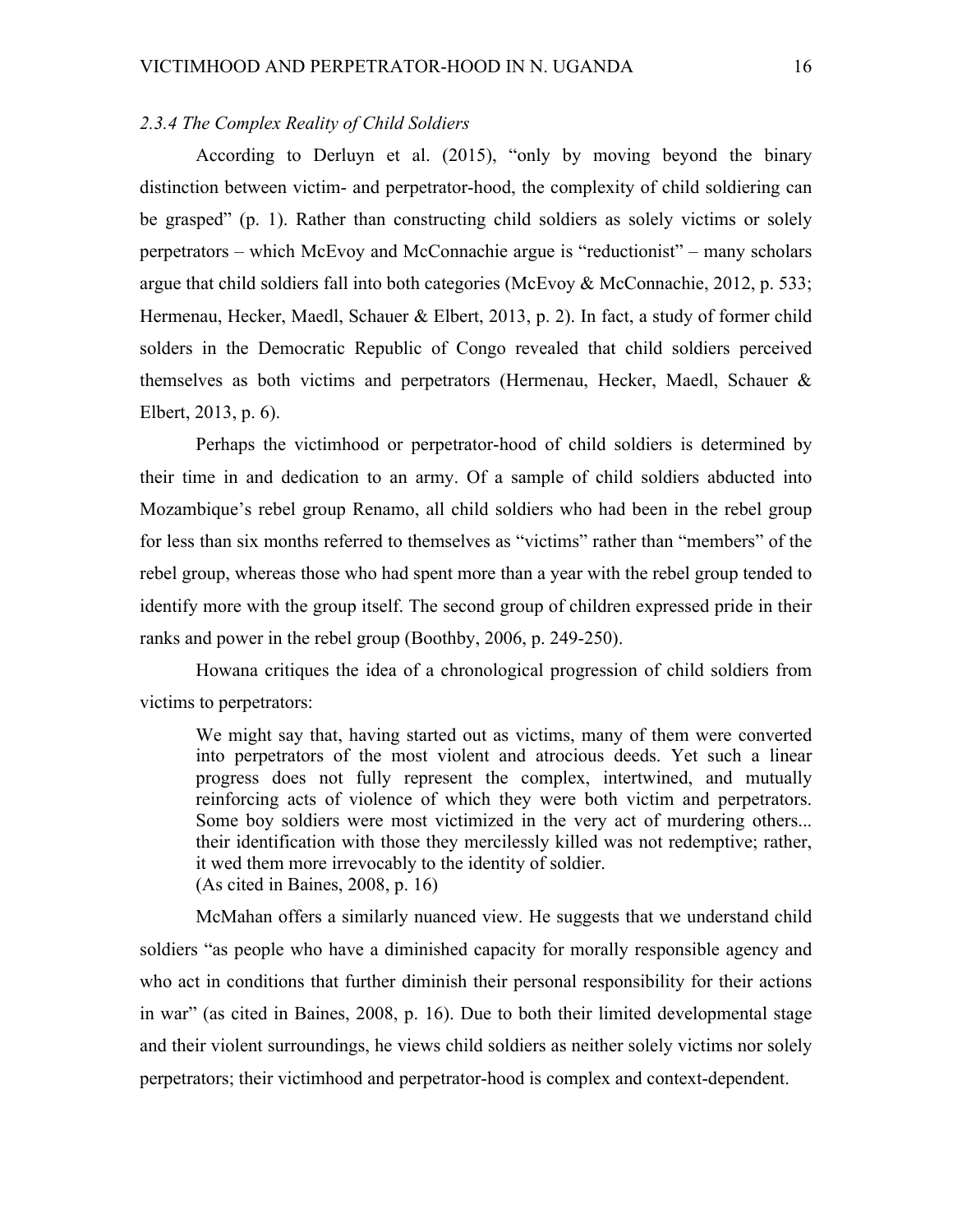In "Reflections on Dominic Ongwen," Baines introduces the concept of a "complex political perpetrator" to describe Ongwen and others in his situation, victims of circumstance whom "adapt to violence not just to survive, but to thrive" (Baines, 2009, p. 180). These complex political perpetrators may have been forcefully abducted as children, yet remained in the LRA ranks and gained agency, as in the case of Dominic Ongwen. According to Baines, such actors must be held accountable. However, in the pursuit of justice, their dual victimhood and perpetrator-hood must be recognized and actively addressed (Baines, 2009, p. 180-181).

# **2.4 Transitional Justice in the Context of New Wars**

A Sierra Leonian religious leader explained the "chameleonic nature" of new wars, in which overlapping victims and perpetrators share responsibility (as cited in McEvoy and McConnachie, 2012, p. 534). This shared responsibility poses a problem for transitional justice: how can justice mechanisms recognize dual victimhood and perpetrator-hood? (Baines, 2009, p. 164). The following sections explore the ability of various transitional justice mechanisms to address the complex victimhood and perpetrator-hood of actors in new wars.

# *2.4.1 Child Soldiers in Domestic and International Law*

Domestic and international law both address the issue of child soldiers either directly or indirectly. Yet no law directly address child soldiers like Ongwen who matured into adulthood and continued to commit crimes. The following section explores the laws and precedents surrounding child soldiers that may influence the case of Dominic Ongwen.

The Ugandan Constitution does not directly mention child soldiers, but it defines children as those under the age of eighteen ("Constitution of the Republic of Uganda," 1995, art. 257, cl. 1, §C). Additionally, regarding children under the age of sixteen, it states:

Children are entitled to be protected from social or economic exploitation and shall not be employed in or required to perform work that is likely to be hazardous or to interfere with their education or to be harmful to their health or physical, mental, spiritual, moral or social development.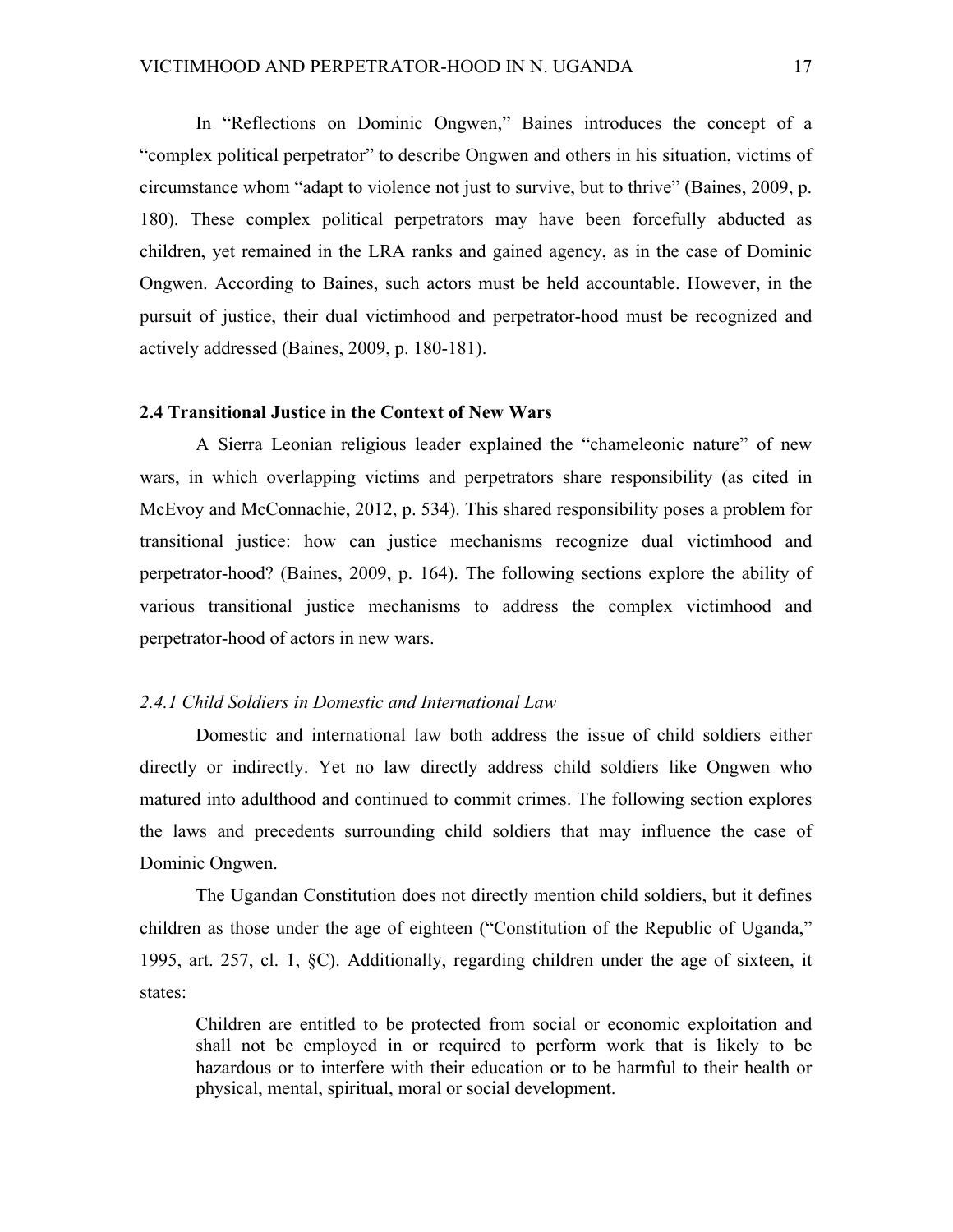("Constitution of the Republic of Uganda," 1995, art. 34, cl. 4)

International law frequently tackles the issue of child soldiers. According to the Rome Statute, war crimes include, "Conscripting or enlisting children under the age of fifteen years into the national armed forces or using them to participate actively in hostilities" (*Rome Statute of the International Criminal Court,* 1998, art. 8, § VII). In 2012, Thomas Lubanga was sentenced by the ICC under this article for recruiting and conscripting child soldiers in the Democratic Republic of Congo (Derluyn, Vandenhole, Parmentier & Mels, 2015, p. 5).

Though the Rome Statute outlaws the use of child soldiers, laws surrounding the prosecution of child soldiers are more ambiguous. The Convention on the Rights of the Child requires that states seek, "whenever appropriate and desirable, measures for dealing with such children without resorting to judicial proceedings" and that any solution promotes "the child's reintegration and the child's assuming a constructive role in society" (*Convention on the Rights of the Child,* 1989, art. 40, cl. 1 and cl. 3, § B). Similarly, the U.N. Office of the Special Representative of the Secretary-General for Children and Armed Conflict emphasized that prosecution of children should be a "measure of last resort" used to "rehabilitate and reintegrate the child into society" ("Children and Justice," 2011, p. 28).

There is no minimum age of criminal responsibility in international law; states dictate this age respectively ("Children and Justice," 2011, 35). Most domestic systems exercise jurisdiction over those around ages 13-15 and above (Leveau, 2013, p. 42). Rule 4 of United Nations Standard Minimum Rules for the Administration of Juvenile Justice or *The Beijing Rules* states:

In those legal systems recognizing the concept of the age of criminal responsibility for juveniles, the beginning of that age shall not be fixed at too low an age level, bearing in mind the facts of emotional, mental and intellectual maturity.

(*United Nations Standard Minimum Rules for the Administration of Juvenile Justice,* 1985, Rule 4)

The International Criminal Tribunal for Rwanda and the International Criminal Tribunal for the Former Yugoslavia did not establish a minimum age of criminal responsibility, only trying those above the age of eighteen. The Special Court for Sierra Leone had jurisdiction for those above the age of fifteen, but none were tried; instead, the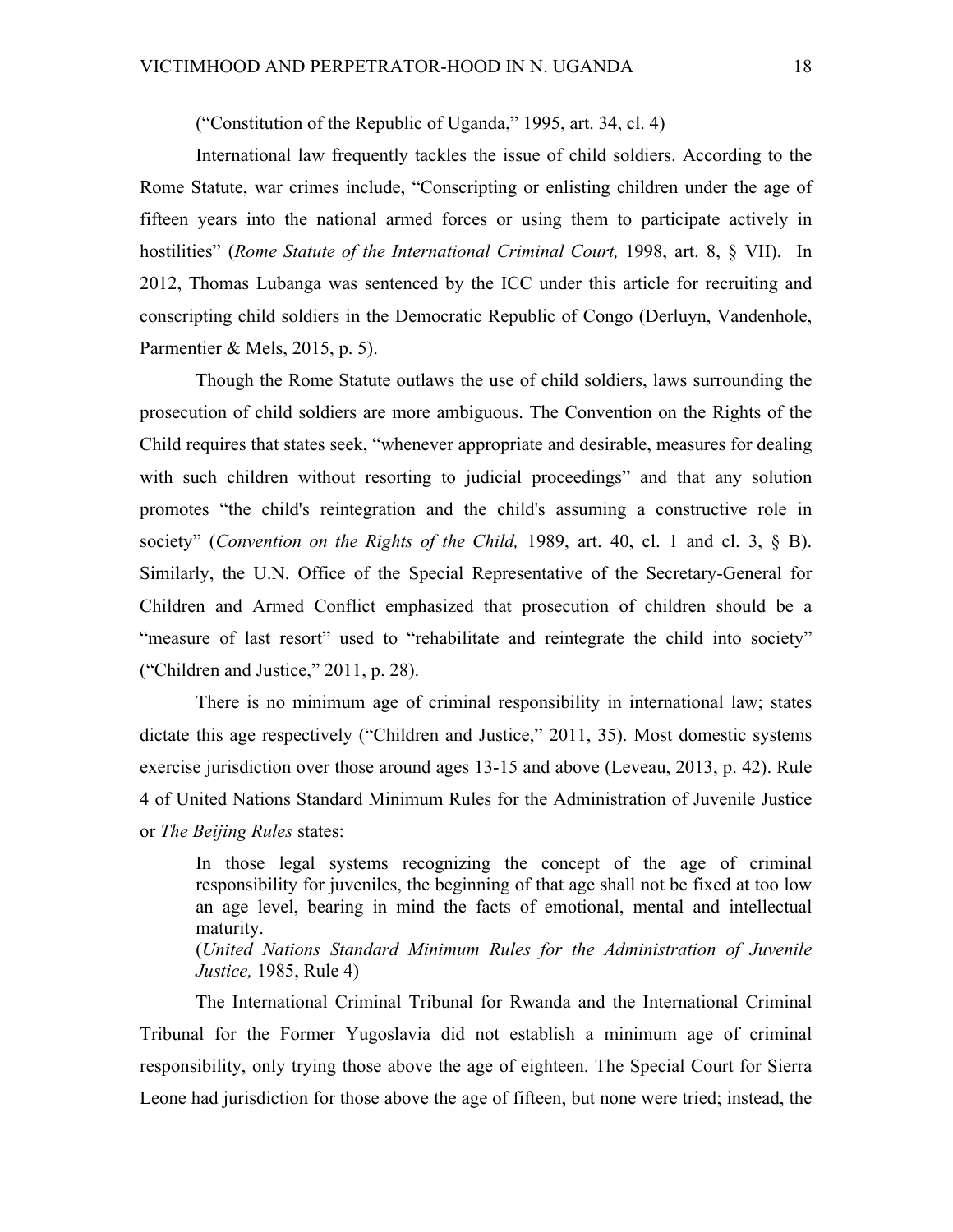first Chief Prosecutor of the Special Court said he would indict those responsible for the recruitment of children ("Children and Justice," 2011, p. 37). The Serious Crimes Panels in East Timor had jurisdiction of those over age twelve (Leveau, 2013, p. 41). The *gacaca* courts in Rwanda included a provision for "mitigating circumstances for children" ("Children and Justice," 2001, p. 40).

The ICC does not have jurisdiction over crimes committed by a person under the age of eighteen ("Rome Statute of the International Criminal Court," 2002, art. 26); thus, Dominic Ongwen will be tried only for crimes he committed over the age of eighteen. His status as a child soldier will be used in mitigation only ("Dominic Ongwen at the ICC," 2016, p. 4).

## *2.4.2 Retributive Justice: Incompatible with New Wars*

Retributive justice mechanisms – namely the  $ICC - have been condensed for$ their failure to acknowledge the context of criminal acts. Despite the existence of both a prosecution and defense designed to ensure a fair trial, retributive justice "individualiz[es] responsibility" by singling out a suspect, thus failing to acknowledge the broader sociopolitical context of criminal actions (Baines, 2009, p. 183).

Mawson explains the risks of retributive justice in Northern Uganda:

A narrow, punishment-oriented definition of justice is deeply problematic. It does not take into account the political and social dynamics of the conflict or of building peace.... It seems to ignore the pattern of abduction and use of extreme violence within the LRA to enforce the will of commanders. It does not take into account a fairly widely held Acholi view that their society as a whole is the collective victim of monstrous injustice: longstanding injustice on the part of the government and now the additional injustice of LRA terror. (As cited in Baines, 2008, p. 17)

Deep dissatisfaction exists with the ability of retributive justice mechanisms such as the ICC to address complex victimhood and perpetrator-hood. Many have turned to restorative justice as an alternative, but as the following section explains, restorative justice possesses its own drawbacks.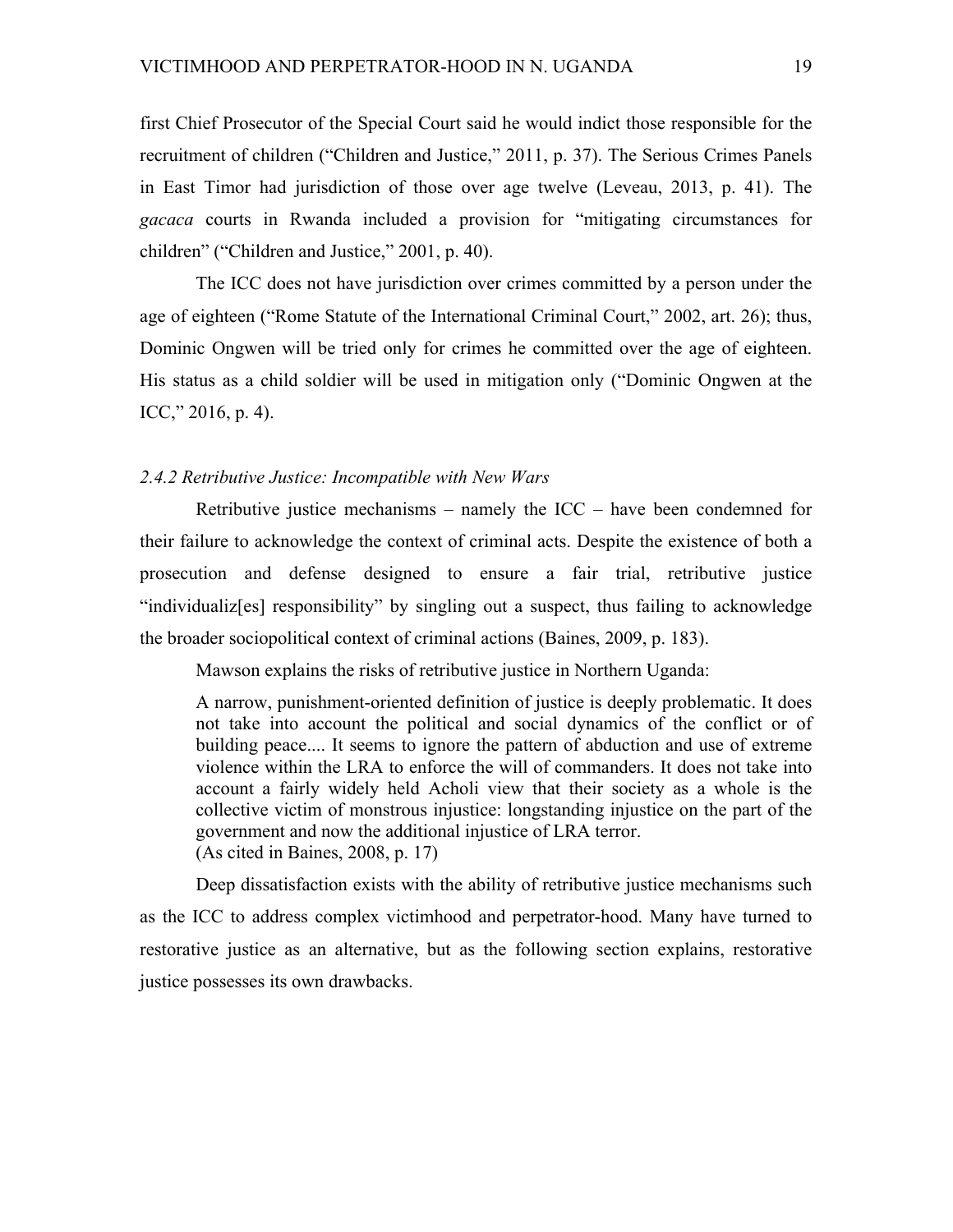# *2.4.3 Restorative Justice: A Flawed Alternative*

Many transitional justice experts have suggested restorative justice as a way to deal with those with ambiguous victim/perpetrator status. According to Bloch, restorative justice allows communities to, "examine criminal acts not in isolation but within a broader social and cultural context" (as cited in Brenner, 2014, p. 561).

In Northern Uganda specifically, advocates for traditional justice argue that it mends broken relationships in communities (Odong, 2015, p. 10). *Mato oput*, a traditional Acholi justice mechanism, has been used for LRA returnees with ambiguous victim/perpetrator status. *Mato oput* involves mediation and compensation between affected clans, incorporating long-standing and meaningful Acholi traditions (Baguma, 2012, p. 36). According to Baguma, "The fact that the alleged offenders prefer it, the victims ask for it and the alternative [the ICC] is ill equipped to do the opposite, we could safely conclude that to date the most suited approach in this particular case is the traditional approach" (Baguma, 2012, p. 42).

While restorative justice mechanisms promote the recovery and reintegration of former child soldiers, they also reinforce their status as solely victims (Musila, 2005, p. 322; Baines, 2008, p. 5). Thus, restorative justice also fails to address the complex victimhood and perpetrator-hood of actors in conflict.

#### *2.4.4 A Transitional Justice Dilemma*

Evidently, transitional justice mechanisms have difficulty addressing the complex victimhood and perpetrator-hood of actors in new wars. According to the Justice and Reconciliation Project:

Both [the ICC and local justice mechanisms] reproduce the idea that victims and perpetrators are homogenous groups, separate and distinct from one another. Proponents of the ICC, for example, argue that those most responsible must be punished; proponents of local approaches treat all perpetrators as an undifferentiated collective group – they are all considered in need of forgiveness by virtue of a shared experience (being in the bush). (Baines, 2008, p. 5)

The polarization caused by these transitional justice mechanisms is harmful to both local communities and ex-LRA; it may frustrate and incite former LRA members to commit more violence (Govier & Verwoerd, 2004, p. 376). Alternatives such as truth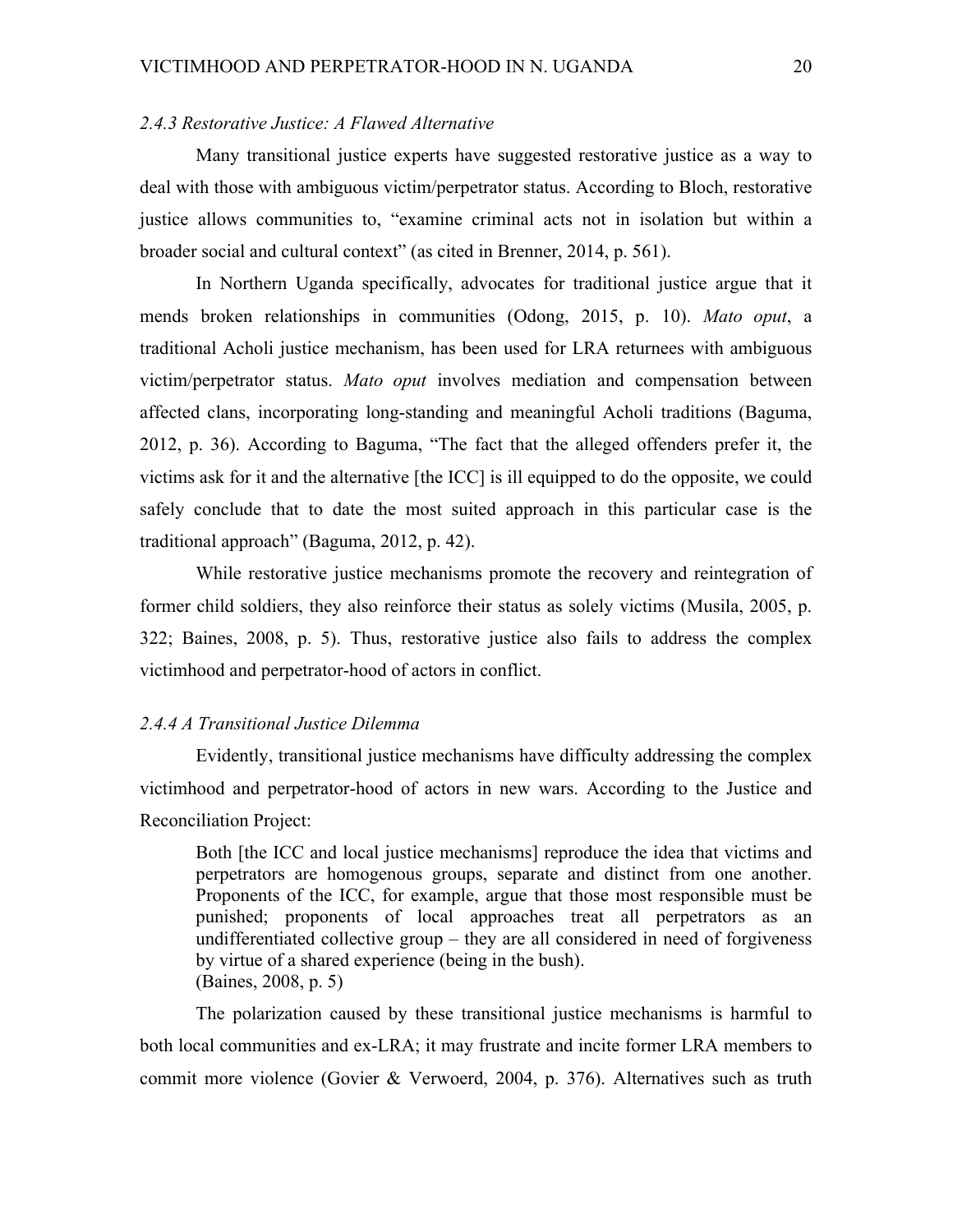commissions have been suggested to delineate complex layers of responsibility in new wars (Baines, 2009, p. 186). Evidently, transitional justice mechanisms must be reassessed in order to ensure post-conflict stability and justice.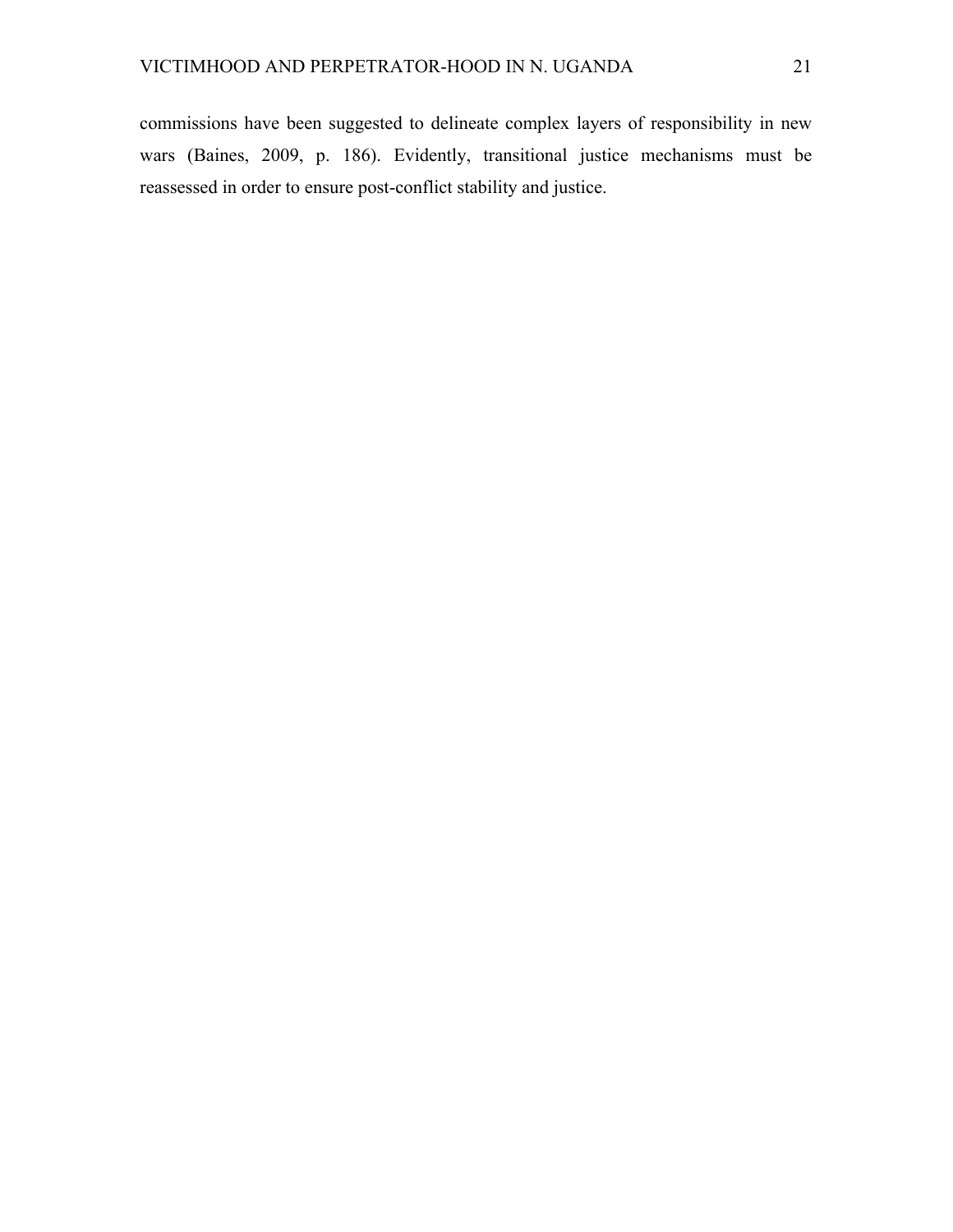# Chapter 3: Methodology

### **3.1 Methodology**

This study was conducted primarily in Gulu, a district in Northern Uganda, over a period of four weeks in October and November of 2016. The research was cross-sectional in design, employing case studies, formal interviews, and focus group discussions to capture diverse understandings of the LRA conflict. Respondents were selected based on their role in or relationship to the Northern Ugandan conflict.

As the epicenter of the LRA conflict, Gulu district offered a large sample of actors in the conflict and a range of perspectives on the victimhood and perpetrator-hood of former LRA members. Case studies and interviews were conducted with former LRA members, local community members, and opinion leaders in Gulu district. Respondents represented both the urban and rural populations of Gulu district. In addition, interviews were conducted in Kampala to access the opinions of institutions with central roles in the Northern Ugandan conflict.

All data collected was qualitative. Data analysis was conducted through systematic scrutiny and evaluation of interview and focus group discussion transcripts.

# *3.1.1 Case Studies*

Qualitative case studies provided the cornerstone for this study. Case studies were conducted with three former LRA members located in Gulu district. The aim of these case studies was to delineate the complex victimhood and perpetrator-hood of each former LRA member based on their unique personal experiences in the LRA. Case study participants were selected based on their status as former LRA members, their willingness to participate, and their fluency in English.

Throughout the case studies, the researcher aimed to develop a mutually trusting relationship with each respondent. This ensured respondents' comfort and led to conversations that produced rich and insightful information on respondents' experiences in the LRA.

Each case study lasted two to three days per respondent. The researcher had an initial meeting with the respondent to explain the study and develop a trusting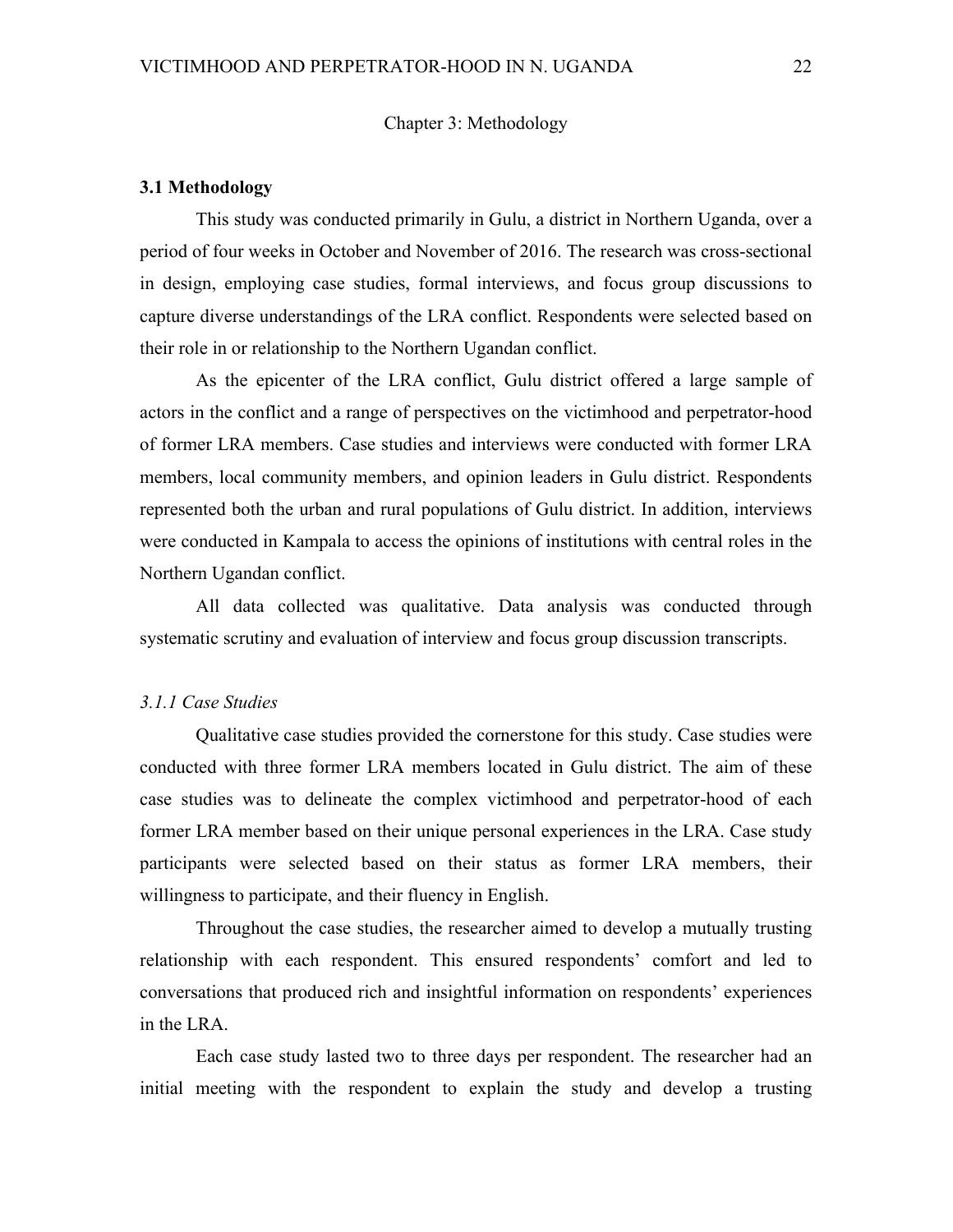relationship with the respondent. Following this initial meeting, each respondent was interviewed two to three times, and each interview lasted approximately two hours.

Case study interviews were informal and semi-structured. Each interview was conducted in a private location where the respondent felt comfortable to speak freely. A questionnaire was initially used, but the conversations generally flowed naturally from the first question, allowing the researcher to probe certain relevant topics. Interviews were conducted entirely in English to ensure that no meaning or detail was lost in translation. Written informed consent was obtained prior to each interview. All responses remained confidential in order to ensure respondents' safety as a vulnerable population.

#### *3.1.2 Interviews*

Qualitative formal interviews with opinion leaders in Gulu district and Kampala allowed the researcher to access a diverse range of understandings of the complex victimhood and perpetrator-hood of former LRA members. In total, twelve formal interviews were conducted. Interview participants were selected based on their status as local opinion leaders and their roles in post-conflict NGOs, transitional justice mechanisms, local government, or religious institutions.

Formal interviews were semi-structured. The researcher used a basic questionnaire, modifying questions based on the respondent's unique experience. Interviews were conducted in respondents' offices or public gathering spaces. Interviews were conducted entirely in English to reduce translation errors, and each interview lasted 30-60 minutes. Written informed consent was obtained prior to each interview. Respondents' names were used only with written permission.

#### *3.1.3 Focus Group Discussions*

Focus group discussions offered insight into local communities' unique understandings of the complex victimhood and perpetrator-hood of former LRA members. In total, five focus group discussions with four to six participants each were conducted in Lukodi and Tyena Kaya, two villages in Gulu district affected directly by the LRA conflict. These villages were selected based on their unique relationships to the conflict. Lukodi was one of four sites where Dominic Ongwen was alleged to have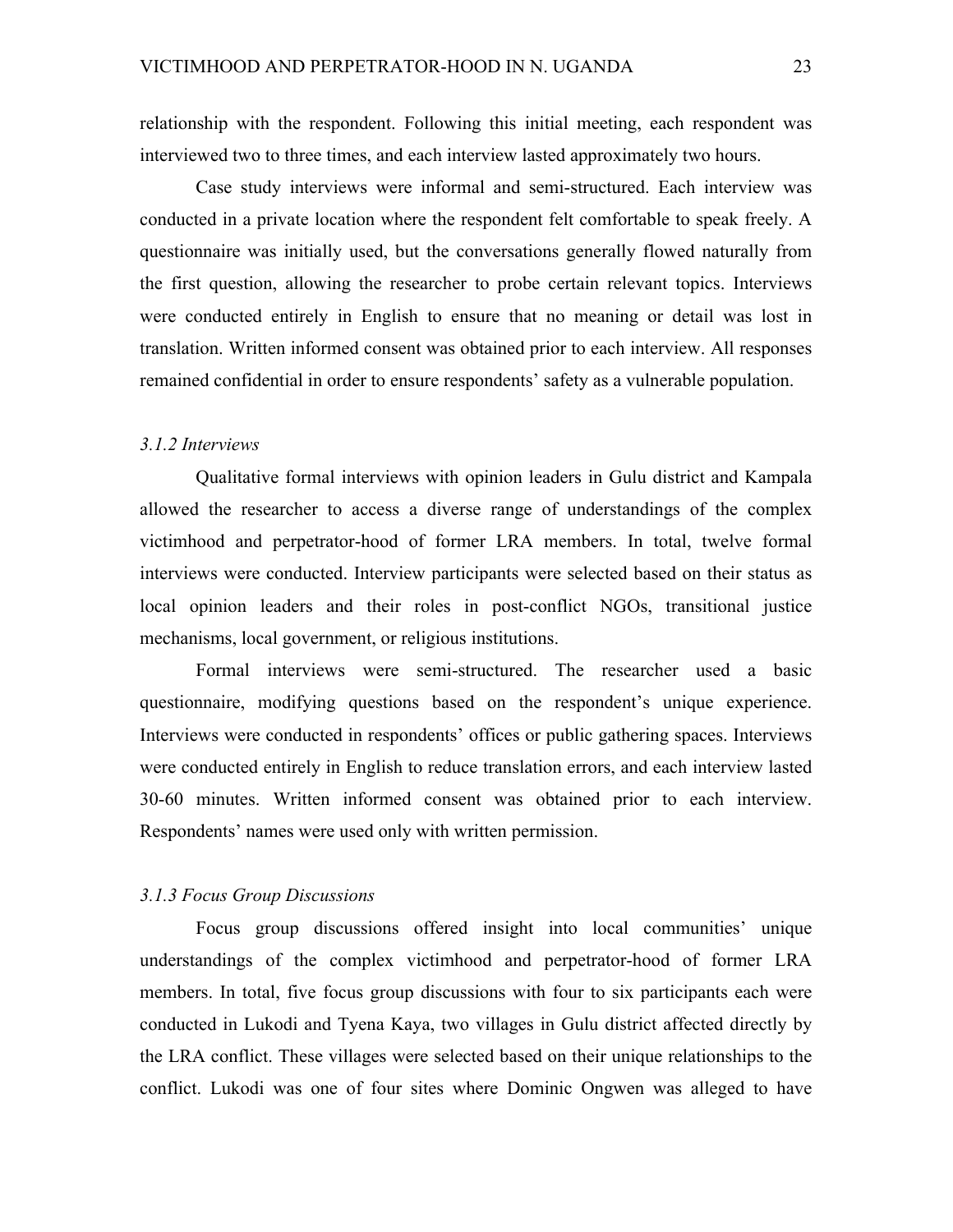committed war crimes and crimes against humanity in an attack on an IDP camp ("The Prosecutor v. Dominic Ongwen," 2016); the village was a target of ICC outreach and will receive reparations if Ongwen loses the ICC case. On the contrary, Tyena Kaya had no direct relationship to Ongwen, providing an important counter to any bias exhibited in Lukodi.

Focus group discussions were qualitative, informal, and semi-structured. A questionnaire was used; this questionnaire was modified based on the distinct experiences of Lukodi and Tyena Kaya. Probing questions were utilized when participants brought up new and relevant points. Focus group discussions were conducted in the communities themselves, either in public gathering spaces such as schools or in personal compounds to ensure that participants were comfortable to speak freely. In each community, focus groups were comprised of entirely women, entirely men, or mixed. The purpose of such composition was to gain access to a range of opinions and prevent gender hierarchies from influencing responses. Focus group discussions were conducted in English and Acholi through the use of a translator, allowing participants to speak in the language most comfortable to them. Each focus group discussion lasted 30-60 minutes. Verbal informed consent was obtained prior to each focus group discussion, and respondents remained anonymous to protect their personal security and to allow them to speak freely on sensitive issues.

#### *3.1.4 Secondary Sources*

A wide range of secondary sources was used to supplement data gathered in case studies, interviews, and focus group discussions. Local opinion surveys produced by NGOs offered a larger sample size of opinions on the complex victimhood and perpetrator-hood of former LRA members, including specific opinions on the case of Dominic Ongwen. Reports and news stories produced by the ICC provided insight into the ICC's understandings of the complex victimhood and perpetrator-hood of former LRA members, specifically Ongwen himself. Scholarly articles on the LRA conflict and the victim/perpetrator dichotomy, official legal documents, and human rights treaties provided contextual information essential to understanding the complex victimhood and perpetrator-hood of former LRA members.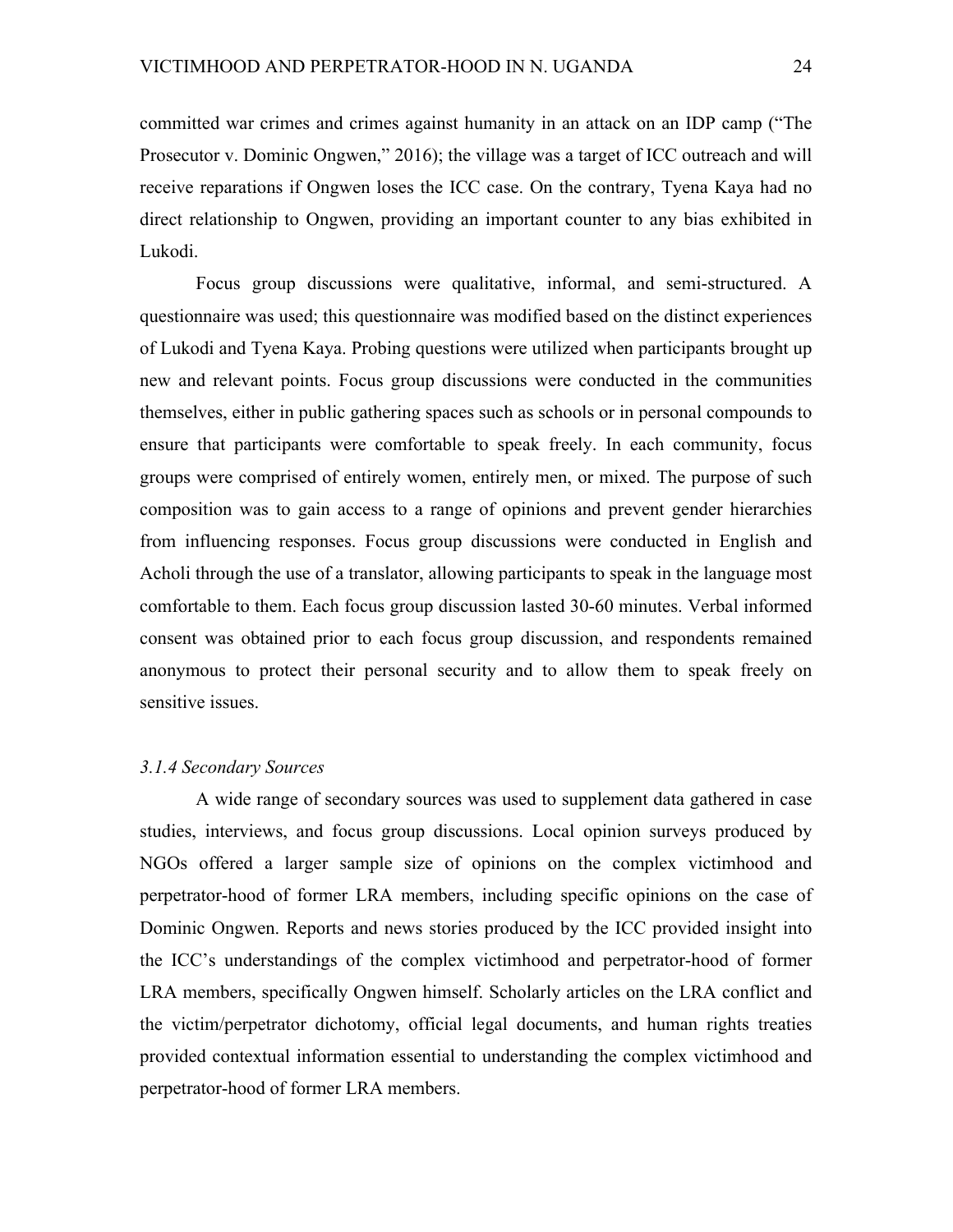# **3.2 Research Ethics and Limitations to the Study**

#### *3.2.1 Ethical Considerations*

Due to the sensitive nature of this research topic and the use of vulnerable populations, ethical considerations were given highest priority in the execution of this study. In order to ensure that this study adhered to U.S. federal policy for the protection of human subjects, the Local Review Board of SIT Study Abroad in Gulu, Uganda reviewed the research proposal for ethical considerations. In addition, this study was approved by the Uganda National Council for Science and Technology. In each case study, interview, and focus group discussion, the researcher obtained informed consent. Names of former LRA members and local community members were not used to ensure the protection of these vulnerable populations. Names of opinion leaders were only used with written permission.

The largest ethical concern arose with the use of former LRA members as case studies. Due to stigma surrounding former LRA members, this population often refrains from discussing its personal role in the LRA. As such, respondents were selected and accessed using SIT and local community members as gateways. Additionally, although the guns went silent in 2007, most Northern Ugandans consider the region to be in a period of "relative peace" which could be disturbed at any time. As such, many former LRA members remain fearful of speaking freely on sensitive subjects. Of particular sensitivity are discussions of crimes committed by the respondent and the role of the government in the LRA conflict. These discussions were treated with utmost confidentiality in order to protect the personal security of former LRA members. Written informed consent was obtained from each respondent, and voice recordings were only used with the respondents' written permission. Interview transcripts and voice recordings remained anonymous and will be deleted upon completion of this research.

Lastly, many former LRA members and community members suffer from posttraumatic stress disorder or other mental health issues. When the researcher encountered traumatic recollections during case study interviews and focus group discussions, such topics were approached slowly and sensitively. Prior to these conversations, the researcher developed trust with the respondent and eased into each interview with basic, non-triggering questions. Throughout each case study interview and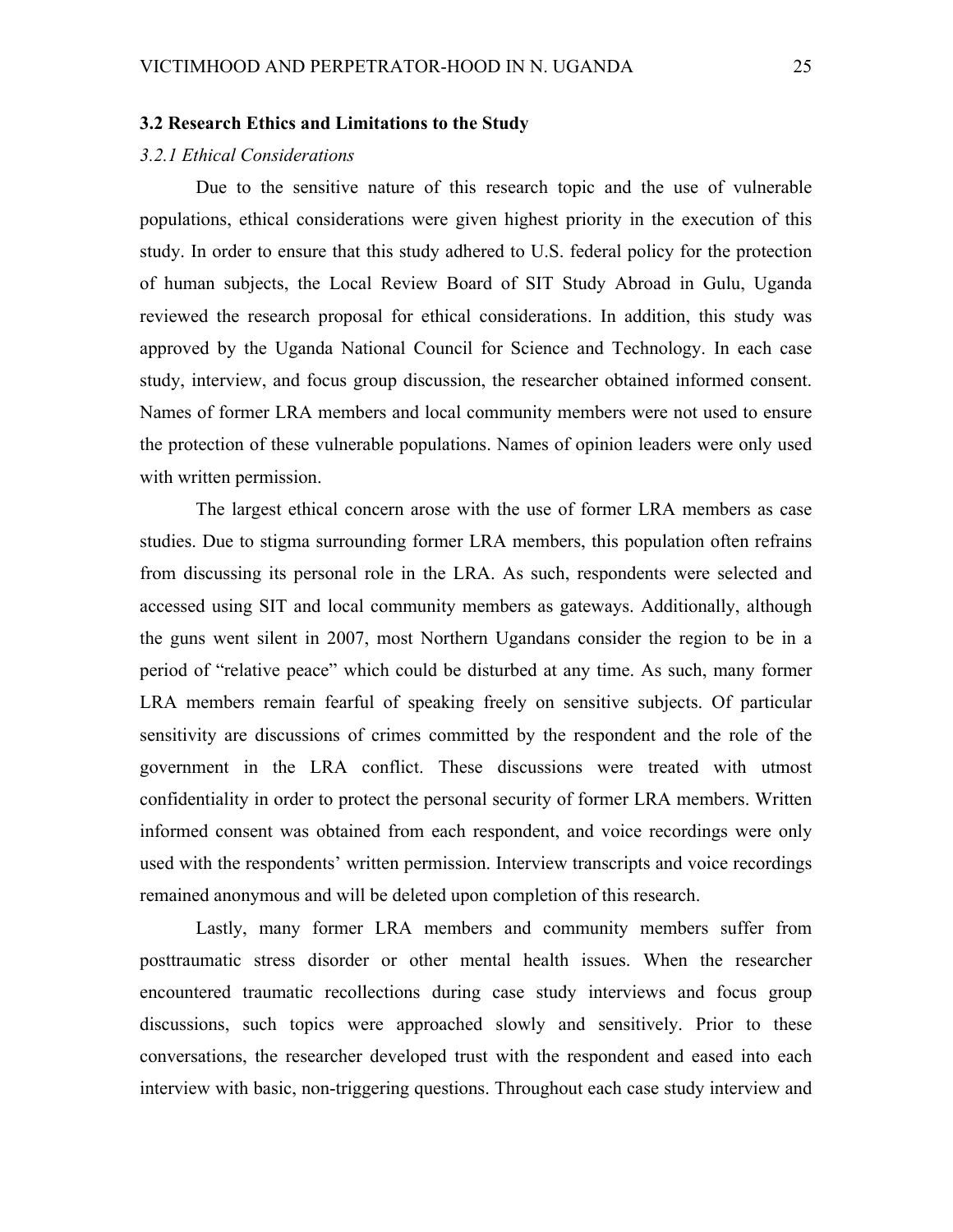focus group discussion, the researcher watched for signs of discomfort. Interview questions were adjusted based on perceived comfort levels, and respondents understood that they could terminate the interview at any point. Sometimes, the researcher terminated the interview if the respondent exhibited indirect signs of discomfort.

## *3.2.2 Limitations to the Study*

Although Northern Uganda is currently working towards reconciliation and recovery, significant stigma still exists against former LRA members. As a result, the most significant limitation to the study was accessing this vulnerable population. Despite the researcher's efforts to reach out to more former LRA members, only three were willing to participate in case studies. This limitation was exacerbated by the necessity for respondents to speak fluent English in order to reduce misunderstandings during the indepth case study interviews. Not only did this limit potential respondents, but it also biased the sample. In Northern Uganda, fluency in English is generally a sign of education; being more educated than many of their colleagues likely biased the responses of the three former LRA members studied. This small, biased sample size was mitigated by the inclusion of focus group discussion participants who were also former LRA members. Although these participants were not studied in-depth, their limited insight helps to widen the scope of this study. In sum, this study should not be viewed as a representative sample of former LRA members. Rather, it should be viewed as an indepth depiction of three unique cases. While these cases can shed light on the experiences of other former LRA members, they by no means represent the entire population.

Secondly, restricted access to ICC representatives limited this research. Despite efforts to reach out to more representatives of the ICC, only one representative and one intermediary were interviewed. To mitigate this limitation, the researcher interviewed several key informants with extensive knowledge of the ICC.

Language barriers also limited the accuracy and depth of this study. Although case study interviews were conducted with fluent English speakers, at times misunderstandings occurred, hindering the flow of conversation and limiting the depth of questions asked. These misunderstandings were mitigated through the use of clear, easily interpreted questions. The use of a translator mitigated language barriers in focus group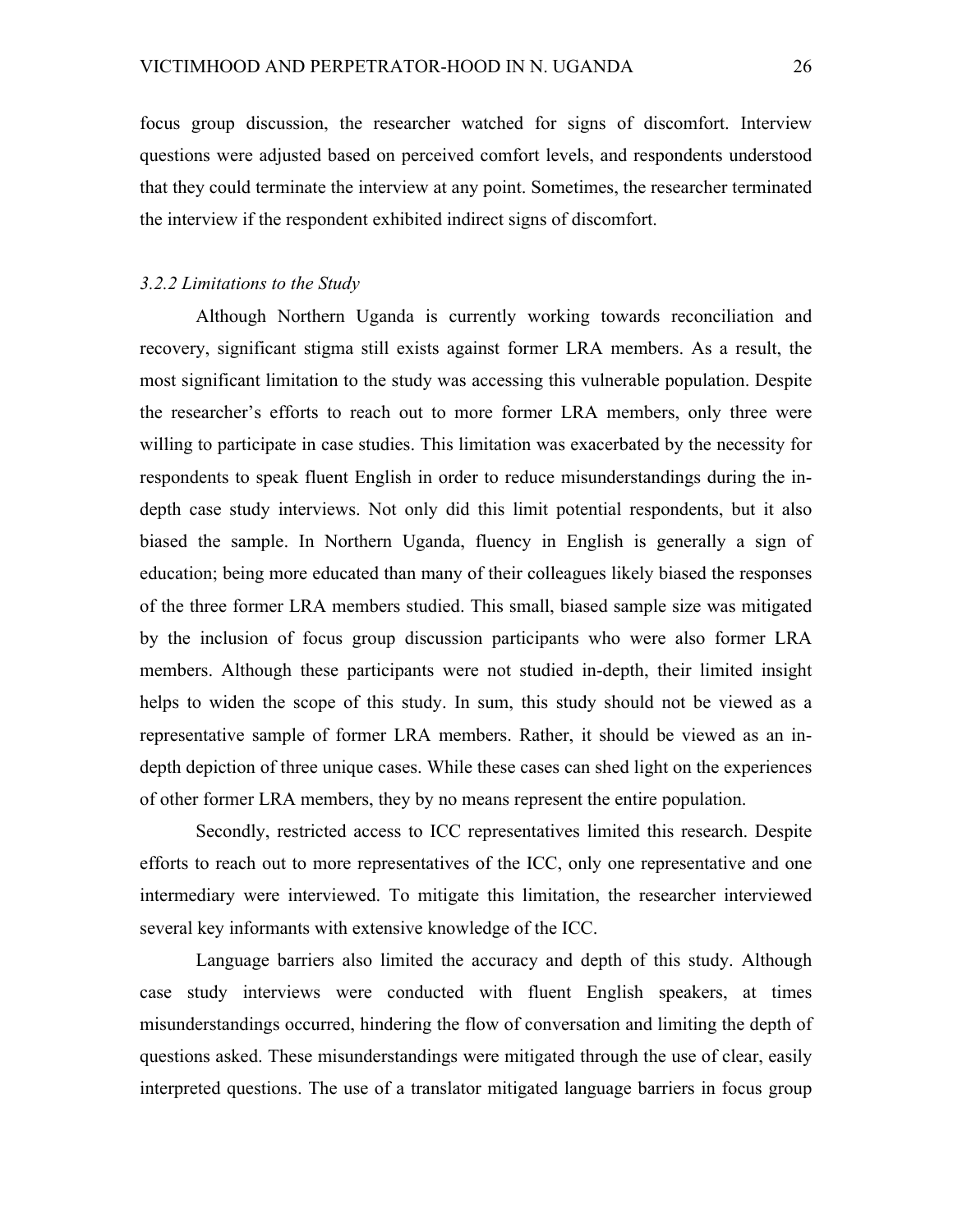discussions, yet errors in translation still occurred; such errors were mitigated by discussing the responses with the translator after the conclusion of the focus group discussion. Time constraints also limited the researcher's ability to conduct interviews with all relevant opinion leaders in Gulu and Kampala. To mitigate this limitation, a representative sample of opinion leaders was selected.

Lastly, due to the sensitive nature of topics discussed, some respondents may have avoided giving honest answers in order to protect their security or self-esteem. When discussing crimes committed by former LRA members, respondents may have altered their responses, either due to embarrassment, self-protection, or even unconscious bias. Findings are presented directly as respondents described, and thus must be taken as the respondents' understandings rather than concrete facts. Further, the researcher's status as a *mzungu* (white foreigner) could have inhibited respondents from offering completely honest answers due to the power differential between the researcher and respondent. This limitation was mitigated by developing trust with respondents and fully explaining the extent and purpose of the study, in hopes of encouraging honest and accurate responses.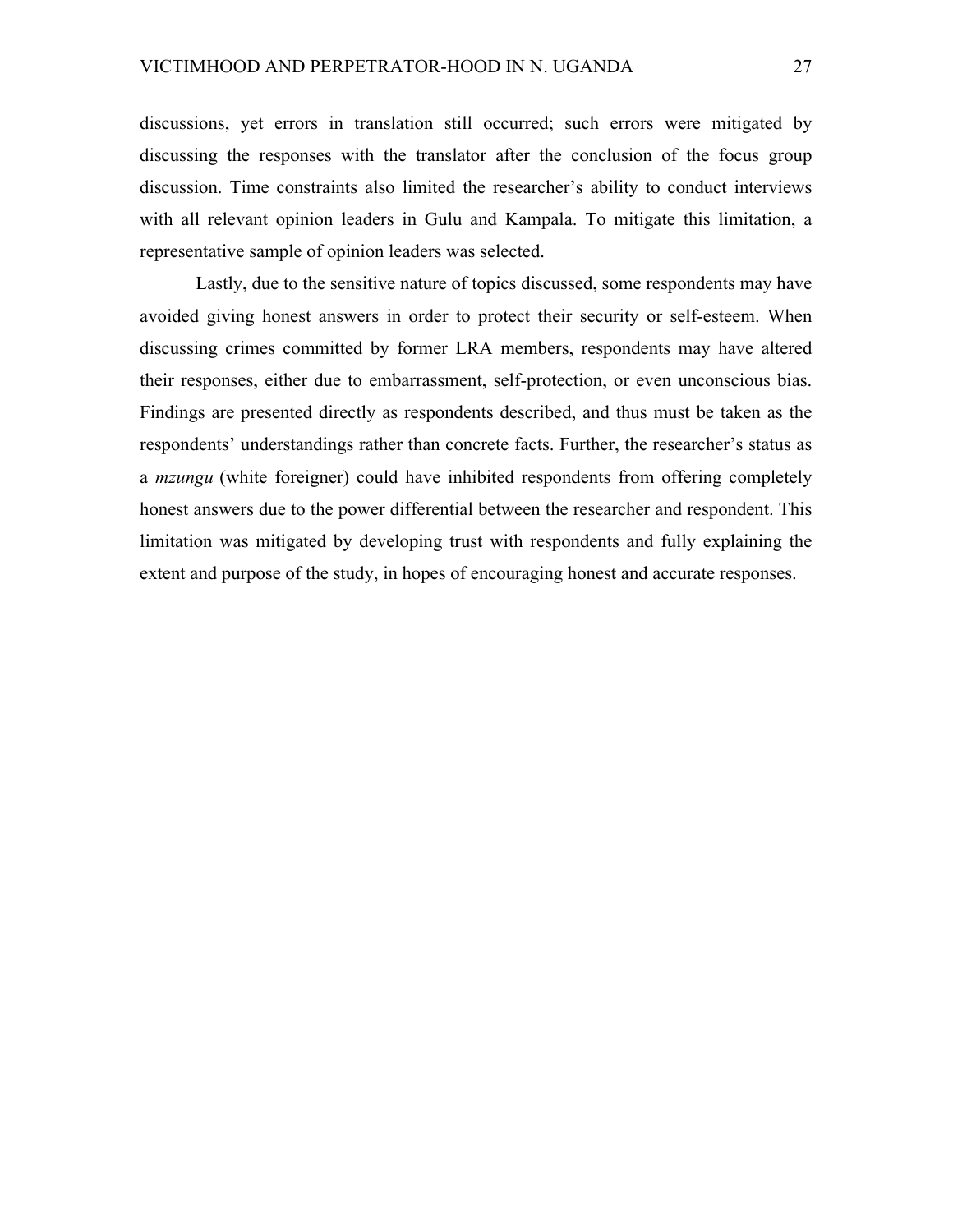Chapter 4: The Complex Victimhood and Perpetrator-hood of Former LRA Members

## **4.1 Understanding Former LRA Members**

In order to deconstruct the complex victimhood and perpetrator-hood of former LRA members, findings from case studies of former LRA members are organized into "factors of victimhood," that is, factors of participation in the LRA that reveal helplessness or unwillingness, and "factors of perpetrator-hood," that is, factors of participation in the LRA that reveal willingness or enthusiasm. As these factors are delineated, it becomes clear that what may be considered a factor of victimhood also possesses elements of perpetrator-hood, and vice-versa; the categories overlap, revealing the impossibility of clearly sorting former LRA members into the social constructs of "victim" and "perpetrator." Aggregated, these factors demonstrate the complexity of former LRA members.

#### *4.1.1 Factors of Victimhood*

#### *Prior Disdain for LRA*

*Are they there to overthrow [the government], or are they there just to destroy the community?* (Respondent 1, personal communication, October 25, 2016)

Prior to abduction, both abducted respondents reported preexisting negative perceptions of the LRA. Despite his ambition to serve in an army and his existing distaste for the Ugandan government, Respondent 1 disliked the disproportionately negative effects of the LRA's warfare on the community and questioned the LRA's goals (personal communication, October 25, 2016; personal communication, October 27, 2016). At age nine, Respondent 2 simply understood the LRA to be a negative force (personal communication, October 25, 2016). Born in the bush, Respondent 3 had no preexisting feelings for the armed group (personal communication, October 29, 2016).

Respondents' generalized negative feelings toward the LRA indicate that even if they supported the fight against the Ugandan government, they remained unwilling to support the LRA due to its reputation for atrocities. Their subsequent abduction into the LRA was therefore against their will and ambition, contributing to their victimhood.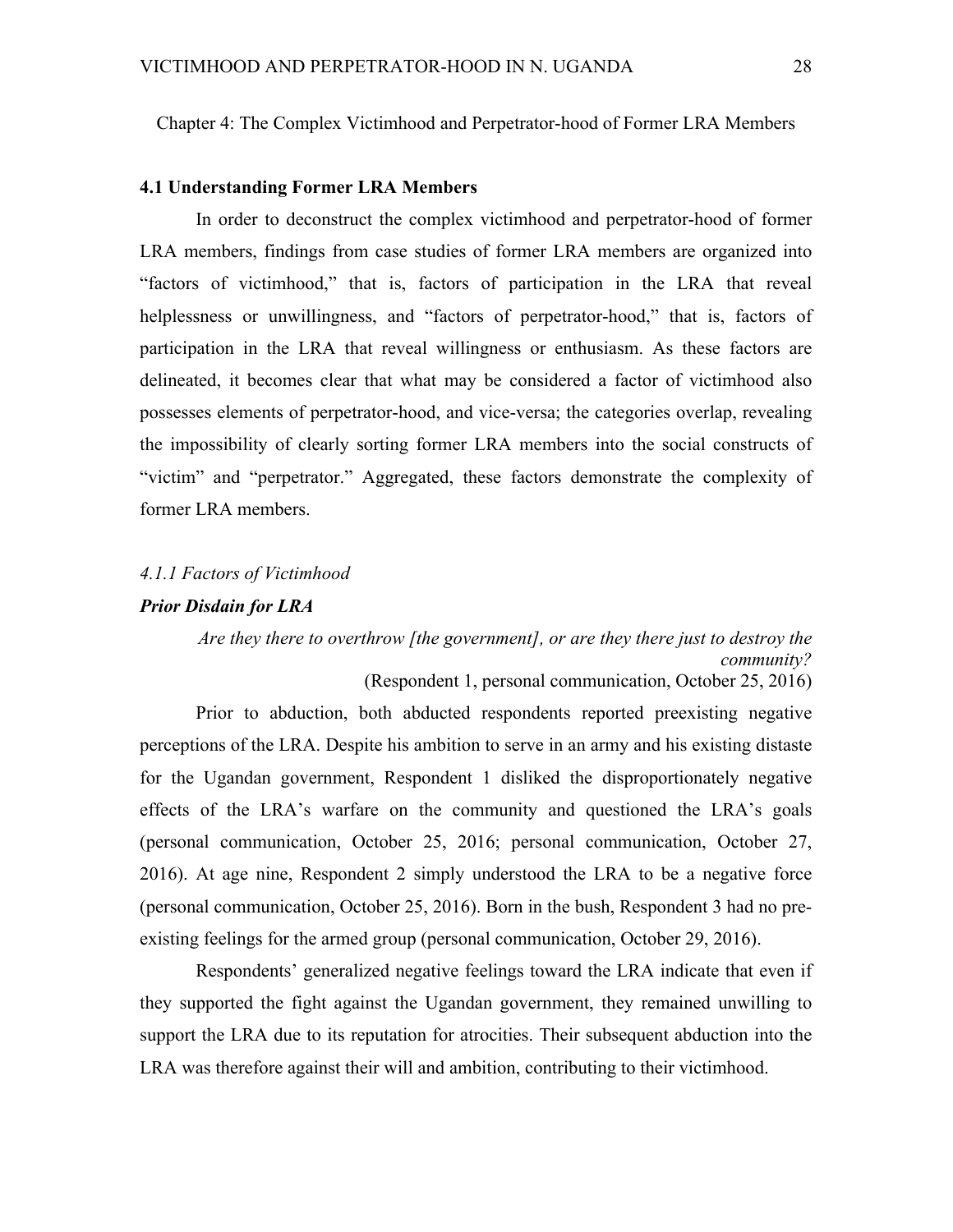## *Desensitization*

## *There are no nightmares there… you see decomposing corpses, it is nothing.* (Respondent 1, personal communication, October 28, 2016)

Upon forceful conscription into the LRA, respondents reported various methods of desensitization to "remove that civilian life from you" (Respondent 1, personal communication, October 25, 2016). Designed to disorient new abductees, these initiation rituals perpetuated fear and reinforced the importance of obedience (Schauer & Elbert, 2010, p. 321-322; Boothby, 2006, p. 248). Such methods ranged from carrying heavy loots to witnessing – and even participating in – the murder of family members and kin. Respondent 2 witnessed the murder of his uncle and entered into ambush within an hour of his abduction at age nine (personal communication, October 26, 2016). He describes his feelings at the time: "I was living like a person with an empty brain... it was like a dream, because I couldn't believe that I [was] with the killer" (personal communication, October 25, 2016).

As their time in the LRA progressed, abducted respondents reported further desensitization to atrocities. As described by Respondent 1, "The killings, very normal. The looting, very normal. The ambushing, very normal" (personal communication, October 25, 2016). While some respondents reported getting used to the trauma, others disagreed: "I cannot say I'm getting used to it, no. I became resilient because there is no choice" (Respondent 2, personal communication, October 25, 2016).

Whether former LRA members became accustomed to atrocities or simply became resilient, the LRA's initiation processes were designed to desensitize and normalize the rebel group's violent tactics (as cited in Hermenau, Hecker, Maedl, Schauer, and Elbert, 2013, p. 2). Whereas LRA members may have previously been able to distinguish right from wrong, the lines were blurred upon conscription into the LRA. What once was appalling and inexcusable became commonplace.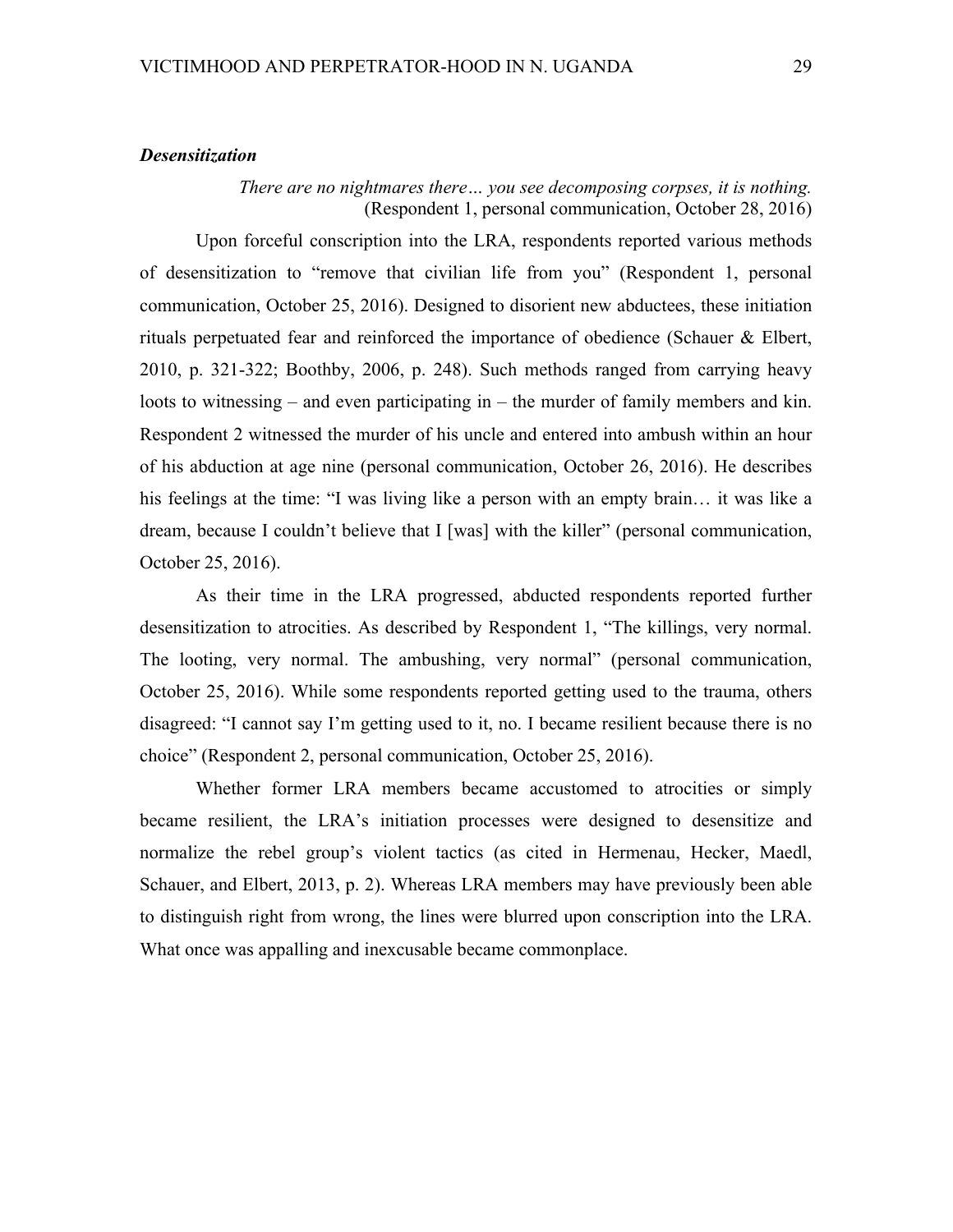### *Brainwashing*

## *Somebody had played with our intelligence…whereby you [had] forgotten who you are.* (Respondent 2, personal communication, October 26, 2016)

Beyond simply desensitizing new recruits, the LRA brainwashed its members to support its ideologies. Thus, unwilling abductees were transformed into eager fighters. Since most LRA members were children, brainwashing was even more effective (Respondent 2, personal communication, October 26, 2016).

Perhaps the purest example of brainwashing was exhibited by Respondent 3, who was born and raised in the bush. Deprived from the reality of life outside the bush, she assumed that when she grew up, she would become a soldier like her father: "That was what I wanted...whereby I can hold a gun and shoot people" (personal communication, October 29, 2016). When asked if she understood the difference between right and wrong, she replied, "Actually, I was understanding the opposite. I was thinking that if you beat, if you fight, if you kill, all those bad things – if you do that, you are doing the right thing" (personal communication, November 1, 2016). By depriving the respondent of access to the outside world, the LRA warped her moral compass; she was victimized without her knowing.

The LRA had a more difficult job of brainwashing those it abducted, since abductees possessed preexisting conceptions of right and wrong. One respondent described spiritual brainwashing, a typical method of brainwashing in the LRA:

[Joseph Kony] comes, he sits, maybe under the tree, he talks maybe from morning up to sunset, just telling stories… quoting things in the bible: '[The Israelites] suffered for 40 years, then Moses came, saved them… so it's me, Joseph Kony, who's going to save you from all the sufferings you're experiencing… the only thing you have to do is follow what is wanted here.'

(Respondent 1, personal communication, October 27, 2016)

Most brainwashing occurred during prayer time and was saturated with references to the Holy Spirit (Respondent 2, personal communication, October 26, 2016). Many LRA members believed that Kony was possessed with evil spirits that protected him and allowed him to predict the future. Respondents recalled the fulfillment of Kony's prophecies, such as swarms of bees attacking the UPDF and soldiers being killed in battle after disobeying one of Kony's orders (Respondent 1, personal communication, October 27, 2016; Respondent 2, personal communication, October 25, 2016). These fulfilled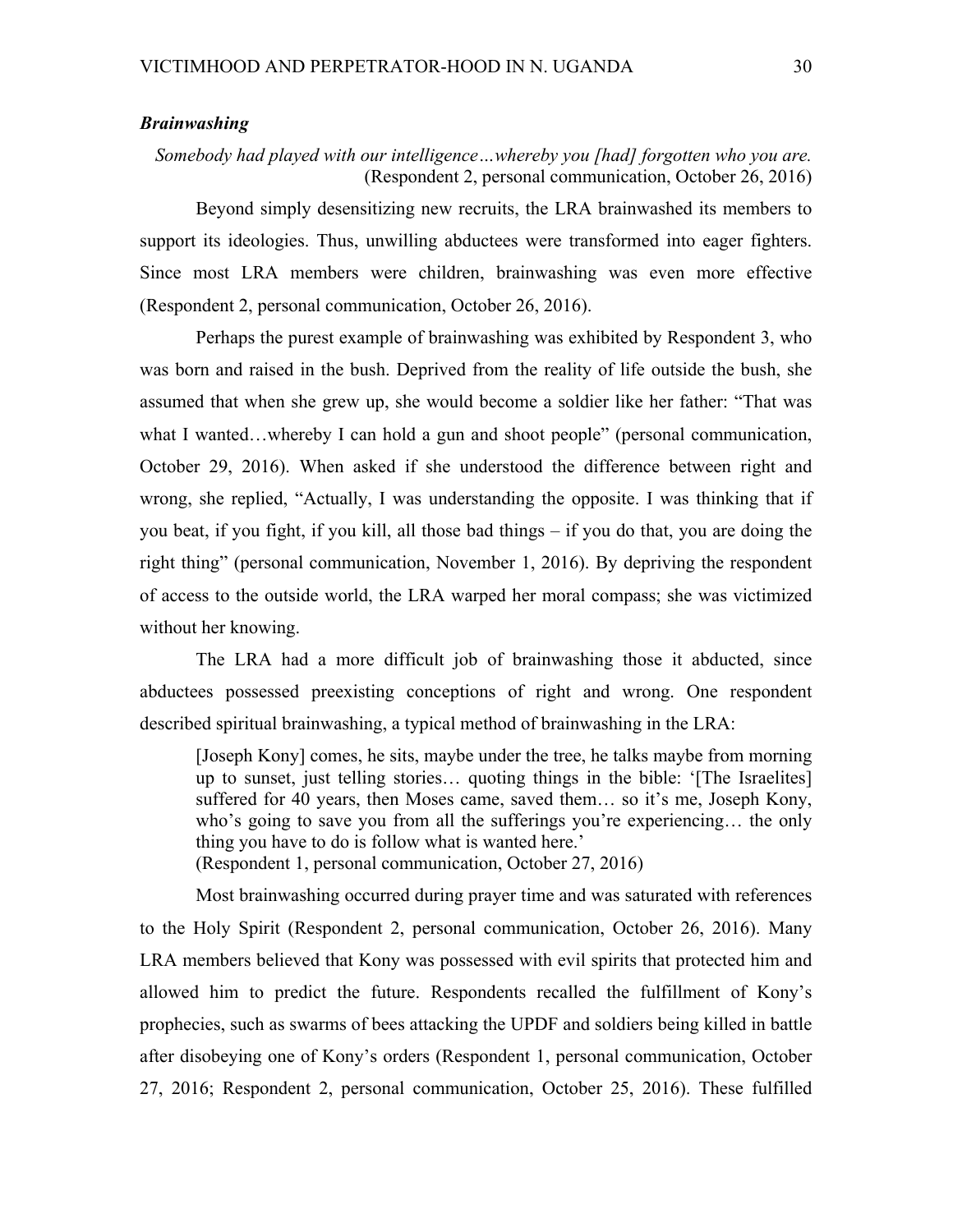prophecies reinforced belief in Kony's spiritual powers and convinced LRA members that obedience was the only option for survival:

I was imagining at least that there is something in him that sees ahead, so I should at least believe in what he tells. Because if not, I see others also being killed, I see others also being shot in the legs or the arms; then I say, okay, if I don't follow what he says, it will also happen to me.

(Respondent 1, personal communication, October 27, 2016)

Brainwashing also occurred on a tactical level. After battle, LRA commanders congratulated members for their success. To children, this encouragement was particularly influential:

You take also pride in something you do as a child…you feel like, okay, I am being praised because of what I did… [It] will make you feel like you are part of something. It will remove a little bit of fear. Because you say, okay, maybe they have confidence in me. I am good in something.

(Respondent 2, personal communication, October 25, 2016)

The LRA was able to brainwash its child members to believe in what they were fighting for. Respondent 2, despite his previous negative impressions of the LRA, explained, "I thought that by fighting and liberating, the entire country will become peaceful and everyone will live a normal life" (personal communication, October 26, 2016). Kony and his commanders managed to convince their members that they were committing atrocities in the name of peace.

By brainwashing its members to believe in its cause, the LRA moved beyond physical force to psychological influence. Tactics of brainwashing forced young members into a "confused state," inhibiting their ability to distinguish right from wrong, as Schauer and Elbert (2010) found in their examination of child soldiers (p. 330). Over time, army commanders even became parental figures to vulnerable child soldiers, making it far easier for commanders to brainwash young members (Schauer and Elbert, 2010, p. 319).

In describing how they each succumbed to the LRA's brainwashing tactics, respondents reveal that they were not just physically victimized, but also psychologically victimized by the LRA. Lacking the moral cornerstone that comes with maturity, these young LRA members were coerced to believe that what they were fighting for was right.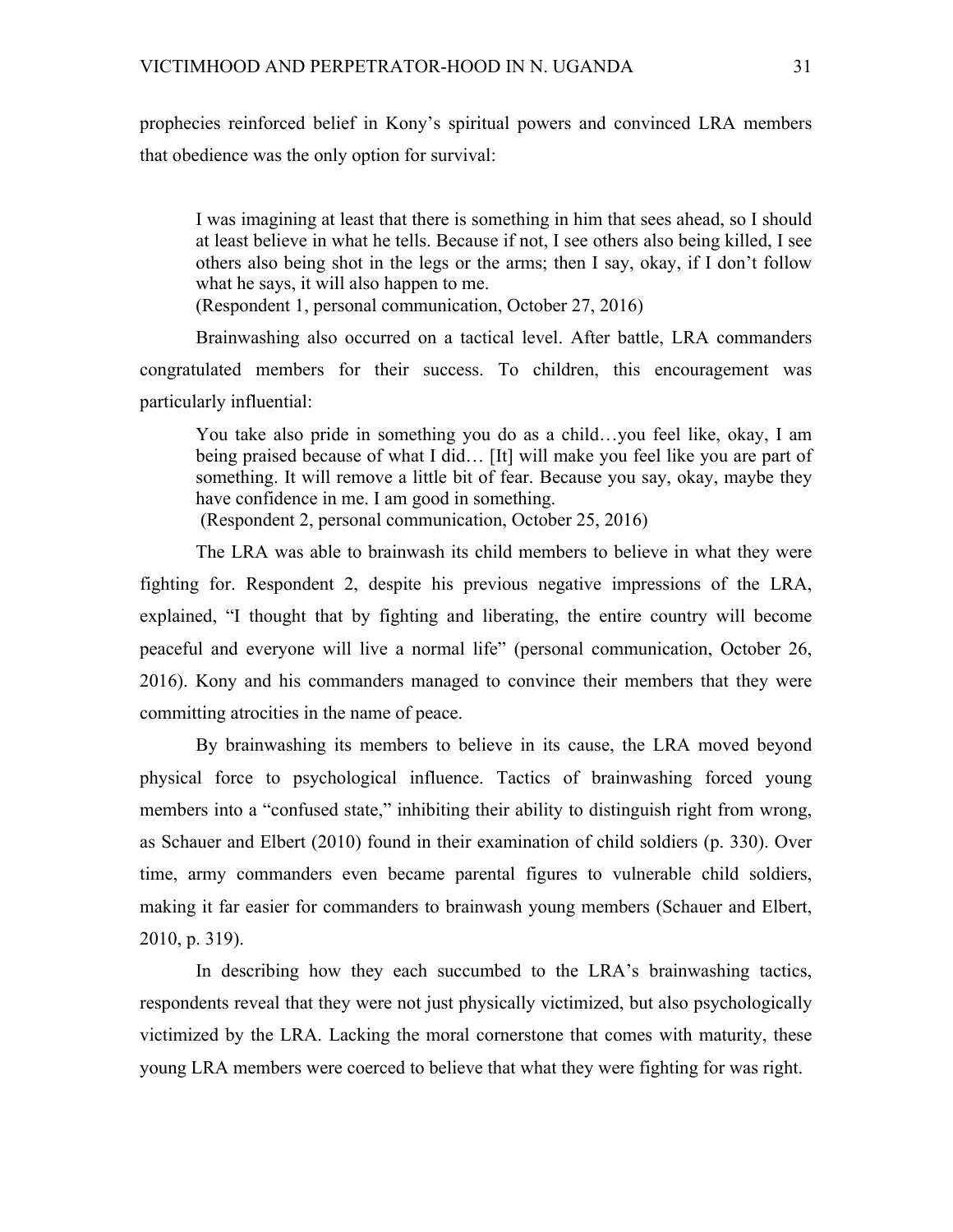While brainwashing contributed to the victimhood of former LRA members, some were able to see beyond the brainwashing as they matured. After many years in the LRA, one respondent began to doubt Kony's word because what he predicted did not always come true (Respondent 1, personal communication, October 28, 2016). Respondent 1 demonstrated the complexity of a child who is a victim of brainwashing eventually coming to understand that he has been victimized, yet remaining somewhat helpless to the consequences of brainwashing.

Respondent 2, once himself a victim of brainwashing, rose in the ranks to eventually perpetrate the same act. He explained that as a Lieutenant, he employed brainwashing as a less violent tactic to retain new abductees:

I would also play around with people, like their psychologies, in order to keep the person [in the LRA]. Like when somebody is abducted, in order to keep the person, it doesn't mean you have to be brutal all the time. You can politicize the person, you can play around with the brain so that you can change him from his position… to your position.

(Personal communication, October 27, 2016)

Although he had previously condemned brainwashing as a coercive tactic utilized against him, here, Respondent 2 portrayed brainwashing in a more positive light – as a way to reduce the need for violence against new recruits. The respondent's contradictory descriptions of brainwashing illustrate the complexity of his own status as both a victim and perpetrator of the same act. It is possible that the brainwashing he experienced during his early years in the LRA influenced his decision to brainwash others as a lieutenant; perhaps he saw the act as harmless, or even beneficial, since he was made to believe that he was working for a good cause.

## *Resignation and Obedience in the Face of Threat*

*If you refuse, they will kill you. So you will kill.* (Respondent 3, personal communication, November 1, 2016)

Common among all three respondents was the unwillingness to commit atrocities that they were nevertheless forced or coerced to commit. Respondents attributed this perceived lack of choice to the command structure of the LRA, which ultimately came down to the will of Joseph Kony (Respondent 2, personal communication, October 25, 2016; Respondent 3, personal communication, November 1, 2016). Even the high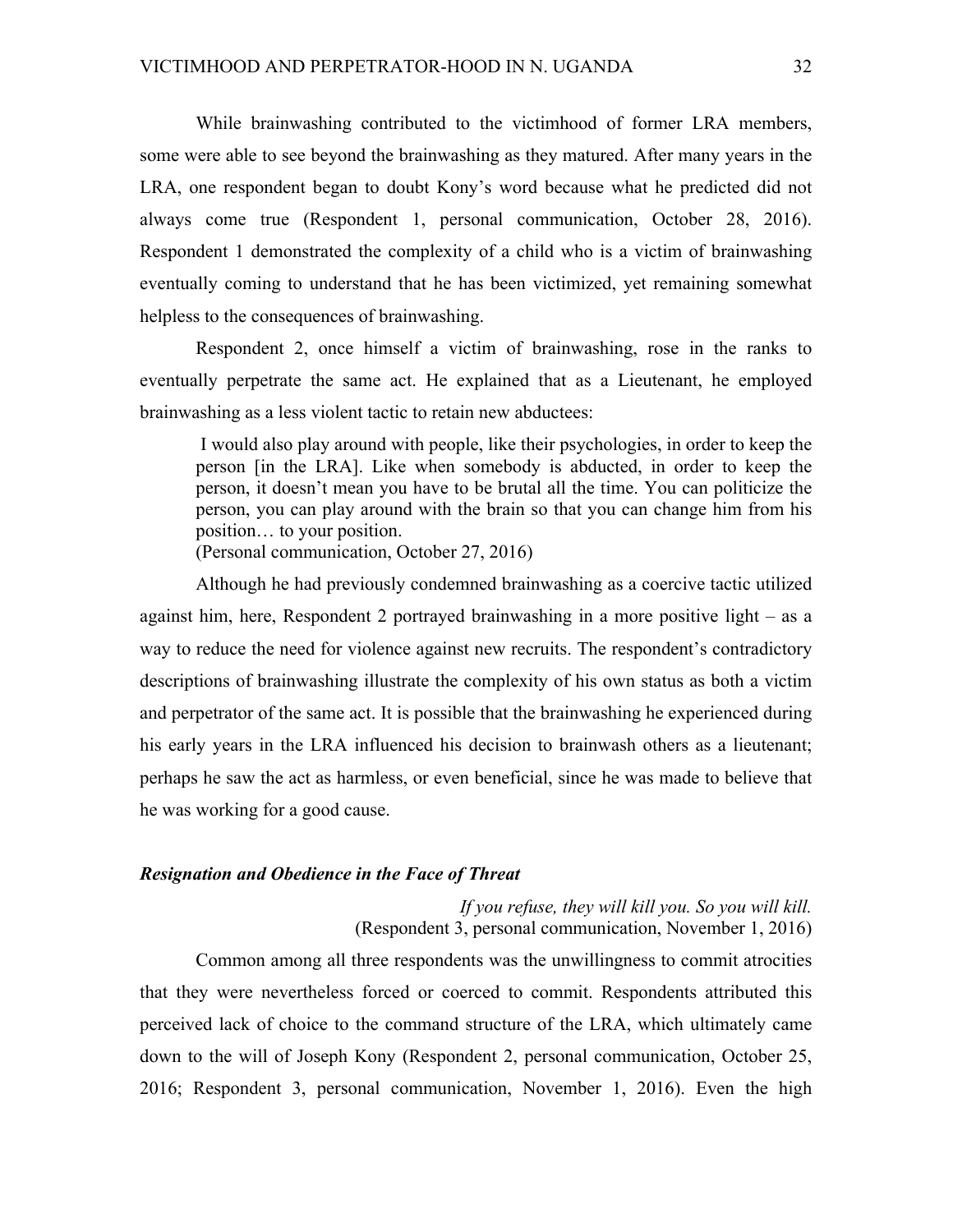command of the LRA remained under the command of Joseph Kony (Respondent 3, personal communication, November 1, 2016); as a result, members had no choice in their actions (Respondent 2, personal communication, October 25, 2016).

Coupled with their lack of power, LRA members faced constant threat from their superiors. As described by Respondent 2, "You have to succeed. You fail? You are being blamed. The blame that they bring on you will cost you either your life, or maybe it will cause you a serious pain" (personal communication, October 25, 2016). Actions as simple as questioning a superior's commands or eating a forbidden food could result in a beating or killing (Respondent 3, personal communication, November 1, 2016; Respondent 2, personal communication October 25, 2016). Often, LRA commanders would kill those who disobeyed to warn the others of the consequences of disobedience:

Those killings you see the LRA do, it's mainly to instill that fear in the abductees, … that when I don't do what they want – I escape, I don't carry luggages, I do this – I will be killed like the person I've seen. So you follow all what they do. (Respondent 1, personal communication, October 25, 2016)

In the face of this constant threat, "survival is first. It almost clears all the thoughts, whether positive or negative…because you are trying to survive" (Respondent 2, personal communication, October 25, 2016). Consequently, many LRA members resigned to unhappy obedience. They refrained from thinking about their actions, because whether they liked it or not, they had no choice (Respondent 1, personal communication, October 25, 2016).

Respondent 2 explained this humiliating lack of control:

After frustration after frustration, you resign yourself – you are like, let it be. Because now you are hopeless… I see this person being killed… and because I cannot stop it, I cannot do anything, I'll just pretend like [it's okay]. (Personal communication, October 26, 2016)

Respondent 1 echoed this sense of hopelessness and frustration:

I knew the war was not taking me anywhere. You were not even going to overthrow any place, but instead people are going to lose their lives each day. I knew. I knew. You see? I knew. But when you are there, what can you do? Nothing. Nothing completely… You just keep quiet. (Personal communication, October 25, 2016)

As LRA members resigned to obedience, they became accustomed to the indiscriminate violence of the LRA; Respondent 1 went as far as to describe the LRA as a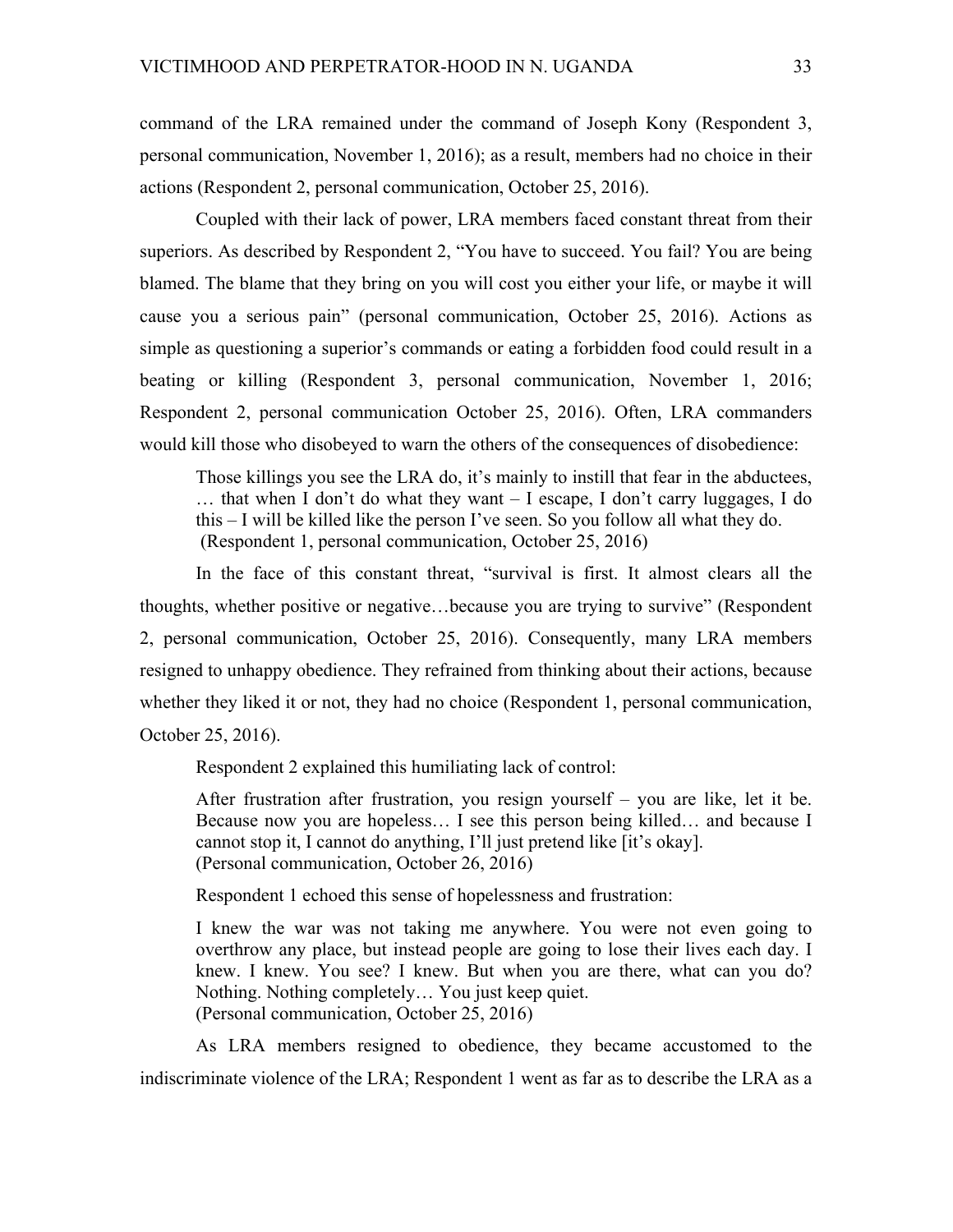home (personal communication, October 25, 2016). Obedience became a ritual; violence became the norm. Paralyzed by threat, LRA members perceived that they had no other choice but to carry out violent orders. Some resisted "from inside," but they could not openly resist for fear of punishment. Others "tend[ed] to forget that [they were] now part of the situation." Respondent 2 explained that he likely would have done whatever the LRA asked him to, because he "need[ed] to survive" (personal communication, October 26, 2016).

If LRA members excelled at following orders, they rose in the ranks. Yet even with a higher rank, they still refrained from questioning Kony, since Kony killed many of his senior fighters – even his second-in-command – for questioning him (Respondent 1, personal communication, October 25, 2016). When asked why he did not oppose Kony as a high-ranking officer, Respondent 2 responded:

The question is very simple but people don't understand it. Your own life is not in your hands. Somebody is controlling you. Whether you are the general, or you are who[ever], there is somebody who is above you, which is Kony himself. (Personal communication, October 25, 2016)

The responses of respondents indicate a lack of choice throughout their time in the LRA, regardless of rank. Although in reality, LRA members may have had a choice to either obey or disobey their superiors – perhaps in covert or subtle ways – members perceived that the choice was a matter of life and death. Faced with constrained choices, some LRA members chose to stand up against Kony and other superiors, but most refrained for fear of punishment, a theme found also by Schauer and Elbert (2010, p. 319). Victims of threat and scare tactics, they were transformed into unwilling perpetrators who committed crimes to save their own skin. Some chose to be martyrs, sacrificing their lives for their morals. But the vast majority, victims of constrained choices, succumbed to threat.

## *Forced Maturity*

*That's when I realized maybe my life has changed completely… I am a child… but they are not seeing that child in me.* (Respondent 2, personal communication, October 26, 2016) The majority of LRA members were abducted as children (F. Odongyoo, personal

communication, October 31, 2016), yet the LRA's tactics required high levels of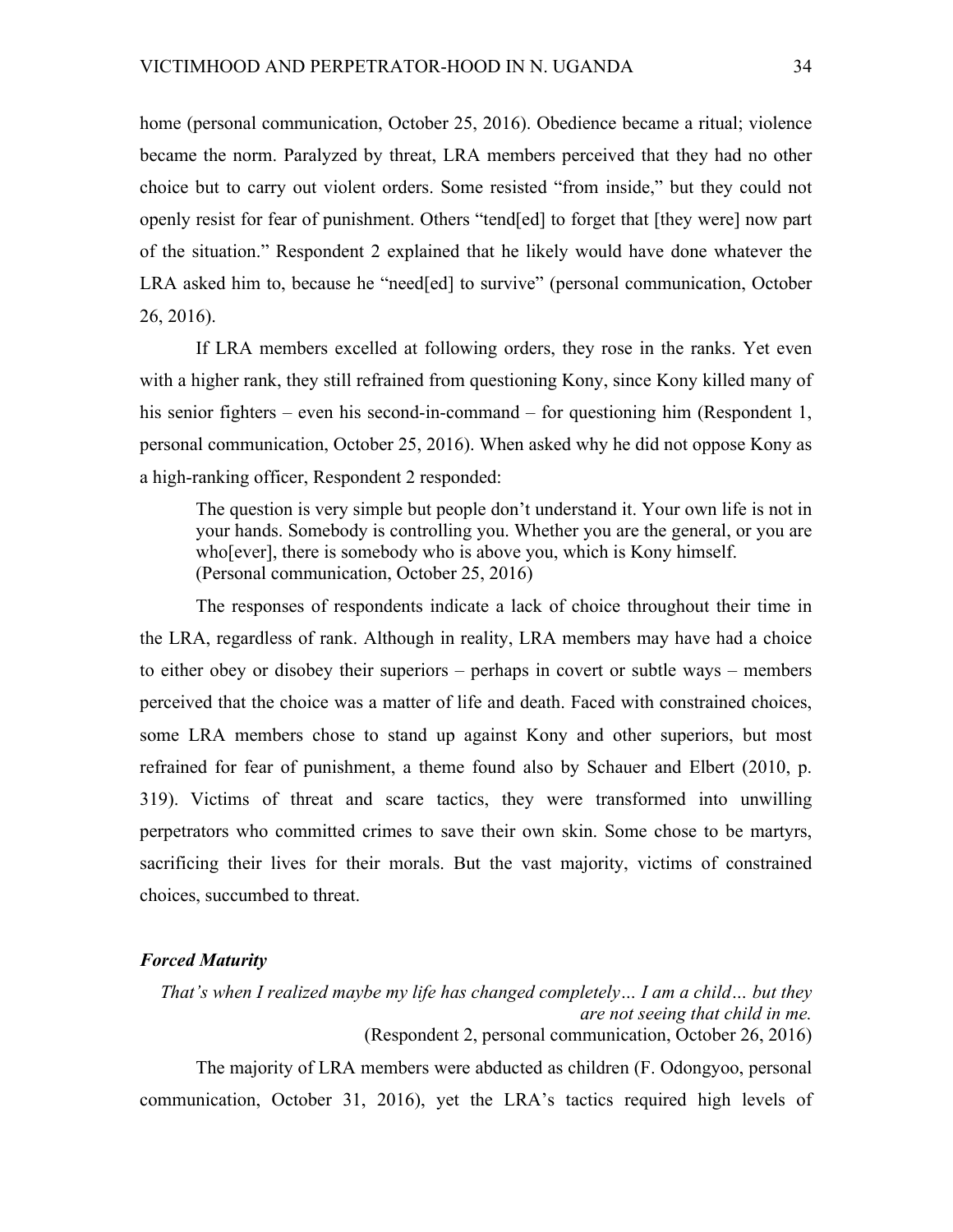maturity. As the Officer in Charge of a battalion of over 700 people, Respondent 2 had to be "like their father," with responsibilities that ranged from leading ambushes to mediating conflicts between couples. The respondent explained that making such "difficult and mature" decisions made him feel older than 17 (personal communication, October 27, 2016).

Young girls took on unique responsibilities. As young as seven years old, Respondent 3 often had to take care of her younger brother while her mother fought, a responsibility she explains was "difficult" at such an early age (personal communication, October 29, 2016).

Respondent 1 explained the effects of being forced to commit acts beyond his years:

I was a different person from the very [person] I was when I was still outside… because right now, I'm passing through very many things… I'm seeing killings… in battlefields you do – you do kill. So I'm not now the real [self]; I'm a different [self].

(Personal communication, October 25, 2016)

Respondent 2 agreed:

…When you bring [up] a child in this kind of hostile environment, and the other child you have brought [up] in a very conditioned, good environment, there will be two different personalities. This one who has grown up in the hard life, their behavior will be also like the condition he has been in. The other will be soft like the way he has been brought up.

(Personal communication, October 25, 2016)

Respondent 2 even considered himself lucky compared to those abducted at a younger age than himself. According to the respondent, a young abductee can commit atrocities "without any thought in his or her mind" (personal communication, October 26, 2016).

Child LRA members' level of responsibility drew a sharp contrast with their level of development. Children do not possess the moral reasoning and decision-making skills of adults (as cited in Boyden, 2003, p. 350). Further, war environments can warp a child's moral compass (as cited in Boyden, 2003, p. 353). Children were forced to make decisions that required a level of maturity and morality they did not always possess; their questionable decisions often reflected this. Victims of forced maturity, they perpetrated atrocities far beyond their years.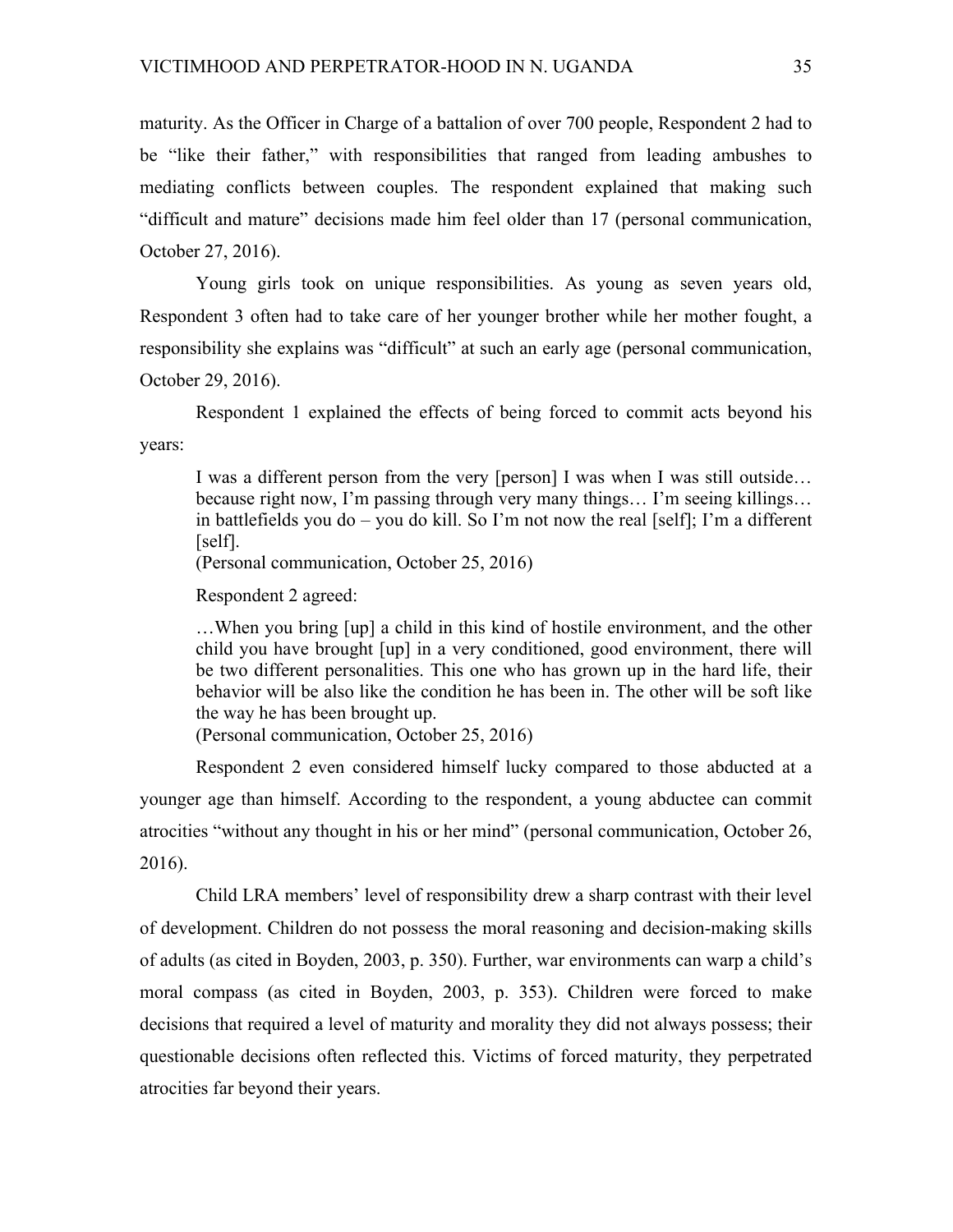## *Barriers to Escape*

*It was very difficult for me to put a thousand lives at risk for one, which is my life.* (Respondent 2, personal communication, October 25, 2016)

Faced with the perceived choice between obedience and death, many LRA members considered escape as an alternative. However, despite high rates of escape from the LRA, respondents interviewed reported several mental and logistical barriers to escape that trapped them in their positions in the LRA.

Any inclination of escape was discouraged by threats from LRA commanders. Those who attempted to escape and were caught were killed brutally in front of the rest of the group to set an example (Respondent 1, personal communication, October 27, 2016). Further, the LRA would threaten to attack the villages and families of escapees; both Respondents 1 and 2 cited this as the main reason they chose to stay for many years (personal communication, October 25, 2016). These threats was not empty; according to the Justice and Reconciliation Project (2008), the LRA massacred over 50 people in Mucwini in 2002 as punishment for the escape of an abducted man (p. 7). Respondent 1 explained, "I would rather suffer [in the LRA] than put other people's lives into danger" (personal communication, October 25, 2016).

Even if LRA members decided they wanted to risk escape, they faced logistical barriers. Often, other members would report those who tried to escape in order to gain favor from their superiors. As such, escapees had to keep their plans secret (Respondent 1, personal communication, October 25, 2016). Even decorated officers were still monitored from below for any sign of escape (Respondent 2, personal communication, October 27, 2016). If a LRA member managed to escape, danger awaited outside the bush. Respondent 1 explained his fear of "hostile tribes" or vengeful communities who had suffered under the LRA (personal communication, October 25, 2016).

Eventually, all three respondents managed to escape the LRA; Respondent 2, noting the difficulties of escape, cites his own escape as "just a miracle" (personal communication, October 27, 2016). To the three respondents, these barriers to escape were very real and frightening threats. Yet their ultimate success call into question the legitimacy of these perceived barriers. One focus group respondent who spent a very short time in the LRA before escaping called fear for the safety of one's family a "lame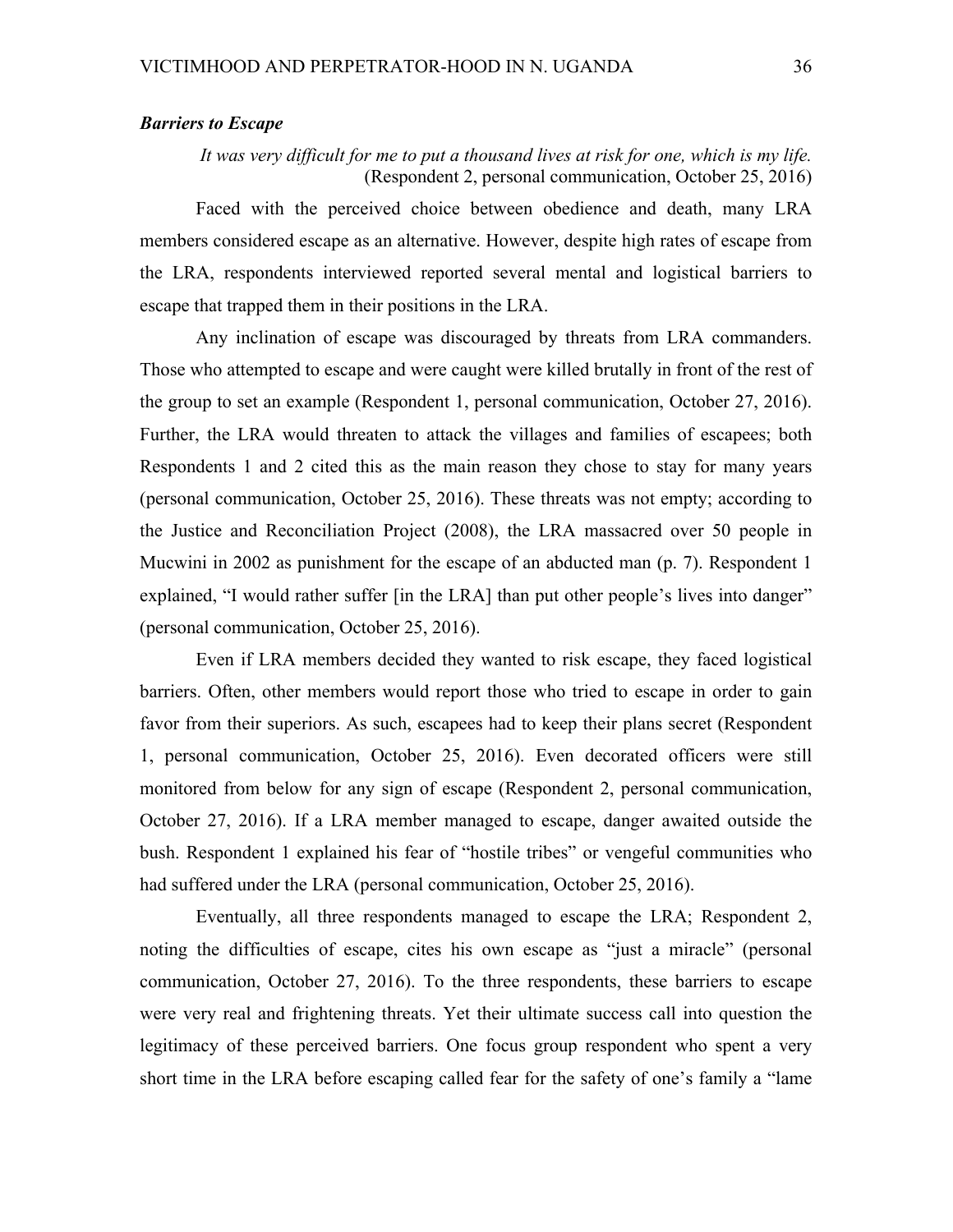excuse"; others agreed that those who stayed in the LRA were guilty simply for not attempting escape (personal communication, November 13, 2016). Nevertheless, respondents interviewed perceived threat if they attempted escape, and these threats were enough to keep them in the LRA for many years. Threat coupled with the reality that escape was often possible further complicates the victimhood and perpetrator-hood of former LRA members.

#### *Personal Guilt*

*I feel sorry. I feel sorry. Because I have done – even if it was not my fault, I have done.* (Respondent 3, personal communication, November 1, 2016)

Despite articulating that they were forced to commit violence, respondents reported feeling intense guilt for the atrocities they committed. After participating in an attack that killed his clan brothers, Respondent 1 recalled, "It was so bad. So, so, so, so bad" (personal communication, October 25, 2016).

Respondent 2 expressed regret toward his influence over those beneath him in the ranks:

[I was] not knowing that I was empowering the wrong brain to go and loot, to go and kill civilians there. I strengthened arms; I gave them knowledge… Through me, many young ones who were taken got motivated… They [would] say, 'I want to be like him.'

(Personal communication, October 26, 2016)

Common among all three respondents were mixed feelings of responsibility and innocence. Although they repeatedly articulated that they should not be held responsible for acts they were forced to commit, they nevertheless expressed deep regret. Their guilt reflects a pervasive aversion toward committing the atrocities that they committed, contributing to their victimhood.

## *Challenging Authority*

*If you are ordered to do things and there is any way you can play around, you try to play.* (Respondent 2, personal communication, October 27, 2016)

In order to resolve the cognitive dissonance of being forced to commit unwilling acts of atrocity, some LRA members boldly challenged authority. Only one of the three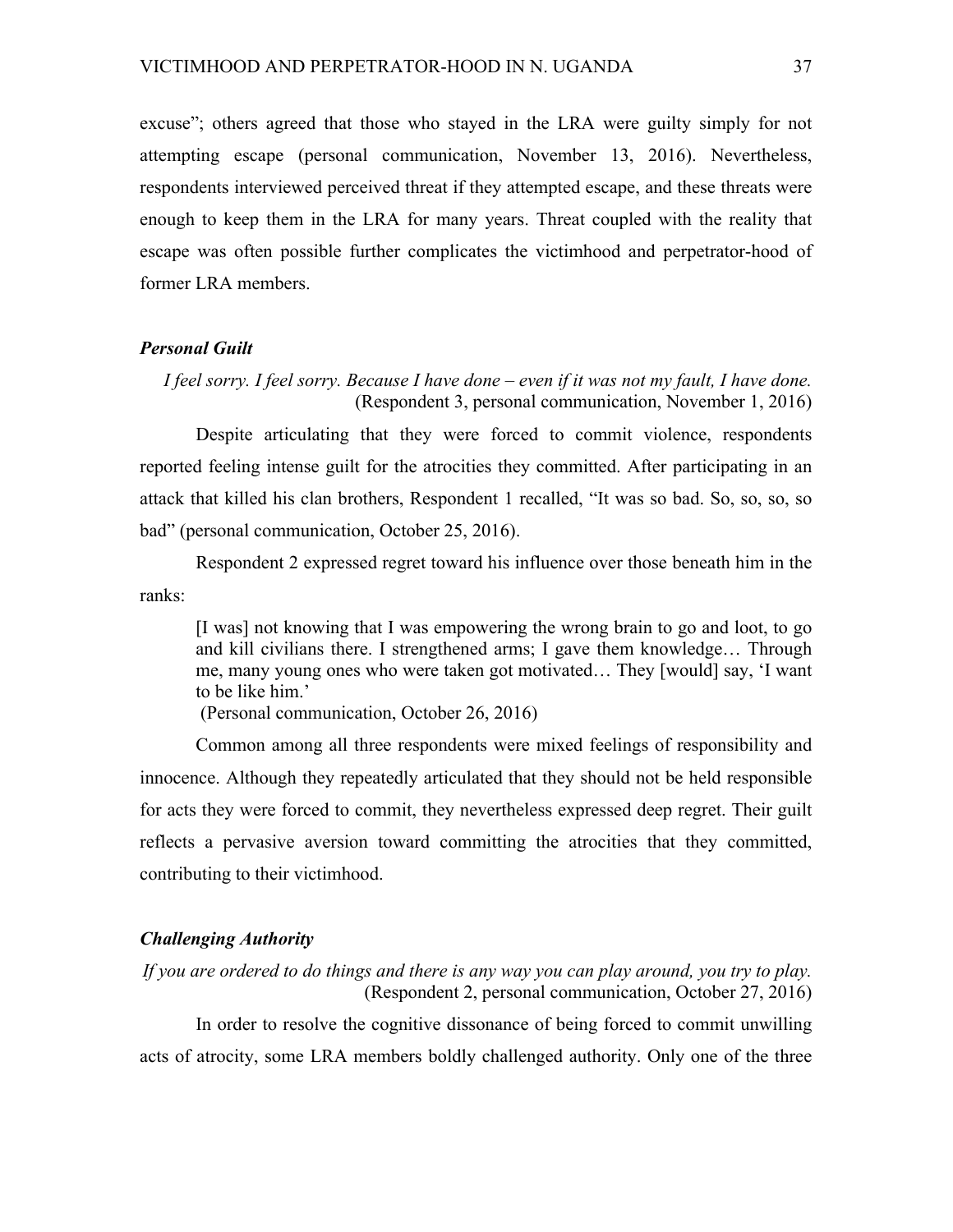respondents interviewed reported ever challenging authority; the others reported that it was too risky.

Respondent 2 subtly challenged authority in numerous ways, most often by stalling to avoid carrying out particularly violent commands. Once, when ordered to kill someone, he simply delayed; then, when there was a commotion, the man was able to escape. Other times, he would think of alternative punishments to avoid murder (personal communication, October 27, 2016). He even went as far as challenging Kony himself, demanding to know why the LRA disregarded the Bible's commandment not to kill. Respondent 2's ability to evade violent commands and even challenge Kony while remaining alive and in Kony's good favor was undoubtedly partly due to luck. However, his successful protest reveals that depending on one's status in the LRA, it was possible to challenge authority. Baines (2009) confirmed this ability in her findings that some children "play[ed] smart" or "play[ed] stupid" to manipulate their status in the LRA (p. 179). These testimonies illuminate the complexity of many former LRA members: while they supported the ideological battle of the LRA, they also fought back against unnecessary atrocity with the little power they retained.

# *4.1.2 Factors of Perpetrator-hood*

## *Pride in the LRA*

*On the military side, [the responsibility] was exciting. I feel like – yes, this is what I am supposed to be doing.* (Respondent 2, personal communication, October 27, 2016)

Even after describing their unwillingness to commit atrocities, Respondents 1 and 2 displayed pride in their roles in the LRA. Such pride typically surrounded promotions – when asked how he felt about his promotion, Respondent 1 replied, "I cannot deceive you – I was proud" (personal communication, October 25, 2016).

On the surface, pride contradicts respondents' previously demonstrated unwillingness to commit atrocities; if members opposed the LRA's tactics, why would they be proud of enforcing them? Easily influenced by praise from their superiors, these child LRA members were eager to please, and happy when their hard work paid off (Schauer & Elbert, 2010, p. 319). They failed to acknowledge that their promotion meant the perpetration of more atrocities.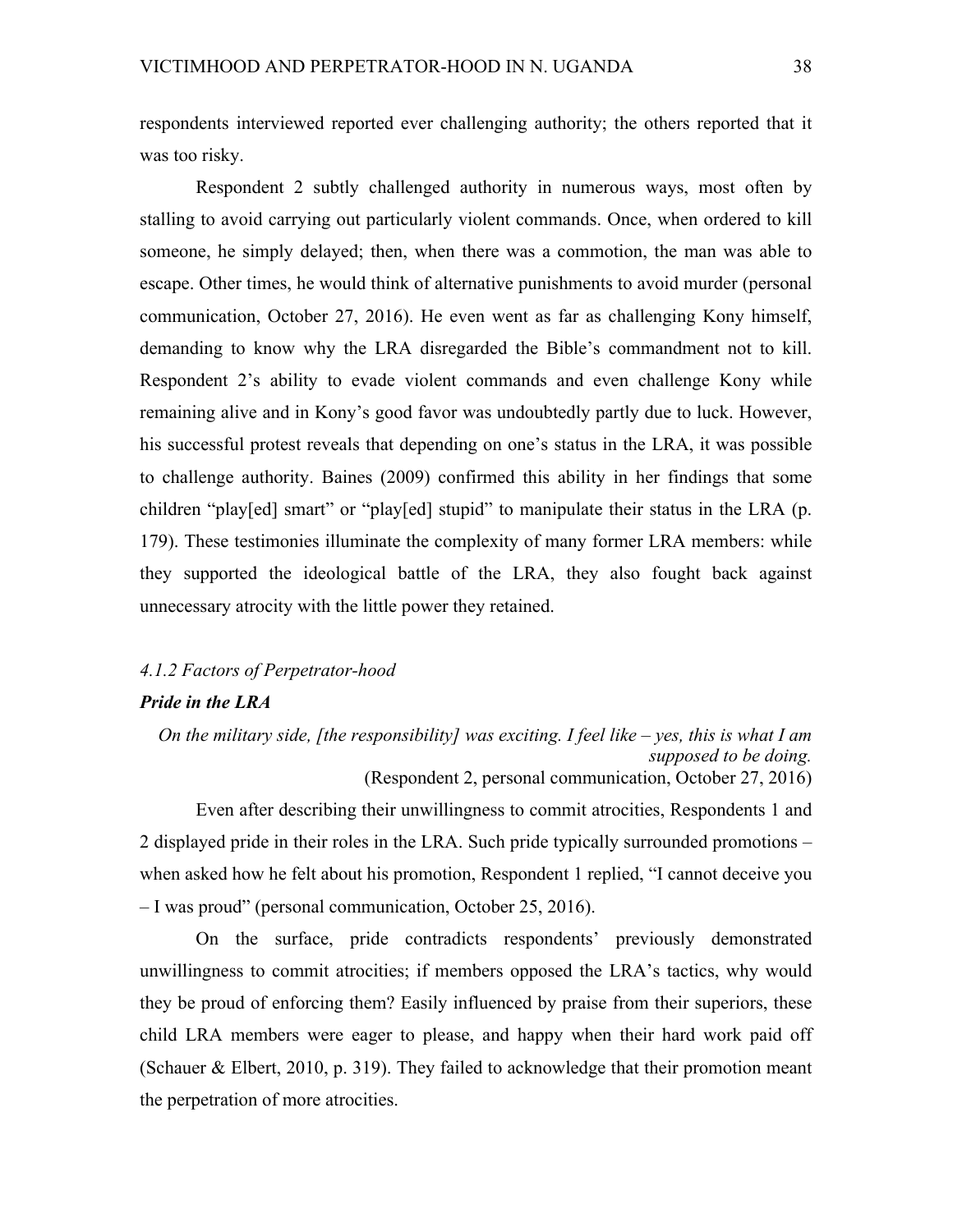Respondent 2 recalled a feeling of belonging within the LRA: "They were part of me. They were just like my family now. Because we were sharing, experiencing the same problem." Despite his pride and attachment to the LRA, he stated that if the safety of his family and himself were ensured, he would have left sooner (personal communication, October 25, 2016). His mixed feelings reflect those of many former LRA members. After spending years in the bush, members became attached to and proud of a group that they once abhorred, yet still resented their participation.

## *Support for the Ideological Battle*

## *Now I had the opportunity to revenge or pay back what I saw.* (Respondent 2, personal communication, October 26, 2016)

Both abducted respondents possessed negative feelings toward the Ugandan Government prior to their forceful conscription into the LRA; these negative feelings contributed to different levels of support for the LRA's ideological battle against the government. Growing up, Respondent 1 had "bad feelings" toward the government because it cost his father his job; he felt that the Acholi tribe should take over the Ugandan Government (personal communication, October 27, 2016). Similarly, Respondent 2 indignantly recalled a cousin and other innocent people who had been killed by the Ugandan government (personal communication, October 26, 2016). He stated, "Despite the fact that willingly I would not have gone to the bush…it has given me a reason why I should fight. I fought because of seeing all those kind of things" (personal communication, October 26, 2016). In fact, the motivation of child soldiers is commonly to "avenge" the death of a family member or "stand up" against a threat to their family (Schauer and Elbert, 2010, p. 319).

Upon conscription, both abducted respondents were brainwashed; indeed, it is difficult to distinguish their preexisting ideological support from what they were brainwashed to believe. Nevertheless, the brainwashing likely contributed to their preexisting negative feelings towards the Ugandan Government; according to Respondent 2, his preexisting negative feelings "help[ed] somebody who [was] brainwashing me to brainwash me more." He recalled that when given orders, he would flash back to when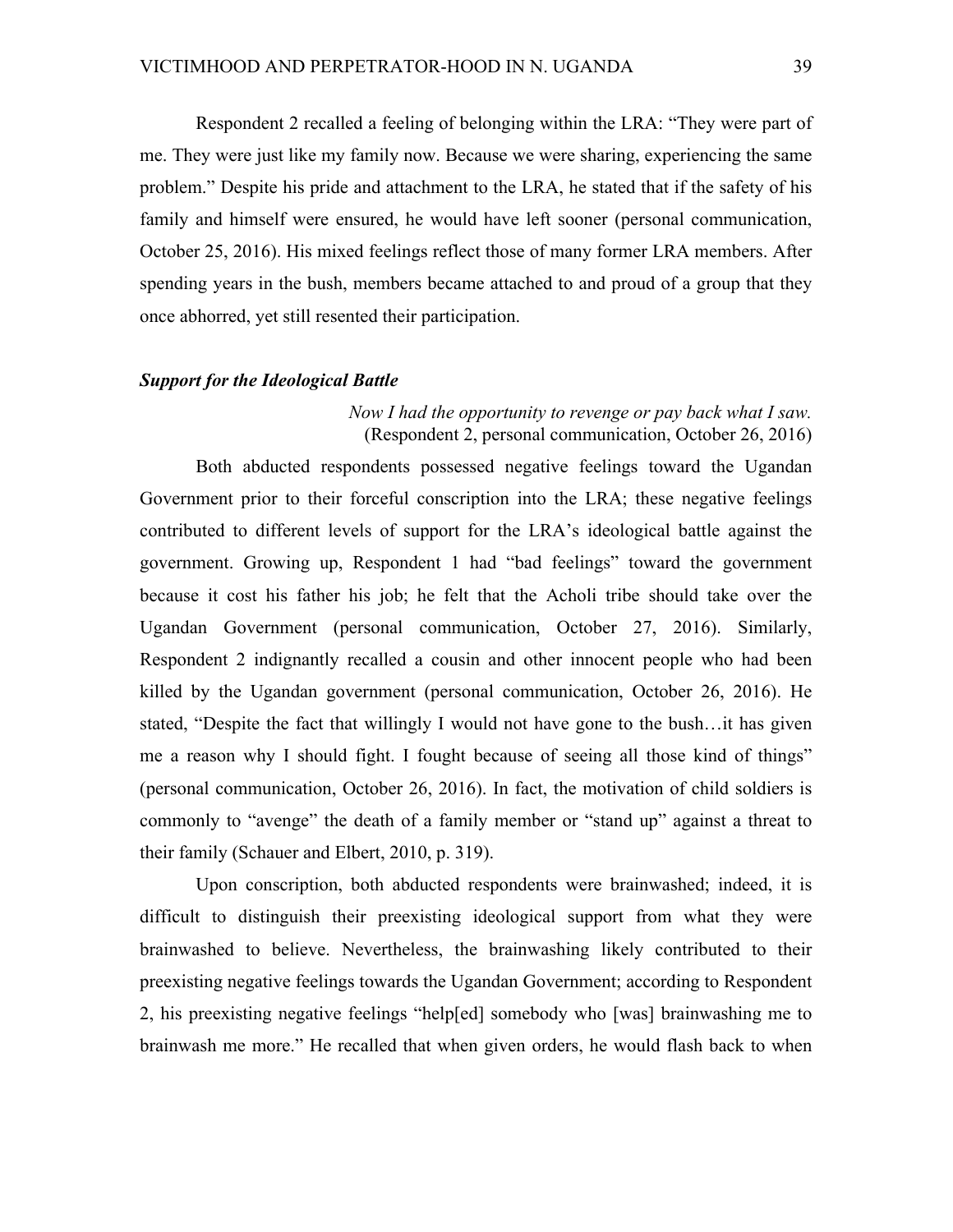his cousin was killed and become motivated to carry out orders (personal communication, October 26, 2016).

LRA members' support of the rebel group's ideology was magnified by their childhood naivety. As described by Respondent 2, "I thought I was fighting for a reason… [but] I didn't know the magnitude of what I was fighting for, and I didn't know the motive of the person who started the battle" (personal communication, October 26, 2016). Many child LRA members threw their enthusiasm and support toward the LRA for reasons they did not fully understand. The toxic combination of naivety, brainwashing, and threat produced enthusiastic, even willing young fighters. These LRA members perpetrated crimes willingly, confirming their perpetrator-hood. Yet at the same time, part of this willingness stemmed from years of brainwashing and positive reinforcement of negative behavior. Their clear ideological support for the LRA thus further complicates their victimhood and perpetrator-hood.

## *Ambition*

## *I thought that maybe after fighting, succeeding – then I'll be somebody.* (Respondent 1, personal communication, October 27, 2016)

Some LRA members saw their abduction as not just a curse, but also an opportunity. Of the three respondents interviewed, one in particular demonstrated ambition during his time in the LRA. Respondent 1, pursuing his childhood dreams of becoming a soldier, saw hope in the LRA's fight. He fantasized that one day, if the LRA seized power, he would be an army general in the new regime (personal communication, October 28, 2016).

After escaping the LRA for the first time, Respondent 1 decided to return during the Juba Peace Talks. If the peace talks were successful, Respondent 1 stated, "This could be a chance of…continuing my studies, or a way of getting me into a new life" (personal communication, October 27, 2016). Promised a diplomatic position in the LRA by a high-ranking official, Respondent 1 capitalized on the opportunity to reach success, despite the fact that he did not believe in the LRA. He explained, "I was only looking for ways of survival" (personal communication, October 27, 2016).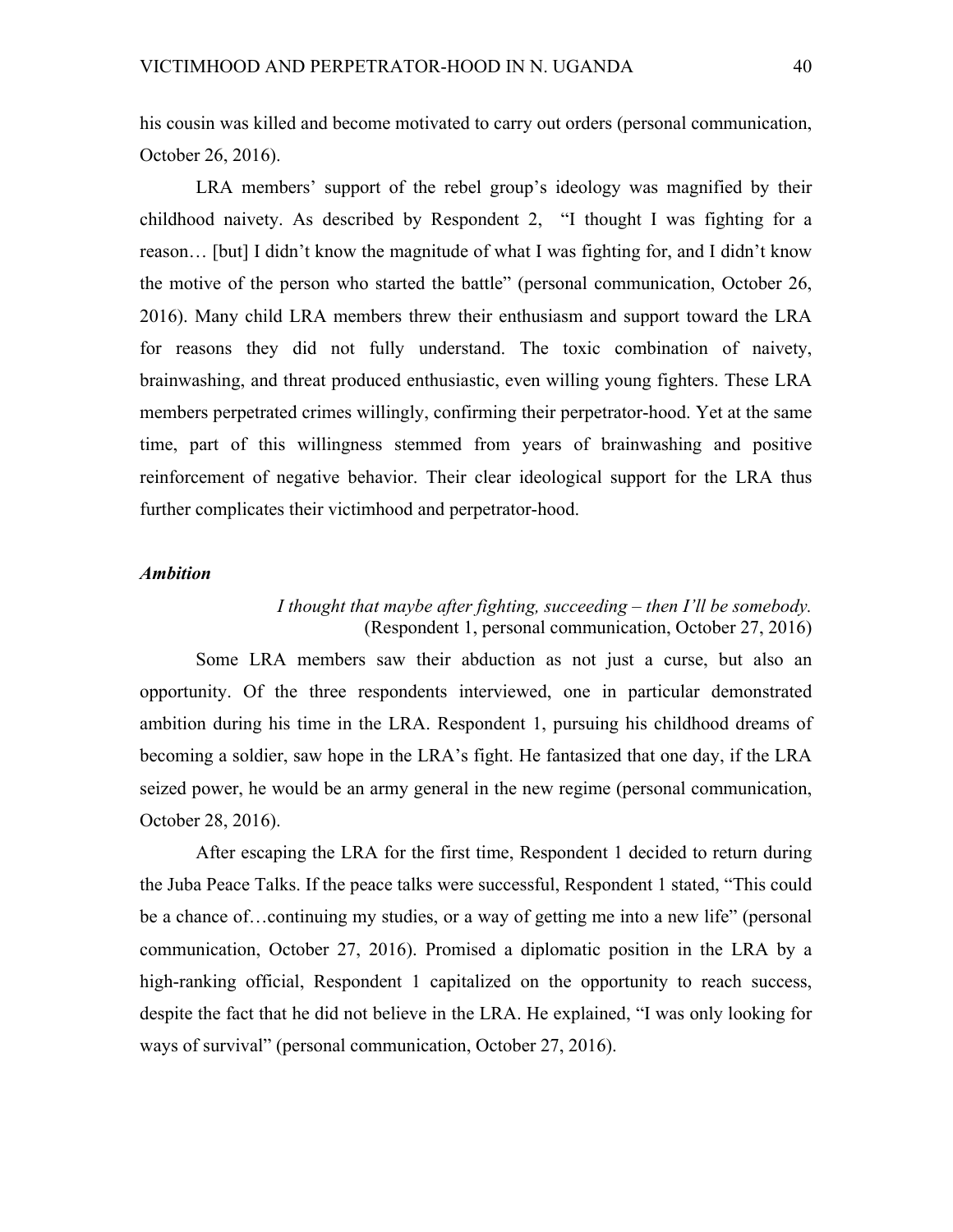While those who saw the LRA as a means to success may not have believed in the LRA's tactics, they capitalized on those tactics as a path to success, contributing to the LRA's violence in the process. Some may argue that they were simply making the best of a difficult situation. Yet this ambition came at a steep price, calling their victimhood into question.

#### *Taking Initiative*

*As a human being, when you are young, you get overpowered sometimes by the wrong decision.*  (Respondent 2, personal communication, October 26, 2016)

Many LRA members moved beyond obedience to initiative. As they rose in the ranks, Respondents 1 and 2 gained slightly more control over their decisions and learned more about the inner workings of the LRA (Respondent 2, personal communication, October 27, 2016). While for the most part, they followed the orders of their superiors, Respondent 2 recalled times where he or other LRA members lost control. Once, he recalled that he was so frustrated at the injustice of the LRA that if he had not been disarmed, he would have shot someone. Homesickness and general trauma triggered such losses of control in other LRA members, causing them to commit atrocities outside of orders, such as killing civilians (personal communication, October 26, 2016).

Respondent 1 recalled "selfish" commanders who would steal money or conduct ambushes outside of orders (personal communication, October 25, 2016). Most vividly, Respondent 2 told the story of a LRA member who ordered people to be killed and cooked in pots over frustration at losing a gun (personal communication, October 26, 2016).

These instances point immediately to the perpetrator-hood of LRA members. Although they claim they were always forced to conduct atrocities, some conducted them of their own will. The circumstances under which they committed these atrocities also reflect aspects of victimhood. Violence and trauma can cause combatants – specifically child soldiers – to act in ways they otherwise would not (Hermenau, Hecker, Maedl, Schauer, and Elbert, 2013, p. 2). Once again, the complicated context and motivations of LRA members' decisions demonstrate that LRA members cannot be placed in polarized categories of either "victim" or "perpetrator."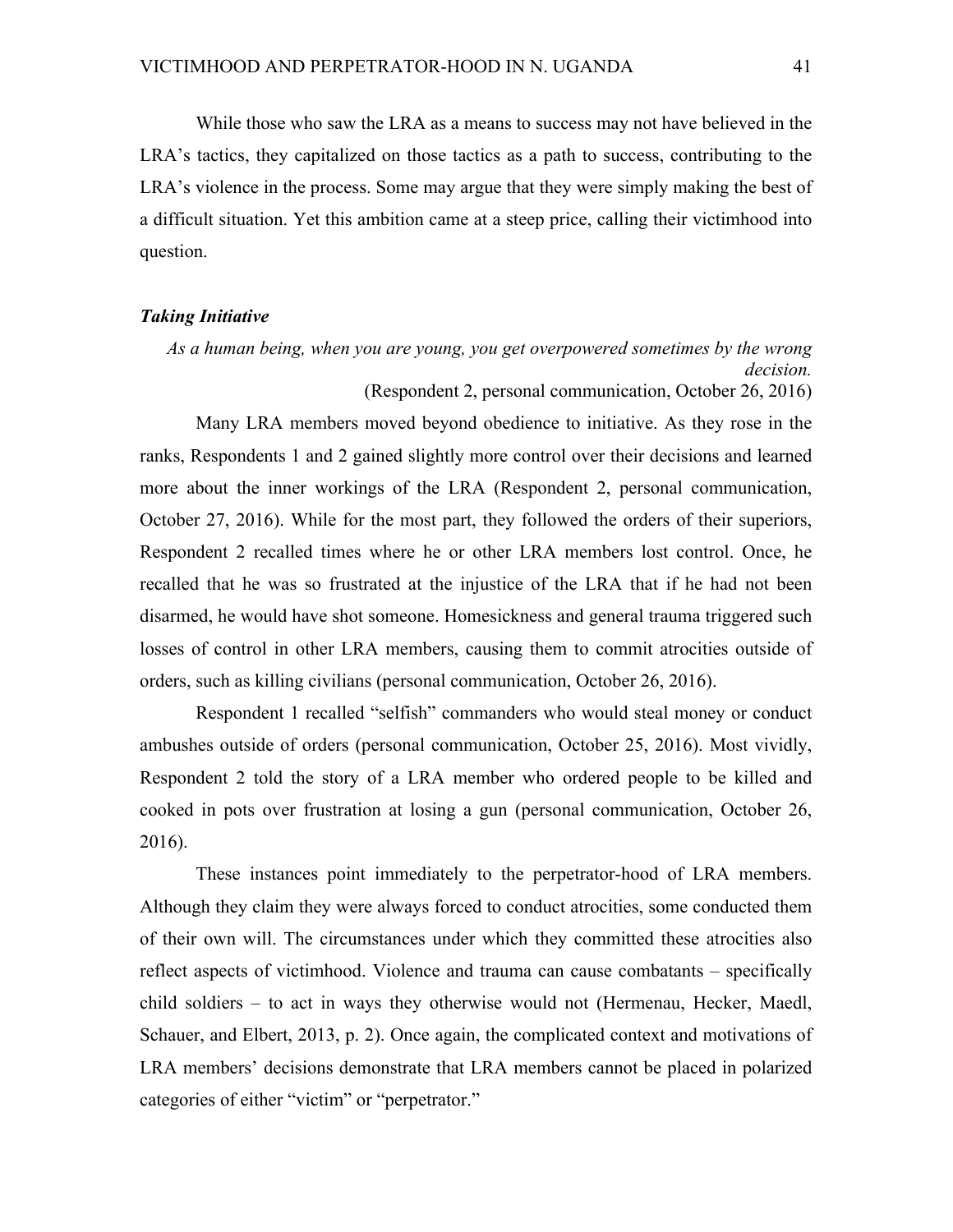## *4.1.3 The Complex Reality*

Disaggregating factors of victimhood and perpetrator-hood in former LRA members illuminates a world of paradoxes. Former LRA members supported the group's ideology, yet were brainwashed to do so. They detested its violence, yet later felt pride in their role in it. They took initiative to commit atrocities, yet this initiative was a response to trauma. They felt guilt for their actions, but not responsibility.

When placed into context, these clashing factors of victimhood and perpetratorhood make sense. Former LRA members faced constrained choices in which perceived threat forced them to choose most often between killing and being killed. Even if these threats were sometimes empty, many former LRA members perceived them as real and frightening. As a result, they committed actions that they otherwise would not.

Respondent 2 explains the paralysis of constrained choices:

I was like – should I commit suicide? Should I try to escape? … If you try to escape, they will chase you – they will kill you. If you happen to kill somebody, they will kill you. If you happen to kill yourself, you will die… I was just in the middle somewhere.

(Personal communication, October 26, 2016)

Given limited options, it is unsurprising that so many former LRA chose to kill. But does context make them victims? Or do they remain perpetrators by virtue of their actions?

Attempting to sort former LRA members into groups of "victims" and "perpetrators" is misguided, since most exhibit characteristics of both. Yet these categories are constantly used to describe former LRA members. The next sections explore how different groups understand the complex victimhood and perpetrator-hood of former LRA members, questioning why these complex characters are constantly forced into the limiting boxes of "victim" and "perpetrator."

#### **4.2 Former LRA Members' Constructions of Victimhood and Perpetrator-hood**

Essential to conceptualizing constructions of victimhood and perpetrator-hood is understanding how former LRA members construct themselves. Former LRA members are the only ones who know all of the facts surrounding their complex victimhood and perpetrator-hood, and thus the only ones who can construct themselves accurately. At the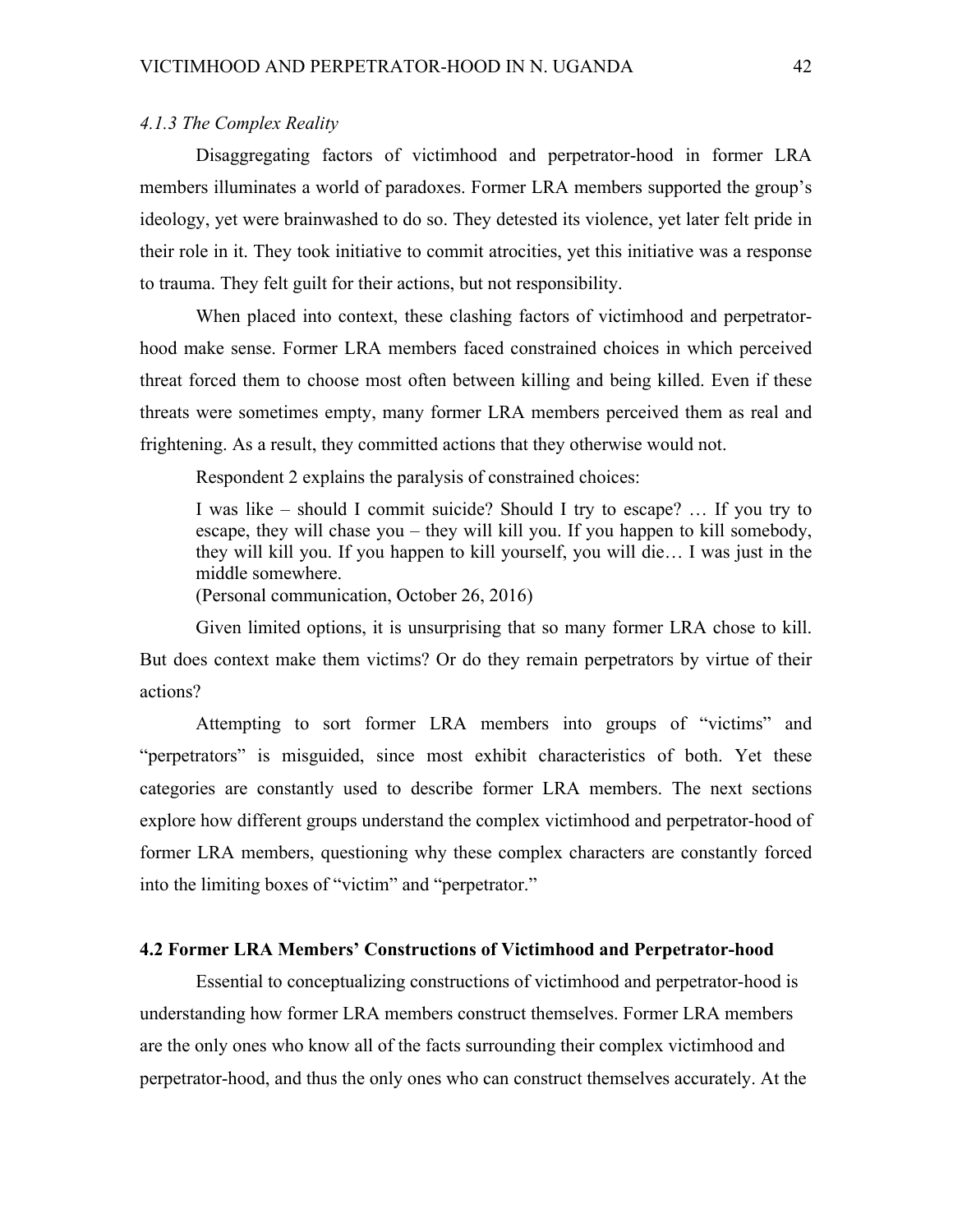same time, self-interest alters self-construction; therefore, LRA members' selfconstructions must be analyzed with the distorting effects self-interest in mind (Stillwell & Baumeister, 1997, p. 1158; Kearns & Finchman, 2005, p. 321). The following sections examine how former LRA members construct their own victimhood and perpetrator-hood and explore the various self-interested motivations behind these self-constructions.

#### *4.2.1 Emphasis on Factors of Victimhood and Heroism*

While all respondents conceded that they had committed crimes, each emphasized the importance of the context of the crimes they committed (Respondent 2, personal communication, October 25, 2016). According to respondents, when put into the context of their abduction or birth in the bush, these crimes signified their victimhood more than their perpetrator-hood. Respondents repeatedly emphasized factors of their victimhood that led them to commit crimes, including their perceived lack of choice and fears that disobedience meant death (Respondent 3, personal communication, November 1, 2016).

Respondent 3 emphasized her personal victimhood by distinguishing herself from abductees. She explained that people who were abducted knew that "this place is not our place. But for us, the people who were born from there [the bush], we just know that this is our place." Respondent 3 perceived herself as more of a victim than the average abductee, due to her complete unawareness that her actions were wrong (personal communication, November 1, 2016).

In addition to emphasizing their victimhood, respondents emphasized their heroic acts. Respondent 1 described how he was friendly with other LRA members and discouraged ideas of escape to protect his fellow LRA members from danger (personal communication, October 28, 2016). Respondent 2 described himself as a "fighter with integrity," attempting to preserve the dignity of those with whom he fought (personal communication, October 26, 2016). He explained how following his escape, he devoted all of his time to an NGO working to end the conflict. In addition, he spoke on a radio talk show encouraging people to come out of the bush (personal communication, October 27, 2016). All three respondents said that they consider themselves to be "different" than others in the bush (Respondent 1, personal communication, October 25, 2016;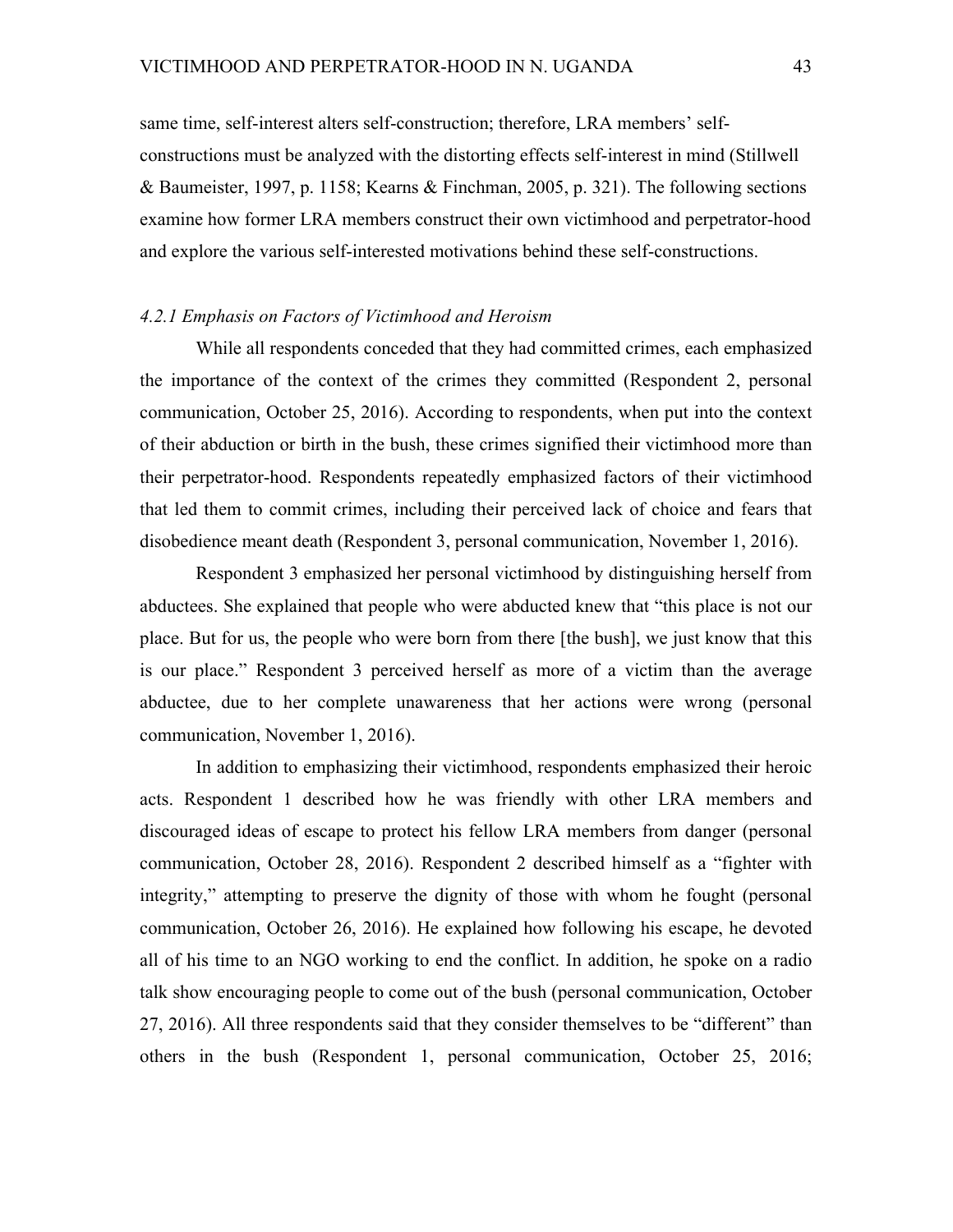Respondent 2, personal communication, October 25, 2016; Respondent 3, personal communication, November 1, 2016).

Based on the above responses, former LRA members primarily constructed themselves as victims. In spite of tangible factors of perpetrator-hood, such as Respondent 1's willing return to the bush, respondents felt that they had been victimized and forced to commit atrocities against their will.

Former LRA members even prided themselves on heroic acts that in their minds compensated for the atrocities they committed, paralleling the responses of former LRA members compiled in "Victims, Perpetrators, or Heroes?" (2006, p. 14). Although it is impossible to know if their recollections are accurate or distorted by self-interest, it is clear that former LRA members understand themselves primarily to be victims of circumstance who often overcame culpability through acts of heroism. Even Respondent 2, who articulated that he was not just a victim, never referred to himself directly as a perpetrator. This understanding reveals a bias toward victimhood, perhaps due to denial or self-protection in the aftermath of atrocity.

Upon further probing, respondents began to admit feelings of responsibility for their actions, complicating their self-construction. The following section explores how dual feelings of responsibility and helplessness contributed to a complex self-construction that does not fit easily in the box of "victim" or "perpetrator."

## *4.2.2 Feelings of Dual Responsibility and Helplessness*

Although respondents placed a high degree of emphasis on factors of victimhood, they still felt personally responsible for the crimes they committed, complicating their self-construction as solely victims. Respondent 1 demonstrated these conflicting feelings:

There was nothing I could do, but also I felt that I would hold that responsibility of all the atrocities being done… I was part of it. I was part of the blame… [but] it wasn't my choice. (Personal communication, October 25, 2016)

All respondents demonstrated similar internal battles between feelings of responsibility and helplessness. They each cited feelings of guilt upon their return and realization of the gravity of the atrocities they had committed (Respondent 2, personal communication, October 26, 2016). In particular, Respondent 3 described intense feelings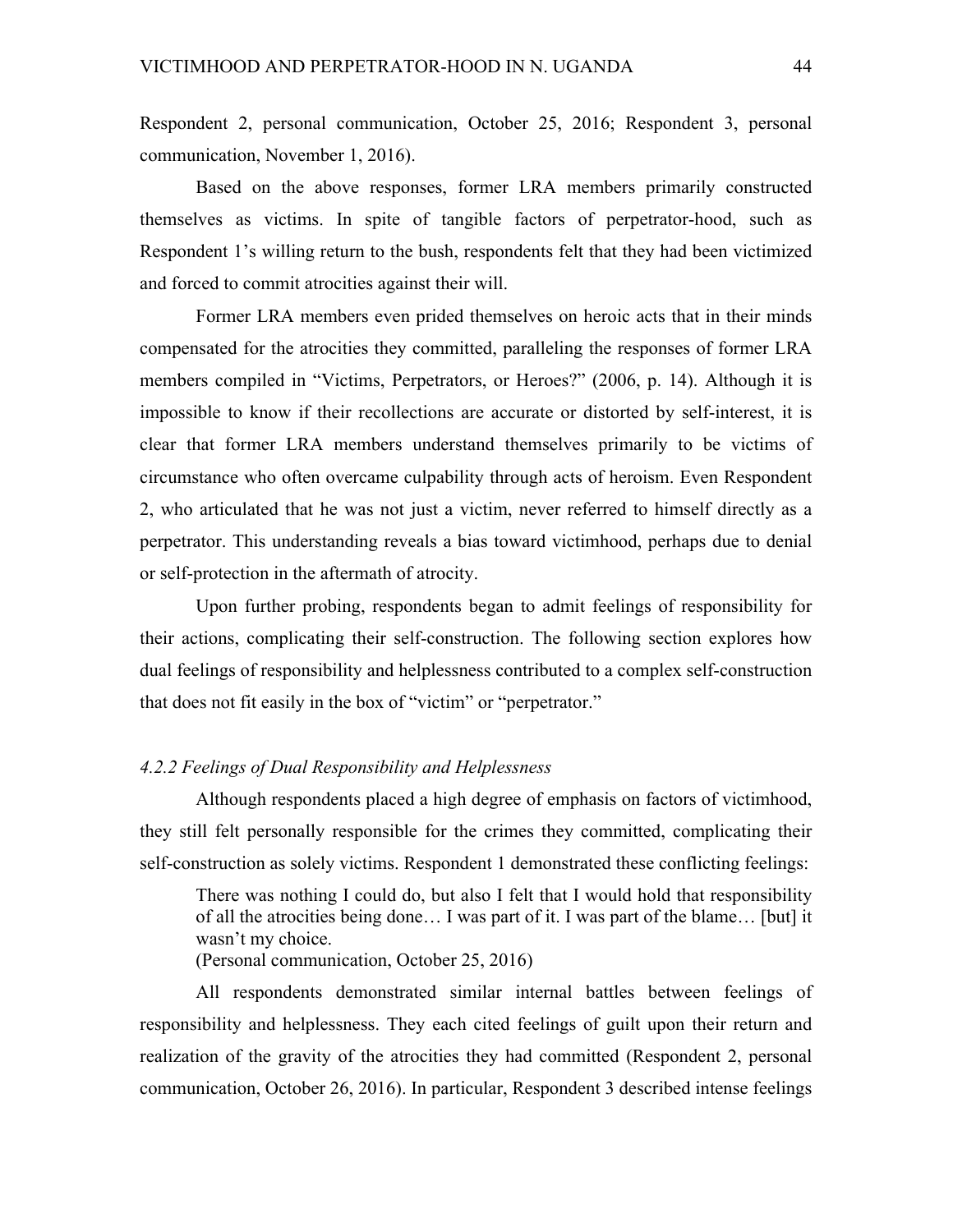of guilt after escaping the LRA and learning the difference between right and wrong, something she had not understood from the time she was born in the LRA (personal communication, November 1, 2016).

Such mixed feelings ultimately inhibited former LRA members from constructing themselves as entirely victims or entirely perpetrators. Respondent 2 admitted that he did not construct himself as a victim only, emphasizing that his circumstances did not entirely excuse his actions (personal communication, October 27, 2016). All in all, respondents showed a surprising willingness to admit responsibility or guilt for their own actions. They were able to see the complexity of their own situations, realizing that they could not place themselves neatly into the boxes of "victim" and "perpetrator."

Yet despite their nuanced understanding of their own victimhood and perpetratorhood, respondents unanimously argued that they must not be held responsible for the crimes they committed in the bush. As stated by Respondent 1:

Yes, I may feel guilty for what the LRA did, because I was there. But now when you tell me that maybe if I'm to be held responsible for what had happened, how would I take it? I may not accept it. Reason why? I didn't join it. (Personal communication, October 25, 2016)

This argument – particularly striking in Respondent 1, who did decide to rejoin to the LRA at one point – echoed in all conversations with former LRA members. Respondents' recognition of their dual victimhood and perpetrator-hood only extended to a point: their own security. While they admitted feelings of guilt, they refrained from directly calling themselves perpetrators and thus incriminating themselves. Perhaps recognition of victim/perpetrator complexity is only possible within a risk-free context; as soon as the risk of punishment is introduced, self-interest kicks in, causing former LRA members to return to constructing themselves as victims only.

## *4.2.3 Perspectives on Dominic Ongwen*

Respondents were able to appreciate the complexity of Dominic Ongwen's victimhood and perpetrator-hood due to their similar experiences. In general, respondents demonstrated sympathy for Ongwen, pointing out that he was forced to follow orders and differentiating between Ongwen and other commanders who joined the LRA willingly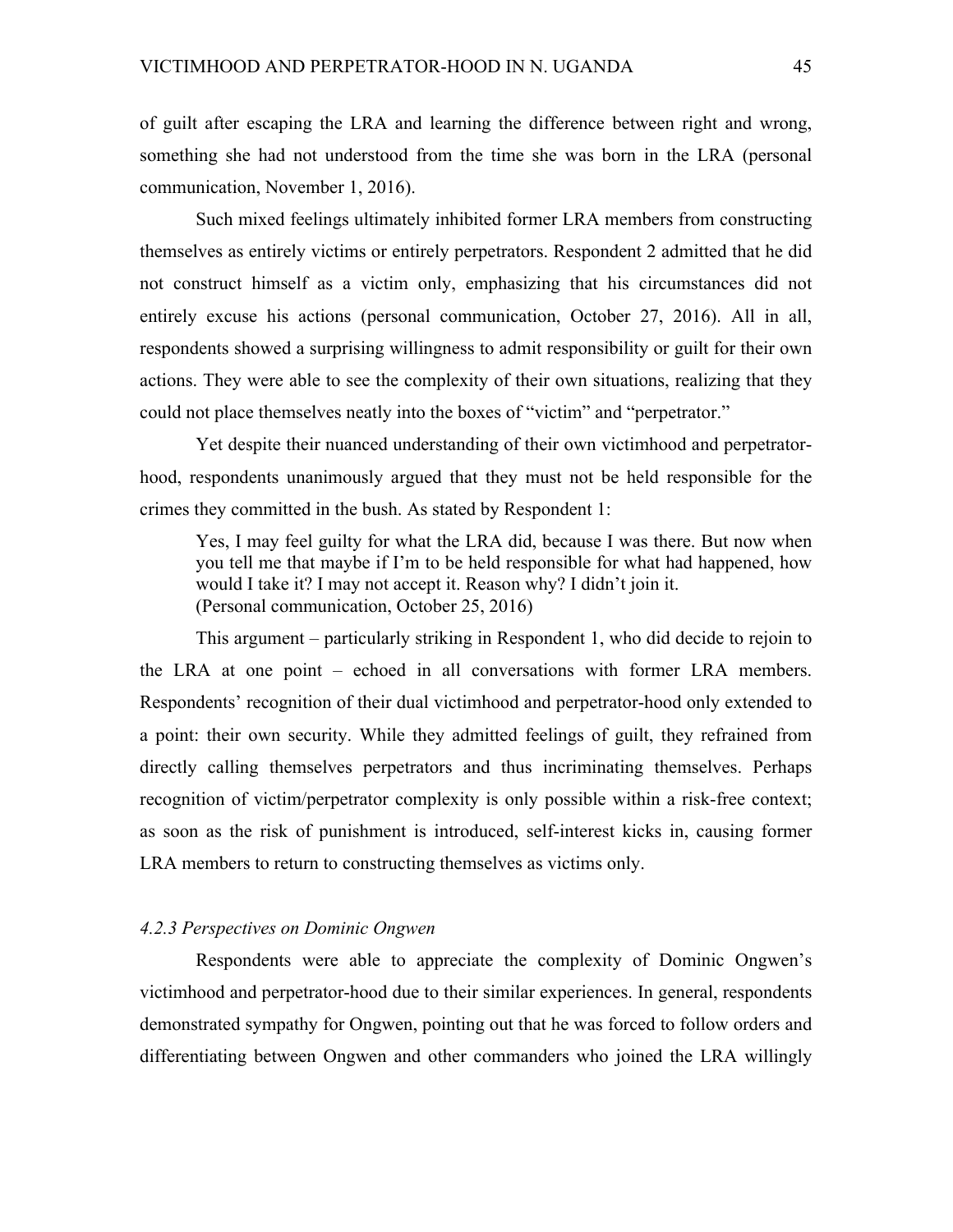(Respondent 3, personal communication, November 1, 2016). Respondent 1 explained his sympathy for Ongwen's situation:

You can imagine a child of that tender age experiencing that jungle sort of life, that wild life. What kind of child do you expect that child to be, if it's you? What do you expect of that child? Would you expect that child to be a very humble child?

(Personal communication, October 28, 2016)

Respondent 3 concurred, saying that she would have done the same in Ongwen's situation: "If I had not escaped from the bush, if I had grown up, I think I would have done many bad things" (personal communication, November 1, 2016).

Respondent 2, on the other hand, did not sympathize with Ongwen. According to him, Ongwen committed unnecessary atrocities; with his power as a commander, he easily could have avoided committing so many atrocities. However, Respondent 2 did understand that Dominic Ongwen was often forced to commit atrocities without a choice in the matter (personal communication, October 27, 2016).

Here, respondents again showed a surprising willingness to appreciate the complexities of Ongwen's situation. Perhaps former LRA members could accurately and fairly judge Ongwen because doing so posed no risk to their personal security. The question remains whether Ongwen would construct himself with such nuance, or if he would construct himself as entirely a victim out of self-interest and self-protection.

### **4.3 Local Constructions of Victimhood and Perpetrator-hood**

While LRA members' constructions of themselves are essential to understanding their complex victimhood and perpetrator-hood, so too are the constructions of local communities affected by the LRA's atrocities. Local communities both suffered under the LRA's atrocities and lost their own children to abduction, complicating their understanding of a group that both harmed them and was a part of them. Self-interest also biased local constructions of victimhood and perpetrator-hood. During the conflict, local communities had incentive to construct LRA members solely as victims because of the widespread belief that amnesty for LRA members would lead to peace (Agger, 2012, p. 1). Now that the guns are silent, amnesty is no longer an incentive. Today, some communities have stake in Dominic Ongwen's ICC case, influencing their construction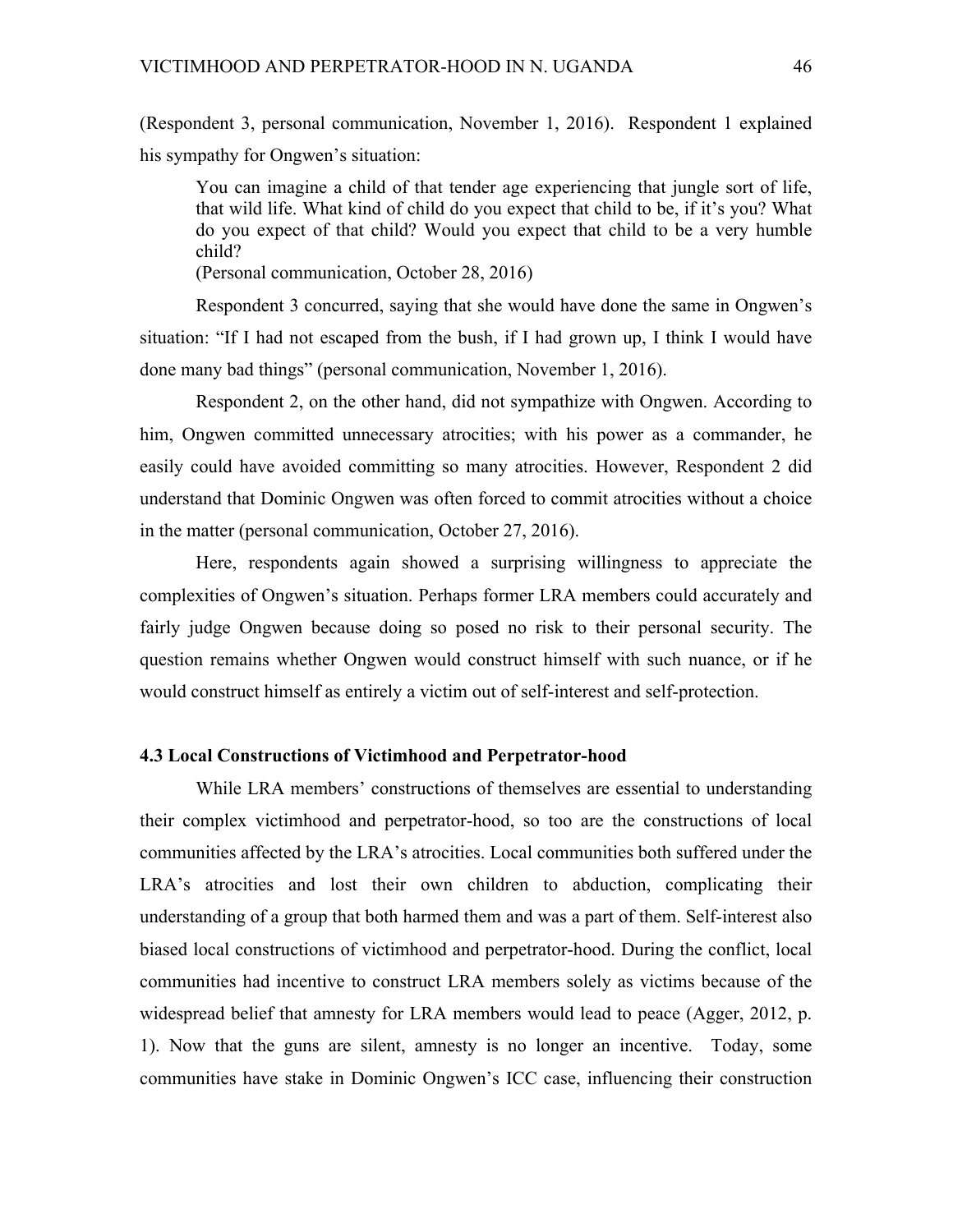of former LRA members such as Ongwen primarily as perpetrators (Nyeko & Aloyocan, 2015, p. 5).

The following sections explore local communities' deeply entrenched constructions of former LRA members, with particular emphasis on the villages of Lukodi and Tyena Kaya. Lukodi suffered directly under the alleged crimes of Dominic Ongwen; today, the village is the site of concentrated ICC outreach leading up to Ongwen's trial. In addition, community members in Lukodi have been promised reparations if Ongwen loses the ICC case, likely influencing their perspective on his victimhood and perpetrator-hood (Nyeko & Aloyocan, 2015, p. 5). Community members in Tyena Kaya, on the contrary, did not suffer under the crimes of Ongwen, but were nevertheless directly affected by the LRA's violence; their perspective provides an important counter to the perspectives of Lukodi community members. Finally, the views of local opinion leaders are examined to represent the views of the wider Northern Ugandan community.

### *4.3.1 Local Definitions of Victims and Perpetrators*

Definitions of "victims" and "perpetrators" among local communities revealed significant insight into their constructions of the victimhood and perpetrator-hood of former LRA members. When asked to define "victims," both the communities of Lukodi and Tyena Kaya initially referenced those who suffered from the LRA's atrocities. Community members referenced themselves as victims of the LRA's atrocities (personal communication, November 13, 2016; personal communication, November 17, 2016). Only one community member in Tyena Kaya proposed the idea that LRA abductees were victims as well, forced to commit atrocities against their will (personal communication, November 17, 2016). Community members' views reveal an initial polarized construction of "victims" as only people who suffered at the hands of the LRA; the idea that LRA members could also be victims was seldom considered. Perhaps due to their personal victimhood, community members were unable to perceive that others in different situations could have also been victims. Or, perhaps resentment toward the LRA blocked the possibility of LRA members as victims. Later, however, when the idea of dual victim/perpetrators was suggested to community members, many accepted it.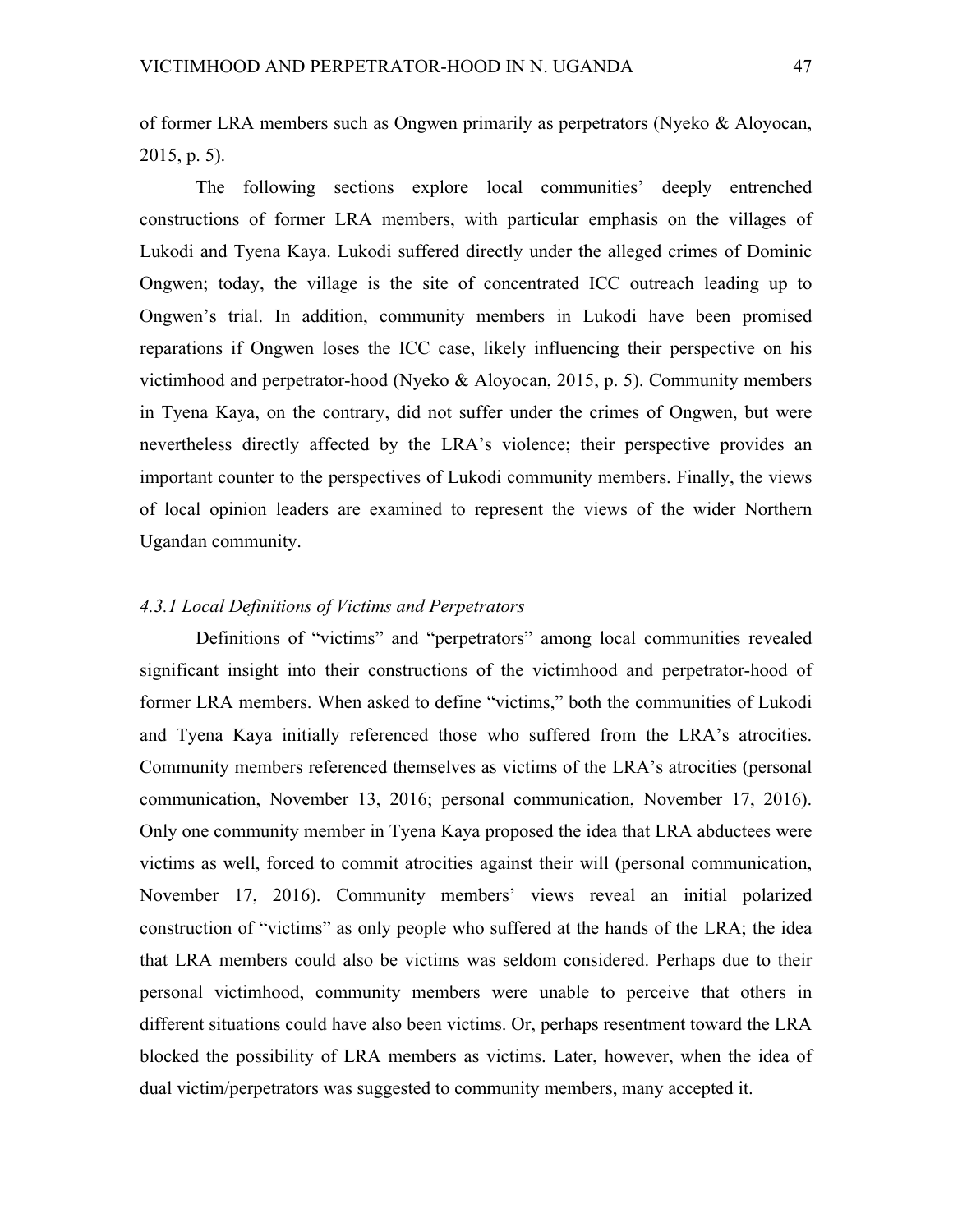When asked to define "perpetrators," respondents' definitions were heavily skewed toward LRA members. Perpetrators, according to community members, intentionally committed violence against helpless victims to fulfill their own twisted desires (personal communication, November 13, 2016). Without prompting, respondents from both Lukodi and Tyena Kaya primarily defined perpetrators as LRA members (personal communication, November 13, 2016; personal communication, November 17, 2016). Only one community member in Tyena Kaya suggested that perpetrators were not restricted to the LRA, offering the example of thieves (personal communication, November 17, 2016). The generalization of perpetrators as primarily LRA members reveals significant polarization in constructions of victimhood and perpetrator-hood among local communities. By constructing LRA members as perpetrators and only perpetrators, community members initially failed to recognize any possibility of LRA members' victimhood. They framed the LRA conflict as "us against them." The community in Lukodi demonstrated even more polarized constructions than Tyena Kaya. It is possible that heavy ICC outreach in Lukodi influenced community members to view actors in the conflict as solely victims or solely perpetrators, since the framework of the ICC's retributive justice depends on such polarization (Fletcher, 2016, p. 302).

However, when asked if someone could be both a victim and a perpetrator, more nuanced perspectives arose. Multiple respondents accepted the idea of a dual victim/perpetrator, pointing out that the LRA forced its victims of abduction into acts of atrocity, transforming them into perpetrators (personal communication, November 13, 2016). One respondent from Tyena Kaya rejected the idea that a person could be both a victim and a perpetrator, but was quickly shut down by other participants in the focus group (personal communication, November 17, 2016). This suggests the possibility of an "official" community perspective; after years of interaction with NGOs promoting reconciliation, it is possible that communities have adopted certain perspectives, and the divergence from those perspectives is frowned upon (N. Opiyo, personal communication, November 8, 2016).

Respondents had less sympathy for those who chose to remain in the LRA even after offers of amnesty; these people "los[t] their victimhood status" by actively choosing to remain (personal communication, November 13, 2016). Respondents from Lukodi said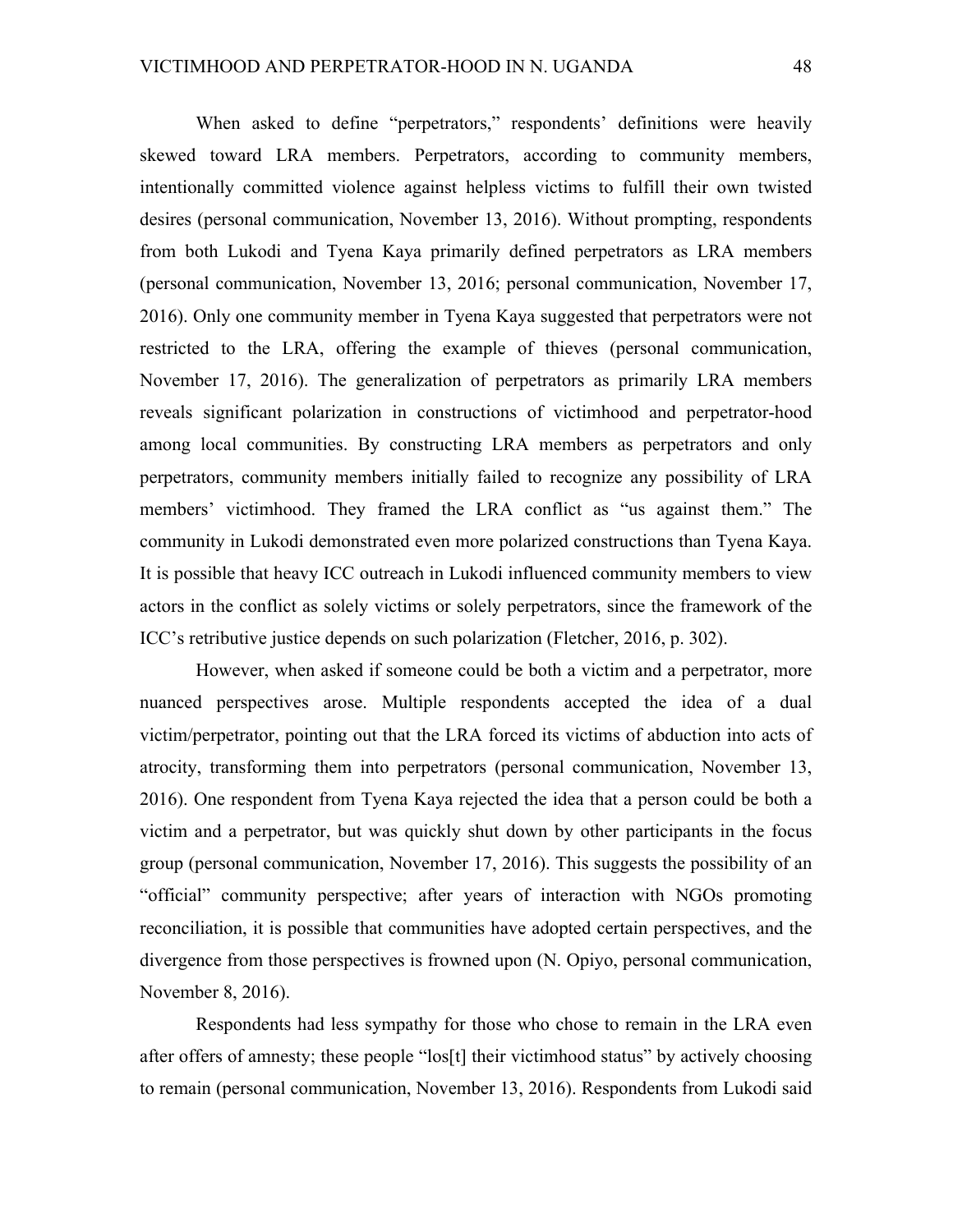that although these LRA members may have faced threats to their families if they tried to escape, this was a "lame excuse" for remaining in the LRA (personal communication, November 13, 2016).

Socially constructing victims and perpetrators allowed community members to distance themselves from the atrocities of LRA members (Mohamed, 2015, p. 1211). However, when forced to think deeply about the issues, local community members in both Lukodi and Tyena Kaya accept the complex reality of former LRA members. In the case of local communities, self-interested social construction had its limits.

When the primary need for local communities was peace ("Forgotten Voices," 2005, p. 25), community members tended to perceive former LRA members as victims because this allowed for legal amnesty and the promise of peace (Baines, 2008, p. 10; Agger, 2012, p. 1). Now, community members generally offer nuanced perspectives on the victimhood and perpetrator-hood of LRA members. Perhaps now that Northern Uganda is peaceful, community members are able to view LRA members through a more realistic lens.

## *4.3.2 Local Perceptions of Particular Actors in the LRA*

To further explore their constructions of victimhood and perpetrator-hood of former LRA members, respondents were probed on their perceptions of those who were born in the bush and those who volunteered to join the LRA. Of particular controversy was the status of those who were born in the bush. Both local communities were divided on the status of these actors. Some respondents immediately emphasized that these LRA members were solely victims since their existence in the bush was no fault of their own (personal communication, November 13, 2016). Many respondents, however, stressed that those born in the bush were perpetrators of the highest level because they know nothing beyond a life of violence (personal communication, November 17, 2016). One respondent even suggested the idea of inherited sin, stating, "Just as a *mzungu* [foreign] mother and father cannot produce an African child, neither can a rebel mother and father produce a child who is a victim" (personal communication, November 13, 2016). Community members in Tyena Kaya cited examples of children who were born in the bush and returned to the community: one boy cut his brother with a panga, while a girl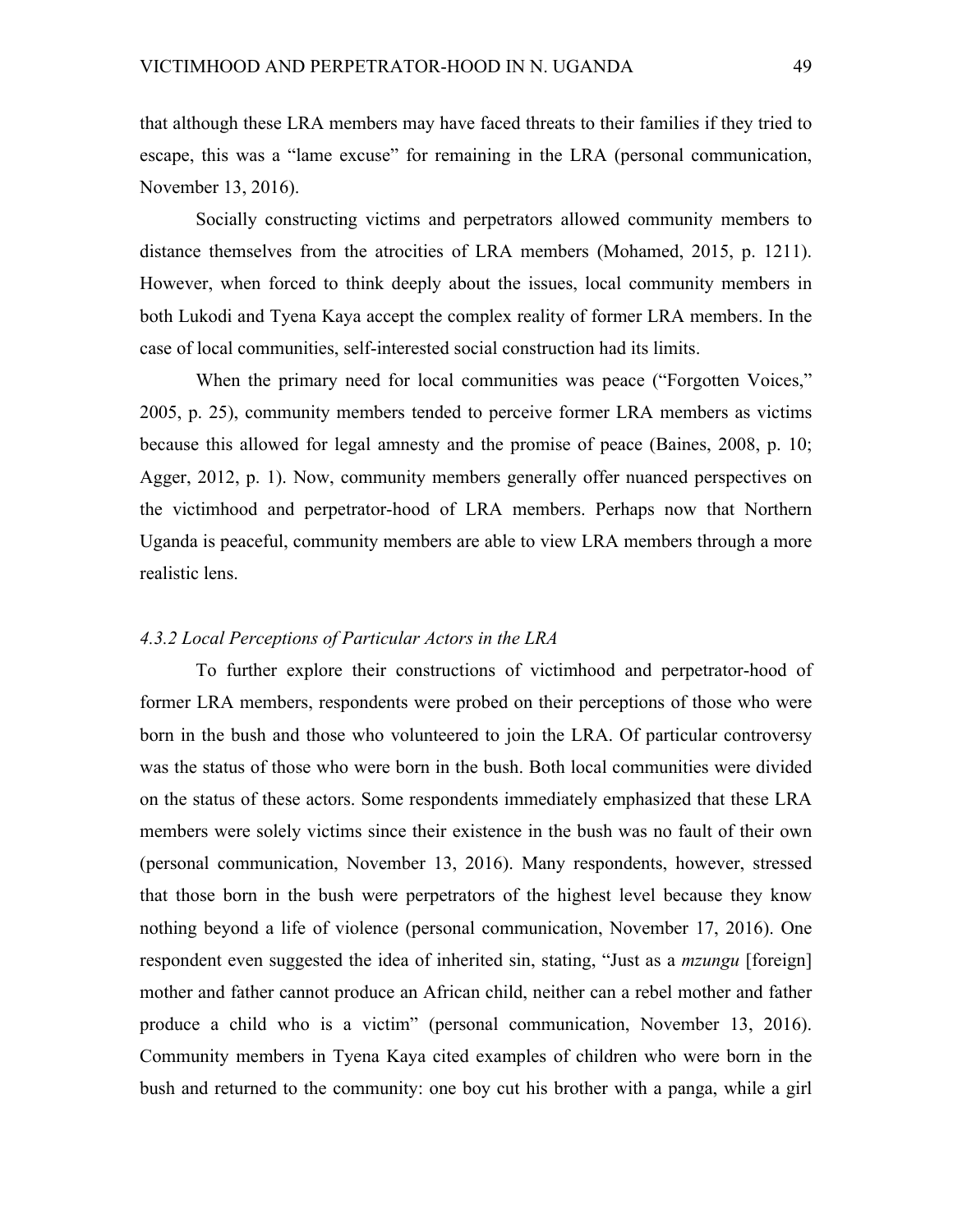killed her father by pounding his head, stating that this was how they did things in the LRA (personal communication, November 17, 2016). Incidents like these led many community members to believe that such children could not be corrected from lives of violence, and thus were perpetrators.

In this case, the social construction of the victimhood and perpetrator-hood of those born in the LRA was evident. Respondents saw these actors as either solely victims or solely perpetrators; no middle ground or consensus was reached within the focus groups. Although many members of the focus groups had lost their children to abduction and considered their children victims, they were unwilling to consider children born in the LRA as victims. Perhaps this reflects another instance of self-interested social construction of victims and perpetrators – participants were willing to consider the complexity of their own children, but unwilling to consider the complexity of others who were born in the bush.

Many community members also perceived those who volunteered for the LRA primarily as perpetrators who joined the rebels to satisfy their violent desires or acquire arms (personal communication, November 13, 2016; personal communication, November 17, 2016). Some respondents in both Lukodi and Tyena Kaya offered a different view. They pointed out that various circumstances could have influenced people to willingly join the LRA. These reasons included family problems, poverty, unemployment, propaganda from the government, and more. According to these respondents, these people are not perpetrators – they were "seduced" to join the LRA. Their actions remain criminal, but they personally are not perpetrators (personal communication, November 13, 2016; personal communication, November 17, 2016).

Nuanced views on LRA volunteers reveal an even deeper understanding among local communities of the complexity of actors in the LRA. Here, despite the temptation to construct these actors entirely as perpetrators, local communities were able to see beyond their heinous atrocities to empathize with their situation.

Local constructions of victimhood and perpetrator-hood are multifaceted. Gulu's LC5 Chairman Martin Mapenduzi attempted to explain the perspectives of local communities based on their experiences: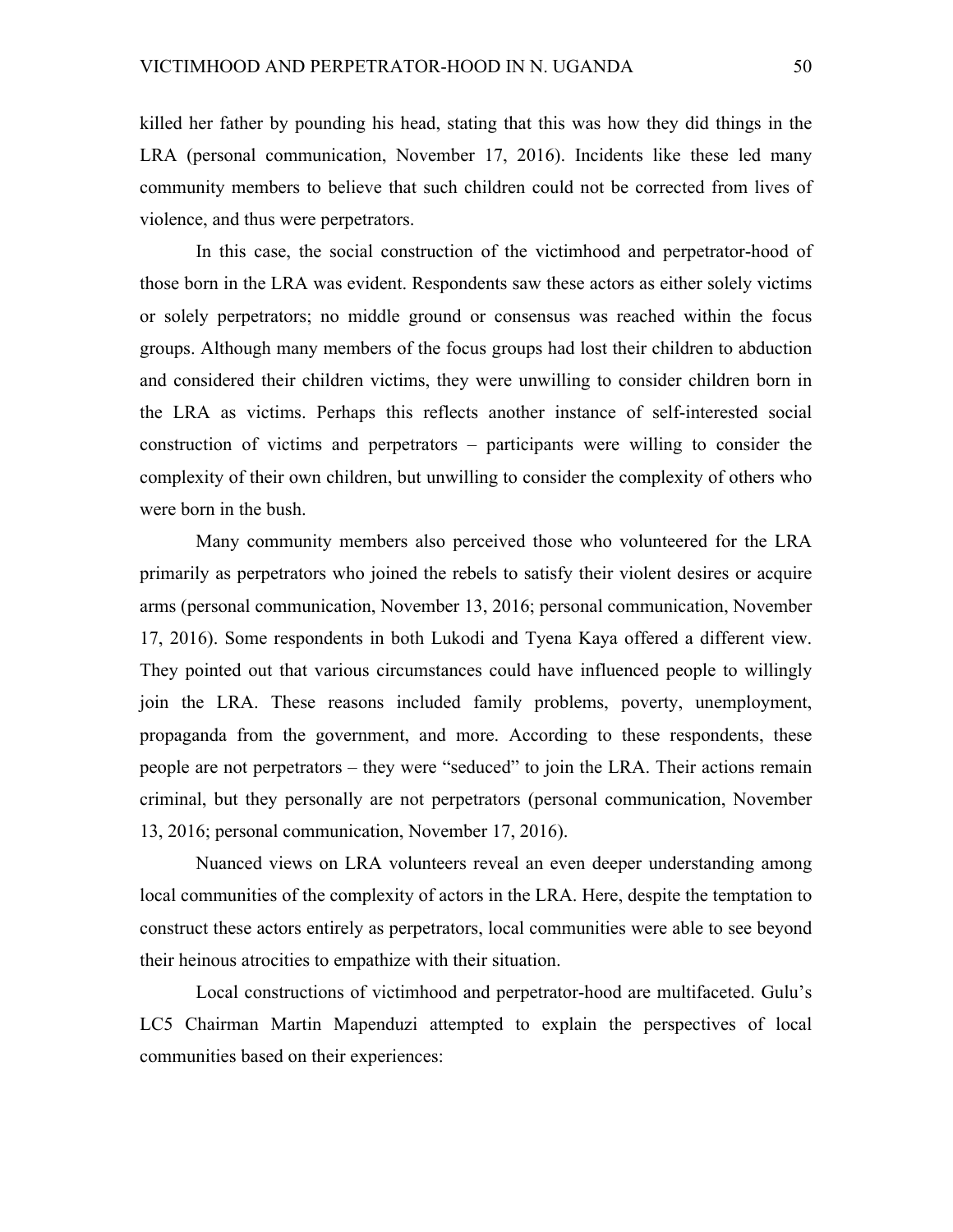If somebody came to you and abducted your children, even if those children became the worst killers, in your heart you know they were abducted, they were taken forcefully from you. So you know these children were good children until they were trained and turned into something else. (Personal communication, October 26, 2016)

Evidently, this empathy extended to LRA volunteers, although it stopped at those born in the bush. Having experienced the complexity of the conflict firsthand, community members constructed victimhood and perpetrator-hood with equal complexity, influenced at times by self-interest.

#### *4.3.3 Local Perceptions of Dominic Ongwen*

Dominic Ongwen's victim/perpetrator status elicited the most controversy among community members. Those in Lukodi, the village that suffered directly under Dominic Ongwen's alleged atrocities, constructed Ongwen entirely as a perpetrator. They accused Ongwen of coming from a violent tribe, and utilizing his position in the LRA to cause havoc. Only one respondent from Lukodi viewed Ongwen as both a victim of abduction and a perpetrator of conflict (personal communication, November 13, 2016). Conversely, residents from Tyena Kaya were able to construct Ongwen more intricately as someone who was captured and threatened against his will, yet also worked actively for promotions in the LRA. Respondents expressed anger that Ongwen did not choose to surrender under the Amnesty Act (personal communication, November 17, 2016; Nyeko & Aloyocan, 2015, p. 2). Yet overall, they were able to appreciate the complexities of his situation rather than focusing solely on his perpetrator-hood.

The significant differences in constructions of Dominic Ongwen's victimhood and perpetrator-hood likely reflect each community's unique relationship to Dominic Ongwen. As direct targets of Ongwen's alleged crimes, community members in Lukodi were unable to see past his status as a perpetrator since this is all they have ever known him to be. Further, community members in Lukodi were promised reparations if Dominic Ongwen loses the ICC case, causing them to see Ongwen as more of a perpetrator than he actually is (A. Owor, personal communication, October 27, 2016). Tyena Kaya, on the contrary, demonstrated a more balanced view of Ongwen's victimhood and perpetratorhood. Without any personal stake in the Ongwen case, community members in Tyena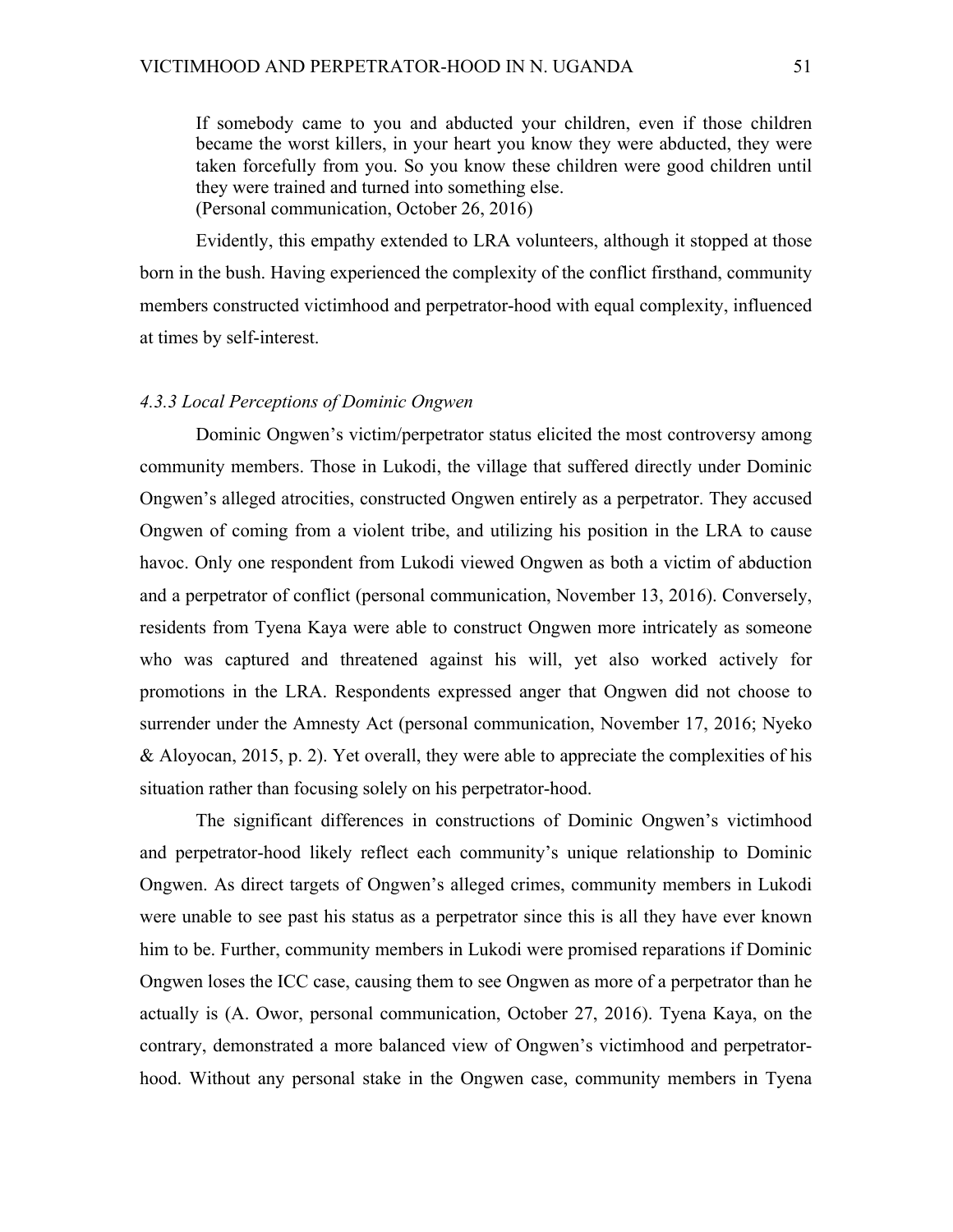Kaya were able to perceive his complexity uninhibited by self-interested social construction.

### *4.3.4 Views of Local Opinion Leaders*

Aggregated, local opinion leaders' constructions of victimhood and perpetratorhood tended to be more polarized than those of the local communities themselves. The majority of opinion leaders interviewed emphasized the victimhood of former LRA members, presenting a variety of arguments that differed greatly from local communities' arguments. Many opinion leaders stressed the failure of the community, government, and international community to protect children from abduction (Bishop Onweng, personal communication, October 28, 2016; F. Odongyoo, personal communication, October 31, 2016; N. Opiyo, personal communication, November 8, 2016). In a report by the Refugee Law Project in which the feedback from a dialogue with 61 opinion leaders in Northern Uganda was compiled, the majority of participants believed Ongwen was a victim because the government failed to protect him (Odong, 2015, p. 4). Bishop Onweng expressed his frustration with justice mechanisms that fail to recognize this important point: "Why don't we arrest the Acholi people? Why don't we arrest the government of Uganda? Why don't we arrest the world?" (Bishop Onweng, personal communication, October 28, 2016). A failure of society to protect former LRA members was also reflected Vaha's 2008 study, which emphasized how this failure contributed to LRA members' victimhood (p. 13).

Other local opinion leaders condemned LRA members as perpetrators only. According to Ambrose Olaa, the Acholi Prime Minister, the ability to distinguish right and wrong is an "automatic element" even among those in the LRA. He constructed LRA members as perpetrators only, due to their choice to commit atrocities despite the knowledge that they were wrong (personal communication, November 2, 2016). This perception of choice was a common theme among those who constructed former LRA members as perpetrators. Pamela Angwech of GWED-G, a local NGO, condemned Dominic Ongwen for committing crimes despite his autonomy as a commander (personal communication, October 31, 2016).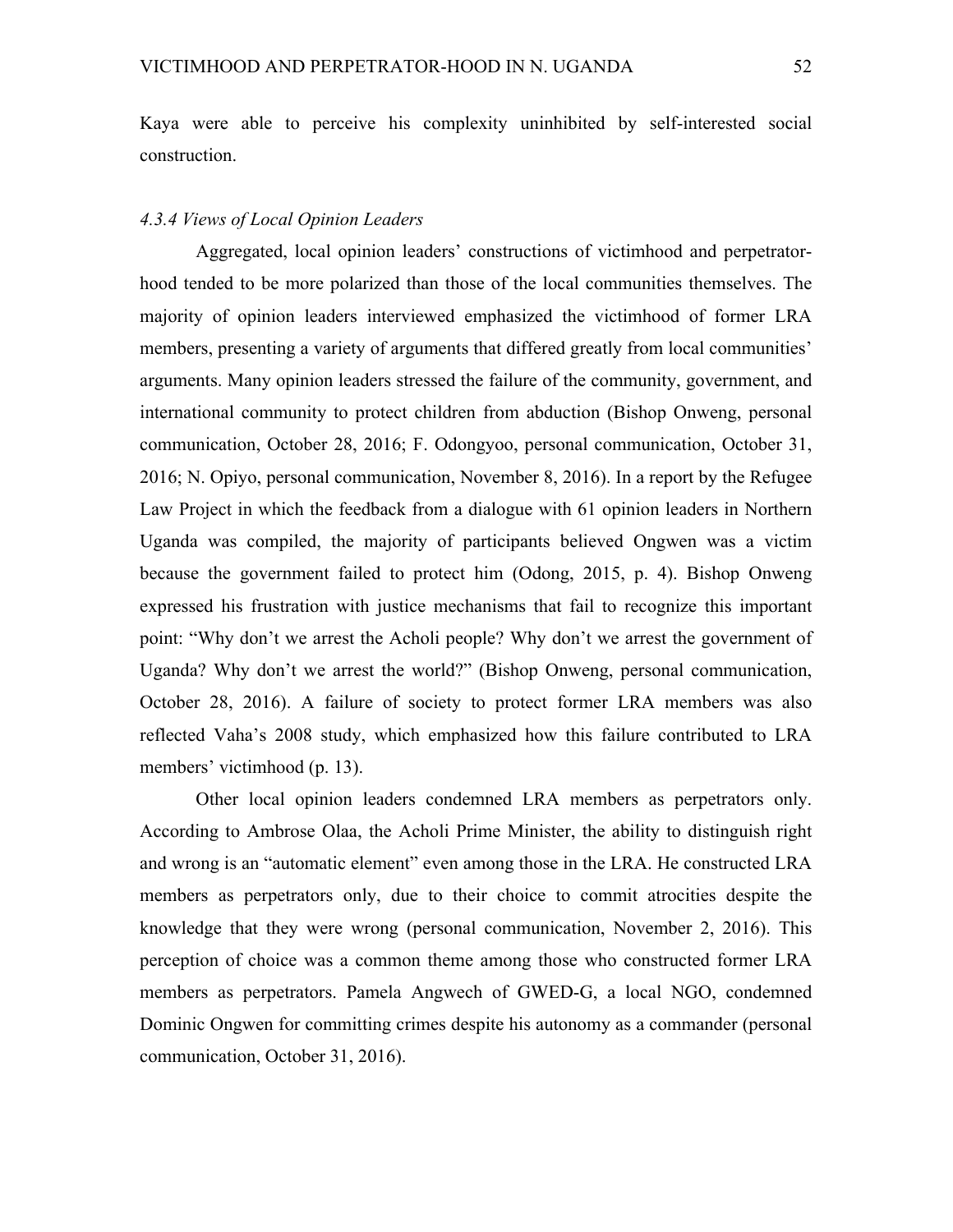The wide gap between opinion leaders who constructed former LRA members as victims versus perpetrators reveals a disconnect between opinion leaders and the communities whose opinions they claim to represent. While many community members were willing to consider, and even accept the idea of a dual victim/perpetrator, most opinion leaders stood firmly on one side or the other. Their polarized constructions of victims and perpetrators generally aligned with the mission of their organizations. Constructing a former LRA member as a victim was advantageous to many NGOs, because it legitimized a mission of advocacy and reconciliation (N. Opiyo, personal communication, November 8, 2016). Conversely, constructing a former LRA member as a perpetrator necessitated legal punishment and reparations (Fletcher, 2016, p. 302). Regardless, neither self-interested construction aligned with the often-nuanced perspectives of community members.

Few opinion leaders offered a nuanced perspective on the victimhood and perpetrator-hood of former LRA abductees. Those who did emphasized the context of the crimes that were committed, particularly that the actions of those in the LRA were "outside their consent" (I. Okwir, personal communication, October 31, 2016). Nicholas Opiyo, the human rights lawyer defending Thomas Kwoyelo, a former LRA member facing charges before Uganda's International Crimes Division, advocated for a "diminished responsibility" due to the circumstances of abduction and forced retention in the LRA (N. Opiyo, personal communication, November 8, 2016). Those opinion leaders with complex constructions of the victimhood and perpetrator-hood of LRA members tended to be leaders of research or law organizations; the high level of detail with which they studied the LRA conflict likely contributed to their unique perspectives.

#### **4.4 ICC Constructions of Victimhood and Perpetrator-hood**

Beyond those directly affected by the Northern Ugandan conflict, institutions such as the ICC form their own constructions of victimhood and perpetrator-hood. In light of Dominic Ongwen's impending ICC trial, it is imperative to understand how the Court constructs the complex victimhood and perpetrator-hood of former LRA members. Although the ICC strives to be fair and impartial in every case (Bensouda, 2015), its very nature as a brand of retributive justice influences how it constructs victimhood and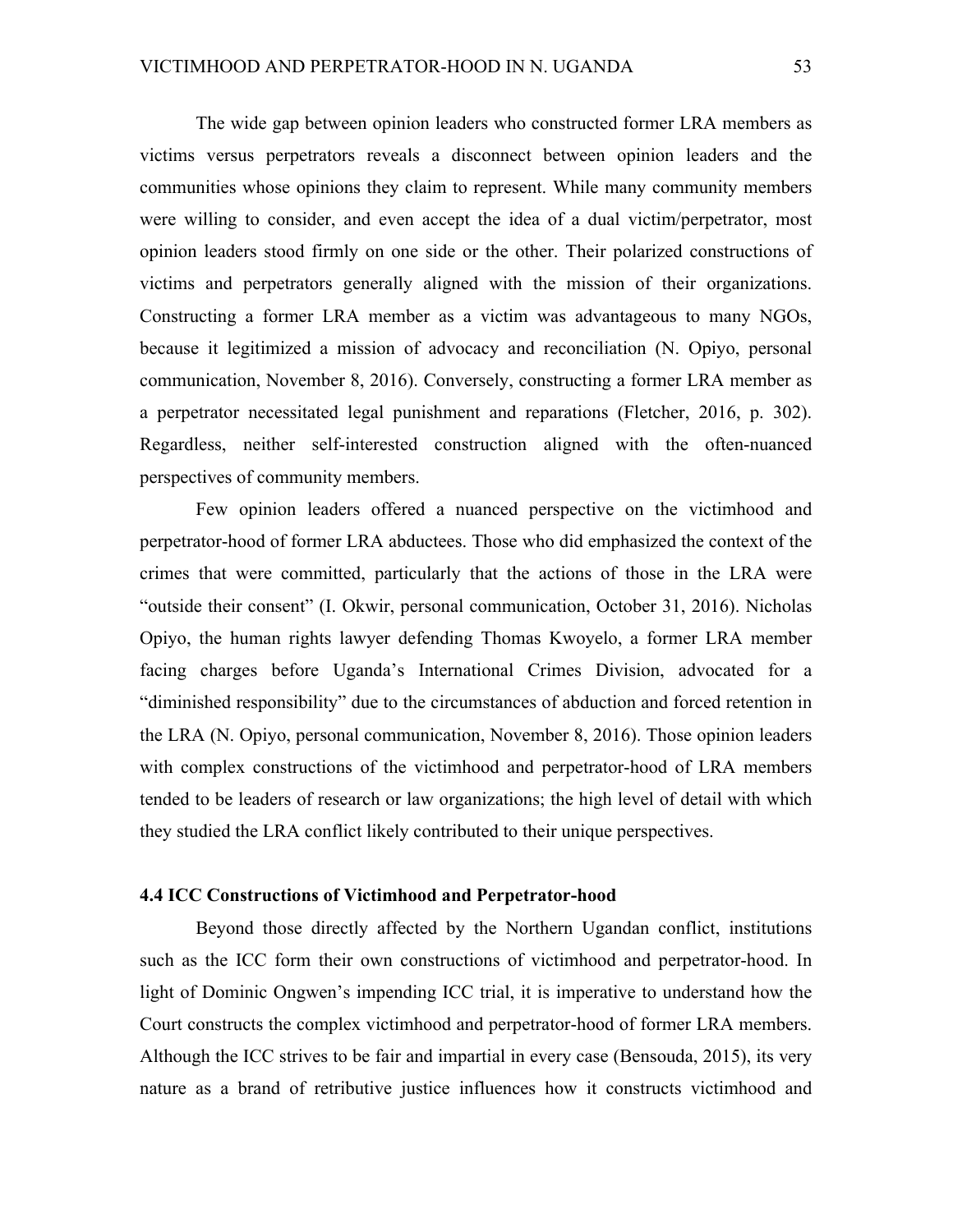perpetrator-hood. The following sections explore how the ICC constructs victimhood and perpetrator-hood in Northern Uganda, particularly relating to the Ongwen case.

### *4.4.1 Retributive Justice and the Construction of "Victims" and "Perpetrators"*

In general, opinion leaders in Gulu and Kampala accused "Western" methods of retributive justice such as the ICC of constructing "victims" and "perpetrators" to their own benefit. According to researcher Arthur Owor, the victim/perpetrator concept is, "not so much a concept that comes from below," but rather, phraseology popularized by NGOs, scholars, and the ICC (A. Owor, personal communication, October 27, 2016). In prosecution, "you are either guilty or not guilty. You are either a perpetrator or a victim… there is no room to look at your complicated status" (Intermediary to the ICC, personal communication, November 10, 2016). By constructing victims and perpetrators as dichotomous, retributive justice mechanisms such as the ICC legitimize the need for punishment of perpetrators, thus validating their own purpose (Fletcher, 2016, p. 302). Such accusations against the ICC mirror those against Rwanda's *gacaca* courts. By criminalizing all Hutus, the *gacaca* courts legitimized their method of justice at the expense of accuracy (Begley, 2016, p. 16).

This accusation contradicts the goal of retributive justice to offer fair trials to all. By granting the right to representation to both sides of a trial, methods of retributive justice attempt to level the playing field for the accused and victims, offering each a chance to defend themselves (J. Otim, personal communication, November 7, 2016). Despite its foundation in fair and impartial trials, however, the ICC lacks support among opinion leaders in Gulu district due to perceptions of its bias against Dominic Ongwen.

Opinion leaders accused the ICC's retributive justice of constructing Dominic Ongwen as a perpetrator. According to the Justice and Reconciliation Project (2008):

To date, justice interventions in Uganda reify the idea that Ongwen is a heinous perpetrator, and reproduce the idea that responsibility for this war can be placed in the hands of a few individuals often characterized as mad. (p. 4)

Some community members were dissatisfied with the ICC's ability to understand the complexity of the Ongwen's case. They felt that Acholi traditional justice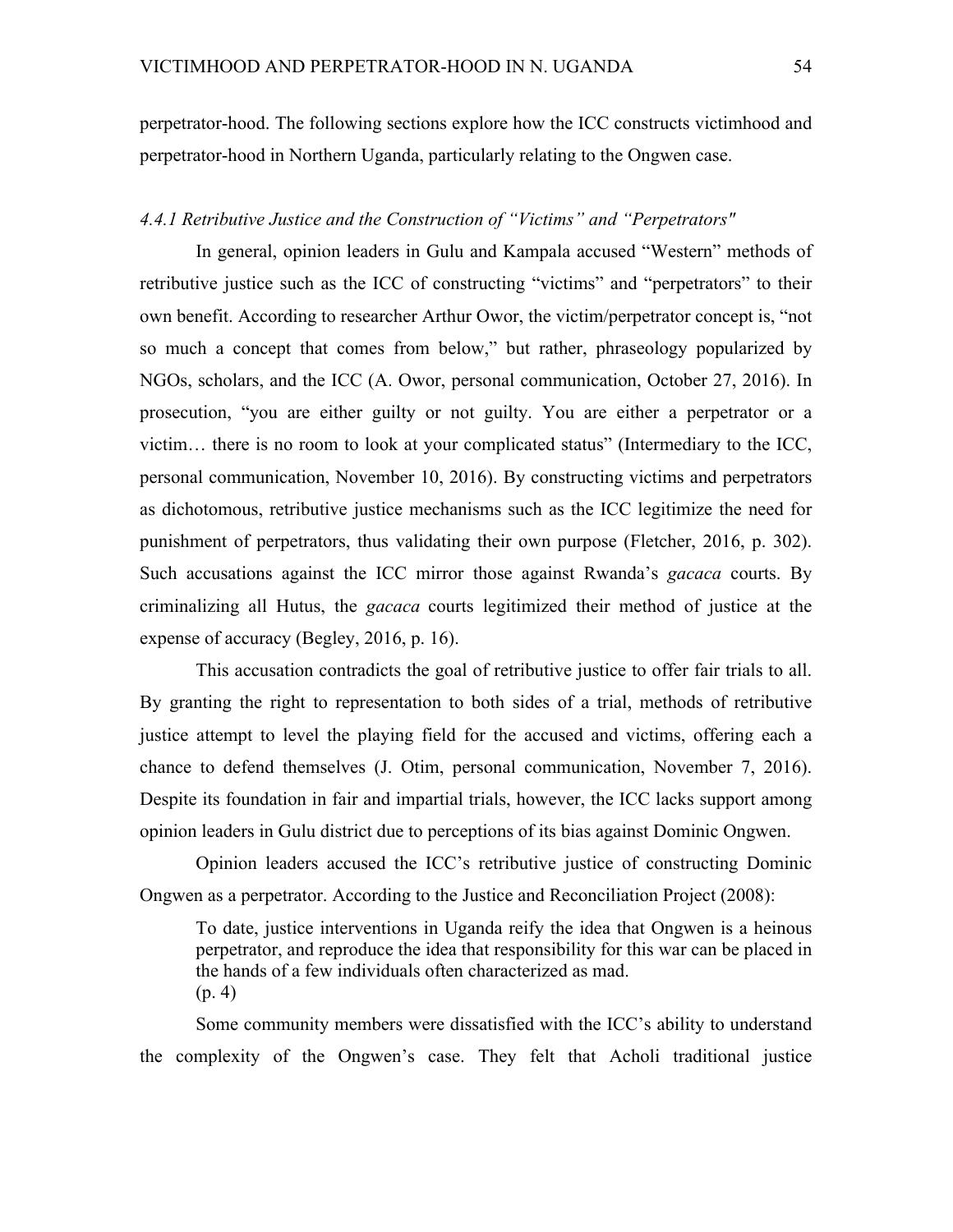mechanisms such as *Mato oput* more accurately contextualize Ongwen's crimes. Acholi Prime Minister Ambrose Olaa stated:

Going beyond conventional definitions [of victim and perpetrator] is very important for us to deal with complex cases like the one of Dominic Ongwen. I don't think the ICC can go to that level. It may end at the conventional definition [of perpetrator]. But then it betrays…the position of the people, the other people like the Acholi people – their beliefs, their values, their understanding – which may not necessarily be wrong.

(A. Olaa, personal communication, November 2, 2016)

Some accused the ICC of constructing victims and perpetrators to maintain its legitimacy. In the face of recent withdrawals of African states from the ICC, it is imperative that the Ongwen case improves the ICC's reputation, according to Jackson Odong of Refugee Law Project. He called the Ongwen case "a test" of justice mechanisms (personal communication, November 2, 2016). A popular idea circulating in Northern Uganda is that the ICC and Ongwen are both under trial. Instead of striving to understand the complexity of Ongwen's case, Human Rights Focus director Francis Odongyoo accused the ICC of simply trying to "justify" its indictments by constructing Ongwen as a perpetrator (personal communication, October 31, 2016). An intermediary to the ICC revealed that constructing Ongwen as a perpetrator helps to fulfill the ICC's mission and justify the money it has spent on the case. He acknowledged, "It really benefits the ICC to see that Dominic Ongwen is convicted  $-$  it's points for them; it's marks for them" (personal communication, November 10, 2016).

These condemnations of the ICC have significant implications for the Ongwen case itself. In questioning the legitimacy of the ICC's motivations for constructing victims and perpetrators, opinion leaders simultaneously questioned the legitimacy of the case itself. When the ICC issued its arrest warrant for Ongwen in 2005, it was facing a similar legitimacy crisis as a brand new court. It is possible that the indictment itself was a method of maintaining legitimacy; now that Ongwen has been arrested and accused, the ICC must continue to maintain its legitimacy by constructing him as a perpetrator.

Others, such as LC5 Chairman Martin Mapenduzi, saw this Ongwen case as a chance for the ICC to conduct a clean, fair trial to improve its reputation: "To the best of my knowledge, the ICC is doing everything they can… to have a fair outcome" (personal communication, October 26, 2016). The Prosecutor of the ICC reinforced this statement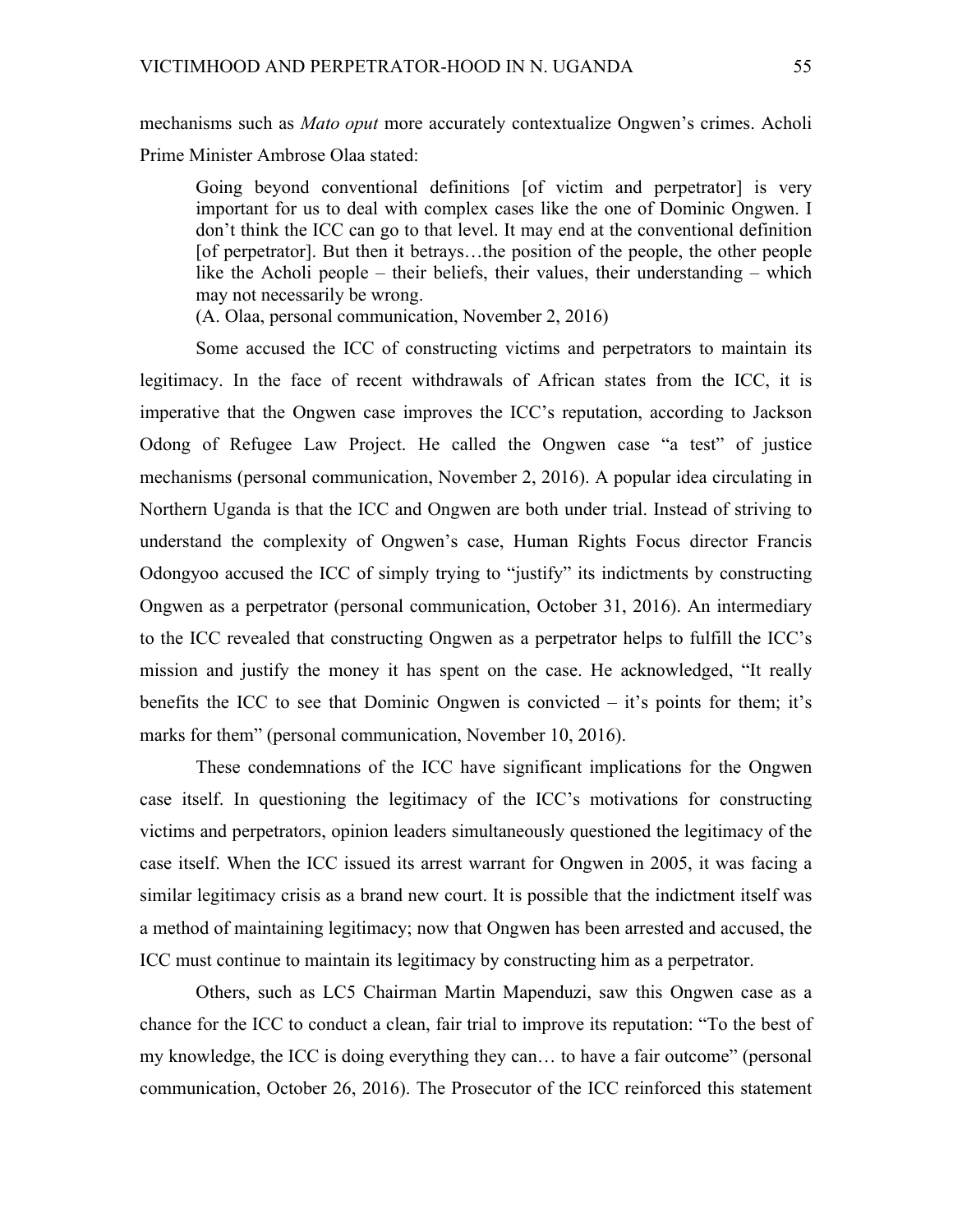with a promise to Ongwen's family that Ongwen will be, "subjected to a fair and impartial judicial process of the highest international standards" (Bensouda, 2015). Indeed, despite concerns surrounding the ICC's perceptions of Ongwen, many community leaders expressed faith in the justice system's ability to fairly try Ongwen. As ICC Outreach Coordinator Jimmy Otim pointed out, "He is innocent until proven guilty… The case is up for the judges to decide" (personal communication, November 7, 2016). Indeed, the ICC's public statements indicate that the Court is taking every possible step to ensure an impartial trial for Ongwen – a trial that reveals both his victimhood and perpetrator-hood (Bensouda, 2015). The very fundamental goal of retributive justice is to fairly and represent both the accused and the victims through the right to representation. All the same, LC5 Chairman Mapenduzi admitted that a loss for the Prosecution would "send a demoralizing message to the ICC" (personal communication, October 26, 2016).

Overall, the ICC has significant incentives to construct Dominic Ongwen as a perpetrator. Its public statements reveal an impartial and unbiased perception of Dominic Ongwen, and its foundation in retributive justice reveals a desire for fair trials. Yet many local opinion leaders fear that the ICC fundamentally cannot avoid constructing Ongwen as a perpetrator. Based on earlier demonstrations of Ongwen's complex victimhood and perpetrator-hood, such constructions would defy accuracy. The follow sections explore how the ICC constructs Ongwen, both from its own perspective and the perspective of local opinion leaders.

## *4.4.2 The ICC Investigation: Early Constructions of Perpetrator-hood*

In describing the ICC's investigations in Northern Uganda, ICC Outreach Coordinator Jimmy Otim explained, "They looked for what happened, they listened to the people that suffered the crimes, they did a thorough investigation. It is from investigation that names started emerging." The ICC then issued arrest warrants for those who were "most responsible for crimes" (J. Otim, personal communication, November 7, 2016). While most Northern Ugandans agree that Dominic Ongwen was responsible for many atrocities, many feel that the ICC's investigation did not do justice to the circumstances that led to Ongwen's crimes (F. Odongyoo, personal communication, October 31, 2016). Human rights lawyer Nicholas Opiyo explained: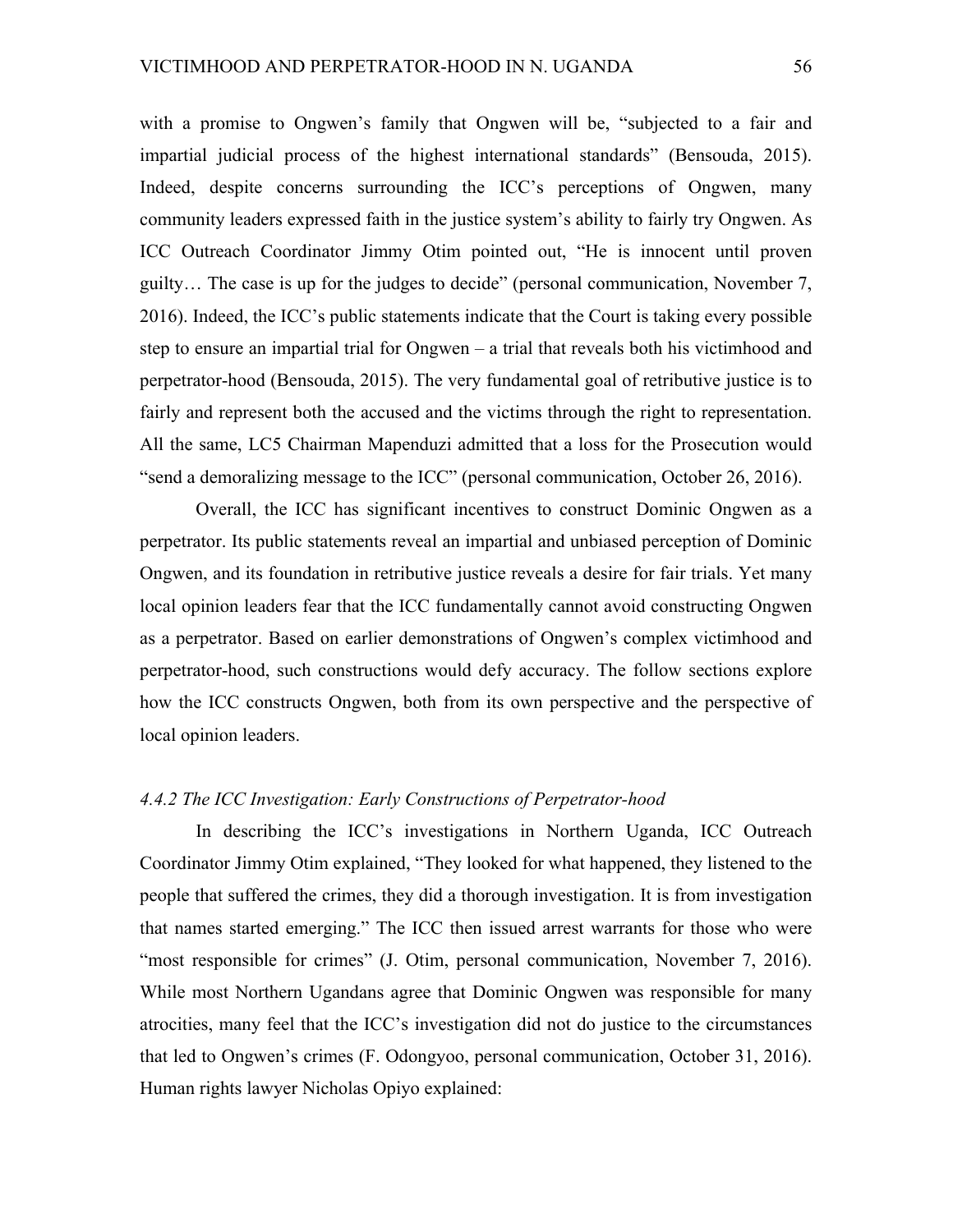The ICC doesn't look at the internal complexities of Northern Uganda and is primarily just concerned with that macro, legal-political viewpoint that they have. And they completely cannot understand the local dynamics in Uganda, the complexities, the social, cultural, and local dynamics that have informed this war. (Personal communication, November 8, 2016)

Failure to understand the complexities of Northern Uganda led to a failure to appreciate Ongwen's victimhood during investigation; according to Bishop Onweng, the ICC could not fundamentally understand the impact of abduction on a child (personal communication, October 28, 2016). An intermediary to the ICC explained that during investigations, the ICC only considered Ongwen's perpetrator-hood; it was not until the confirmation of charges hearing when Ongwen said he had also been abducted by the LRA that his victimhood as an abductee was truly recognized (personal communication, November 10, 2016).

The ICC compounded on its failure to recognize Ongwen's victimhood by announcing that it would only try crimes Ongwen committed above the age of eighteen. According to the Rome Statute, children under the age of eighteen cannot be tried ("Rome Statute of the International Criminal Court," 2002, art. 26). Jimmy Otim of the ICC explained that this article of the Rome Statute was designed to protect children from unfair prosecution. Yet many others believe that the ICC is ignoring the significance of Ongwen's childhood experiences, including abduction and indoctrination in the LRA. As explained by Francis Odongyoo of Human Rights Focus:

Adulthood is a progression, from childhood to that. It is not something that is just – poof! – there you are. He was formed by being a child to become an adult. By focusing on him and ignoring the victim aspect…[the ICC is] ready to close their eyes to that fact [of his abduction]. (Personal communication, October 31, 2016)

Justice and Reconciliation Project's Isaac Okwir echoes:

Should you listen to the counts on Dominic Ongwen, that is a clear indication that they are only looking at what Dominic Ongwen did. But they have never mentioned what happened to Dominic Ongwen… they are only looking at Dominic Ongwen through one angle, as a perpetrator. They only want to prove that he is a criminal, a perpetrator.

(Personal communication, October 31, 2016)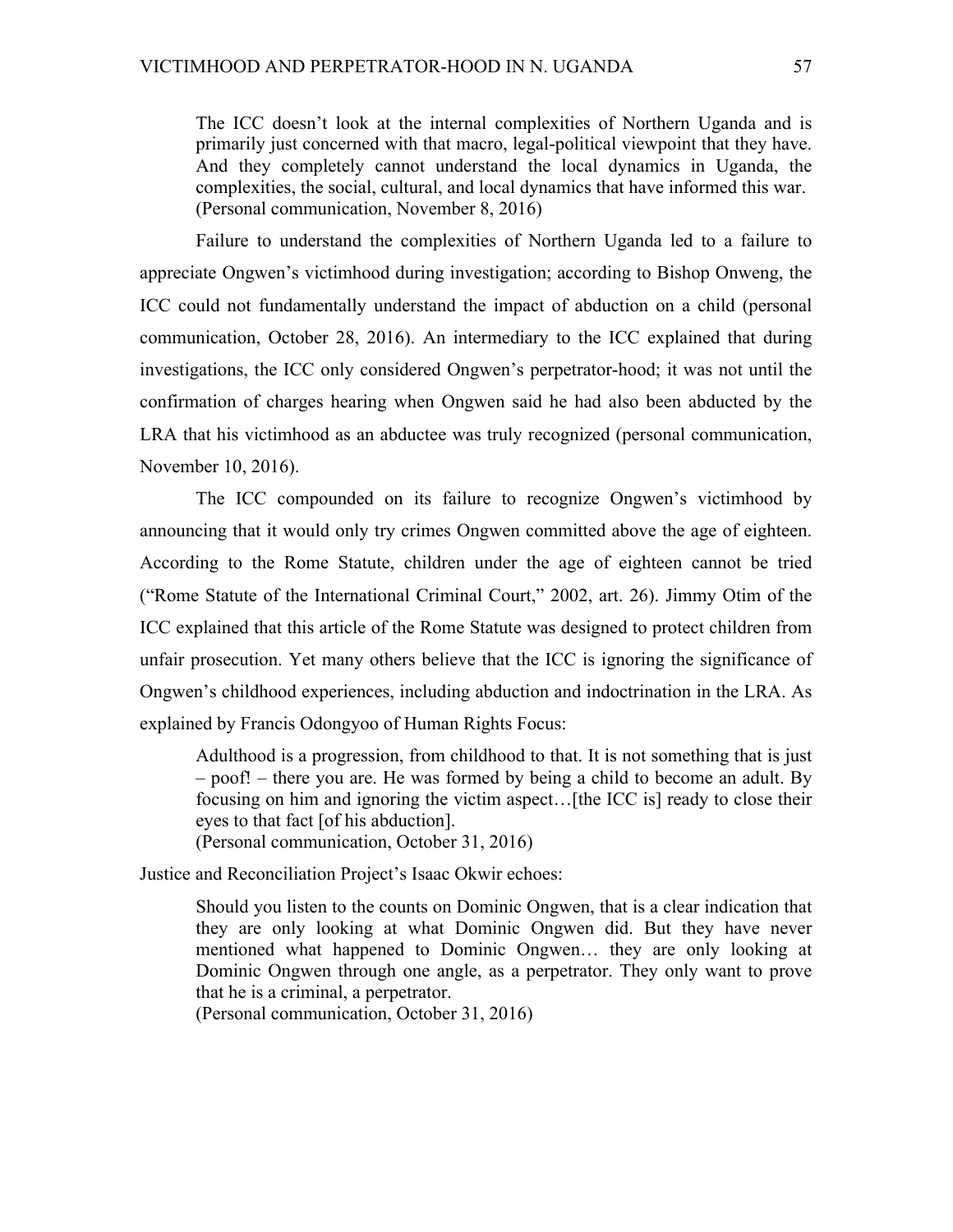In response to these criticisms, the ICC emphasized that Ongwen's childhood victimhood can be used as mitigation (J. Otim, personal communication, November 7, 2016; H. Kilama Komakech, personal communication, October 30, 2016).

The ICC's Outreach team, in an effort to portray the case in an unbiased way, has demonstrated its knowledge of the case's complexity in a variety of outreach initiatives in local communities. Yet it is "struggling with how to deal with [the complexity]… They pretend to acknowledge his victimhood, but only as a minor thing" (J. Odong, personal communication, November 2, 2016). As the ICC's outreach team has attempted to explain the case to local communities, it appears to have indirectly constructed Ongwen as a perpetrator. Without full understanding of legal mechanisms, many community members generally assume that he is automatically guilty of these crimes (I. Okwir, personal communication, October 31, 2016). LC5 Chairman Mapenduzi explained, "The moment you indict – the moment the indictment comes out, you are actually a suspect –  $a$ major suspect… So that does not make him appear as not yet guilty" (O.M. Mapenduzi, personal communication, October 26, 2016).

As put bluntly by a community member in Lukodi, "For him, the case is not fair, but it is fair to us" (personal communication, November 13, 2016). In the ICC's attempt to establish a fair, unbiased case, it indirectly constructed Ongwen as a perpetrator and disregarded his victimhood as a former LRA member. As a retributive justice mechanism, the ICC needed a perpetrator to legitimize itself; it found one in Dominic Ongwen. By trying only crimes he had committed above the age of eighteen, it protects Ongwen from punishment for the crimes he committed as a child; yet at the same time, it effectively disregards the context of his childhood abduction.

Despite the ICC's construction of Ongwen as a perpetrator, his case is not entirely delegitimized. Ongwen still has the right to his own attorney, who will undoubtedly highlight the factors of victimhood that contextualize Ongwen's actions. In addition, he ICC will take every step to ensure that his trial is impartial and evenhanded (Bensouda, 2005). Yet its goal of impartiality is undermined by its polarized construction of Ongwen.

Whether intentional or unintentional, the ICC's construction of Ongwen as a perpetrator has repercussions beyond Northern Uganda. According to Bishop Onweng, "The western world looks at him as a criminal… because of the ICC. Because the ICC is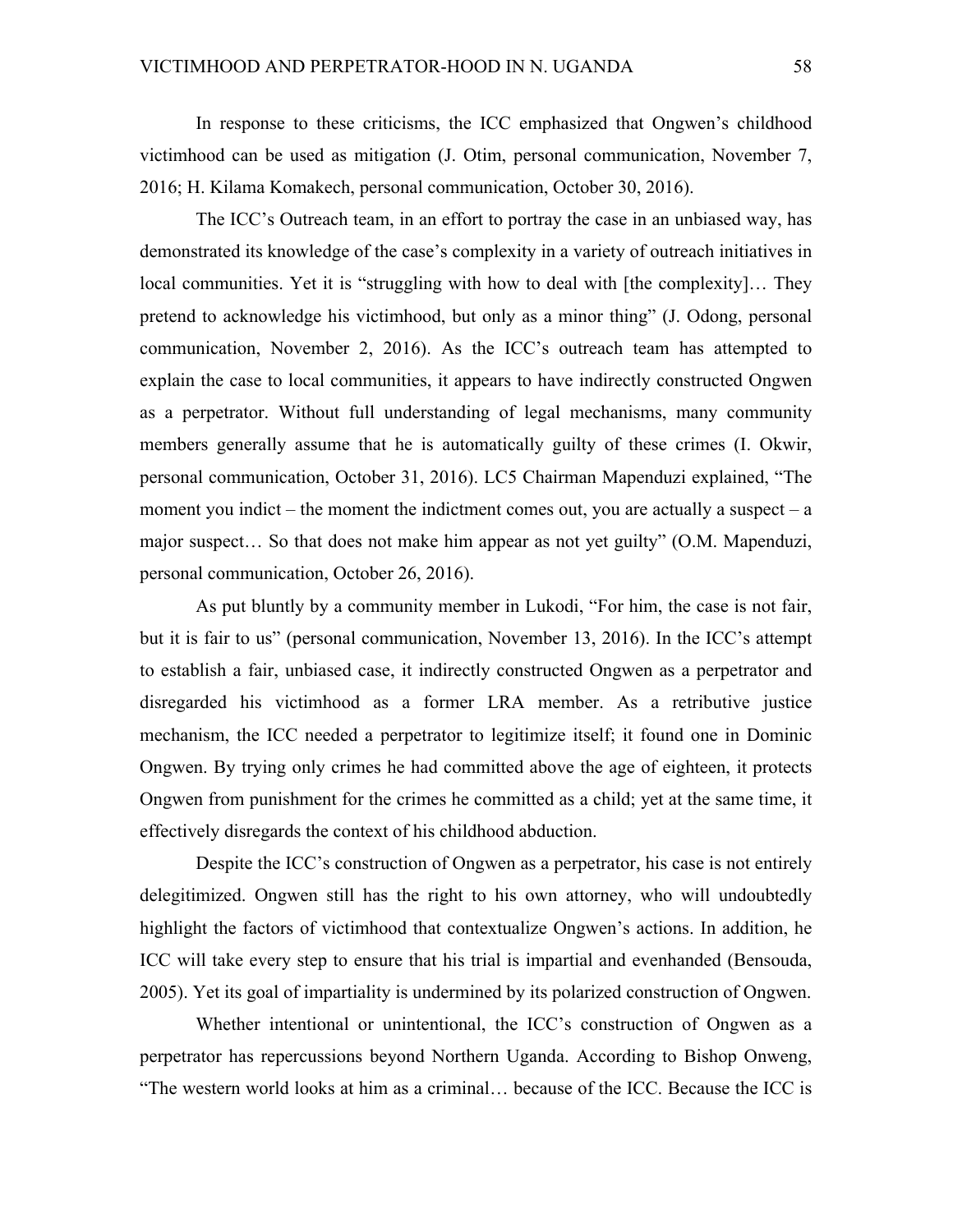the agent of the world" (personal communication, October 28, 2016). The implications of the biased construction of Ongwen's perpetrator-hood matter not only for his case at the ICC, but also for an accurate understanding of the LRA conflict and achievement of justice for complex victim/perpetrators.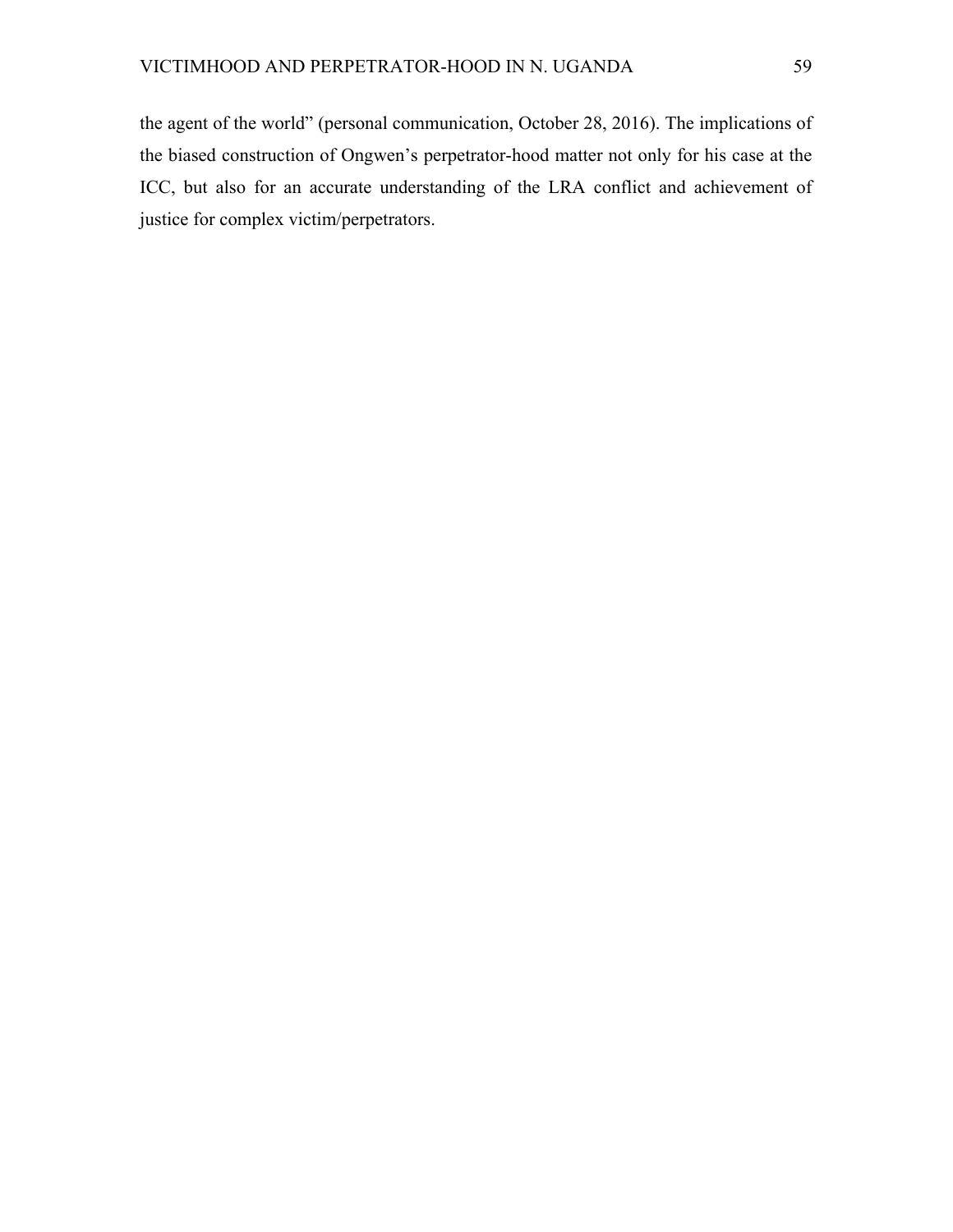### Chapter 5: Conclusions and Recommendations

#### **5.1 Conclusions**

Trying to fit former LRA members into the boxes of "victim" and "perpetrator" is not only futile, but also obscures reality. As LRA members have demonstrated time and again, their motivations – even their very personalities – were warped by the situations of constrained choice and indoctrination in which they found themselves. Deep examination of the "willingness" with which LRA members perpetrated atrocities reveals a culture of fear and threat in the LRA. Failure to recognize members' dual aspects of victimhood and perpetrator-hood is a failure to appreciate the complexity of the conflict in Northern Uganda.

However, constructions of victimhood and perpetrator-hood are useful. They simplify the incomprehensible; they distance us from the reality that we, too, could have faced similar situations as former LRA members and made the same decisions. LRA members constructed themselves primarily as victims when faced with the risk of punishment, but in risk-free environments acknowledged their complex victimhood and perpetrator-hood. Local community members also recognized this complexity, but at times were swayed by self-interest. The ICC constructed former LRA members as perpetrators to legitimize its method of retributive justice in the most concerning case of self-interested social construction.

Yet as local people and former LRA members themselves have demonstrated, it remains possible to transcend the social constructions of "victim" and "perpetrator" in favor of a more nuanced perspective. In doing so, they embraced the idea of a conflict that is more complex than meets the eye. They recognized the humanity in the most heinous of acts.

As stated by Mazinani (2014), "conflicts are viewed as a primordial and unsolvable animosity" (p. 290). Yet when the context of conflict is examined in detail, what once was incomprehensible begins to make more sense. As we look back on the Northern Ugandan conflict, we can sort actors into boxes of "victims" and "perpetrators," punish the perpetrators, and move on. Or, we can look deeper, striving to understand the contextual factors that transformed ordinary civilians into agents of atrocity. In doing so,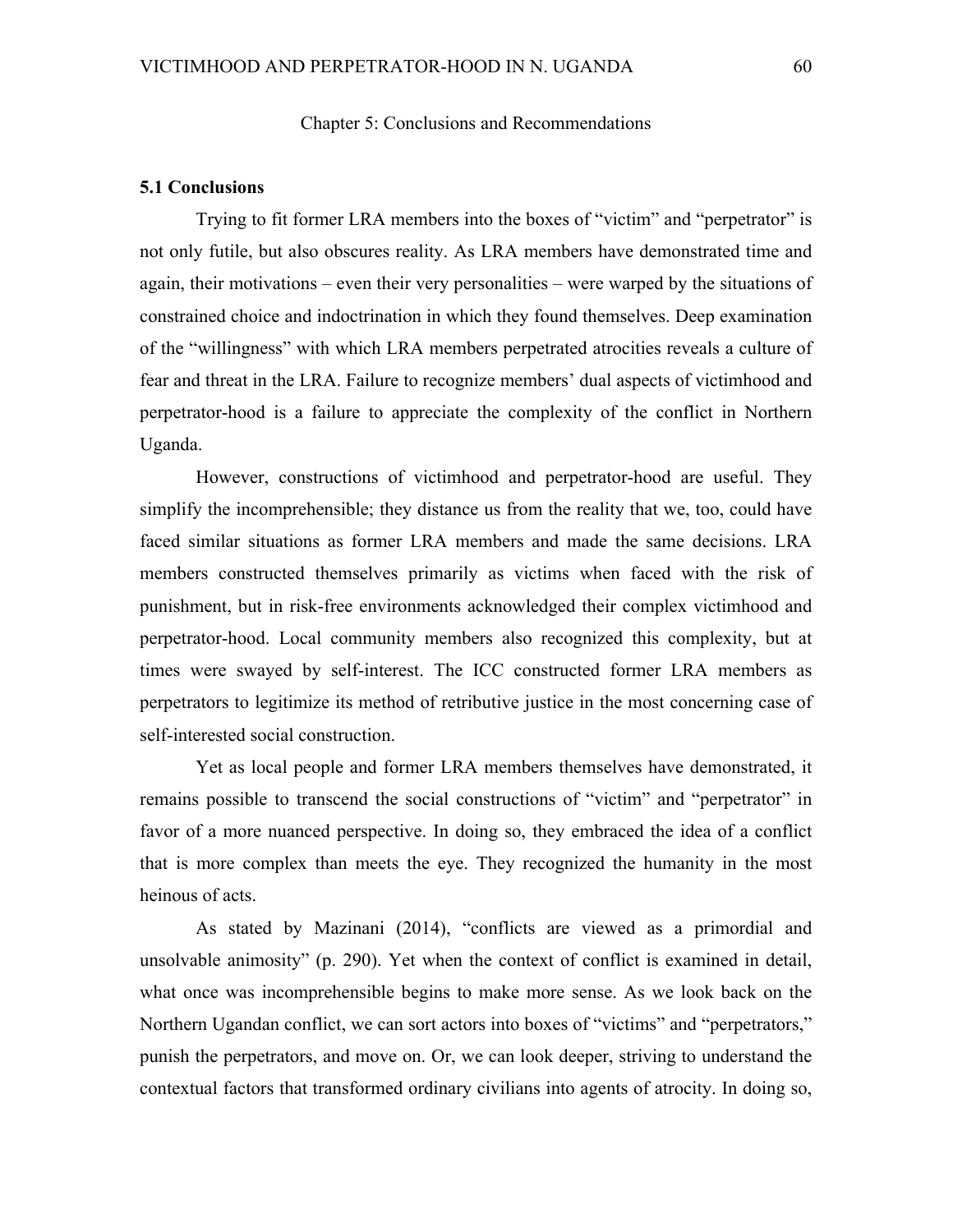we recognize the suffering and humanity of both sides of conflict. We extend our empathy toward those who suffered both conventionally and unconventionally. And most importantly, we move toward preventing the same contextual recipe for violence in the future.

#### **5.2 Recommendations**

## *5.2.1 International Criminal Court*

The ICC failed to recognize Dominic Ongwen's complex victimhood and perpetrator-hood at the time when it was most important – its investigation of Northern Uganda. Since the investigation has concluded and Ongwen has been indicted, the ICC must now take steps to ensure a balanced portrayal of Ongwen's complex victimhood and perpetrator-hood. Most importantly, the ICC must objectively acknowledge Dominic Ongwen's factors of victimhood and perpetrator-hood in all outreach initiatives and public statements to encourage a nuanced view of Ongwen in Northern Uganda and the international community.

Moving forward, the ICC must publicly acknowledge the existence of actors with ambiguous victim/perpetrator status. In doing so, it will set an example for all methods of transitional justice. Further, the ICC must develop an effective framework for achieving justice for these ambiguous actors through either its own method of retributive justice or by supporting alternative methods of restorative justice.

## *5.2.2 Government of Uganda*

In order to conclusively delineate the complexity of the Northern Ugandan conflict and clarify the ambiguous status of former LRA members, the Government of Uganda must fulfill its promise to conduct a national truth commission. By bringing the hidden details of the conflict to the surface, the government can debunk the constructions of "victim" and "perpetrator" in favor of a nuanced perspective. In order to legitimize this process, the government must simultaneously acknowledge its own role in the Northern Ugandan conflict.

Lastly, the Government of Uganda must engage in and promote dialogue that contextualizes rather than polarizes the victimhood and perpetrator-hood of former LRA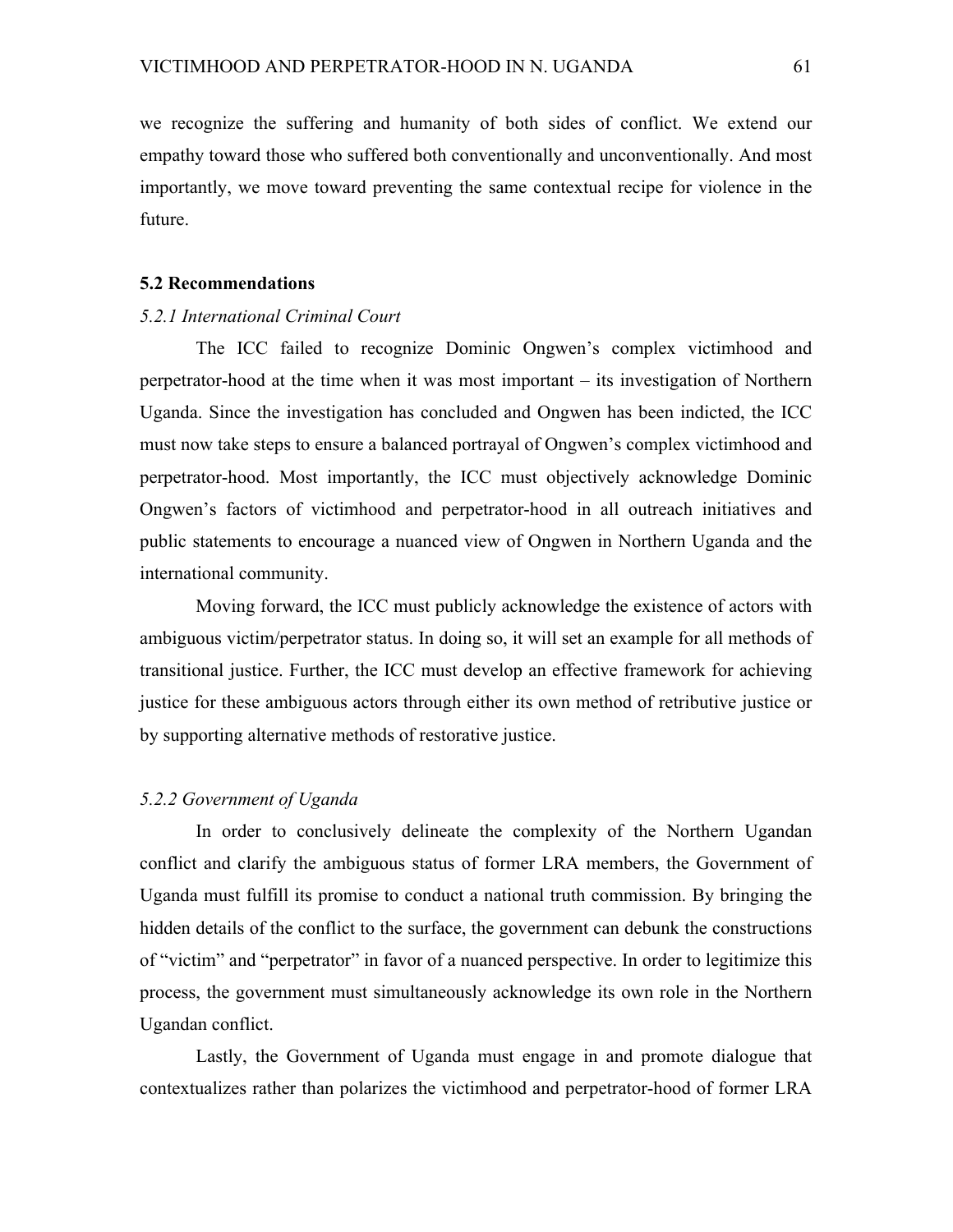members. The government has the power to set an example for the rest of the country; by engaging in nuanced dialogue, it will encourage the rest of the country to examine the LRA conflict with similar nuance.

#### *5.2.3 Opinion Leaders*

This research demonstrated a gap between opinion leaders and communities themselves on perspectives of victimhood and perpetrator-hood. This indicates that opinion leaders must actively engage with communities to understand and accurately represent their perspectives on victimhood and perpetrator-hood in the Northern Ugandan conflict.

Opinion leaders must also promote nuanced and contextualized dialogue surrounding victims and perpetrators of the Northern Ugandan conflict. This dialogue should be emphasized particularly in locations of frequent ICC outreach, where community members have been influenced by the ICC's need to construct victims and perpetrators.

Lastly, opinion leaders must refrain from constructing victims and perpetrators to legitimize the missions of their particular organizations. Instead, they must employ accurate and contextualized narratives and develop the goals of their organizations based on these narratives.

## *5.2.4 Future Researchers*

The most critical and urgent goal of future researchers must be to coin a term to describe those with ambiguous victim/perpetrator status. Without a term to describe these actors, their complex status is delegitimized and polarized. With the coining of this term, future researchers must discourage the use of the polarized constructs of victim and perpetrator in academia, instead advocating for a more nuanced and accurate description of conflict.

Future research must probe deeply into the contextual factors that enabled the Northern Ugandan conflict and other similarly complex conflicts. In the process, they must develop a working list of cross-cutting contextual factors that motivate or force those with complex victim/perpetrator status to commit atrocity. By identifying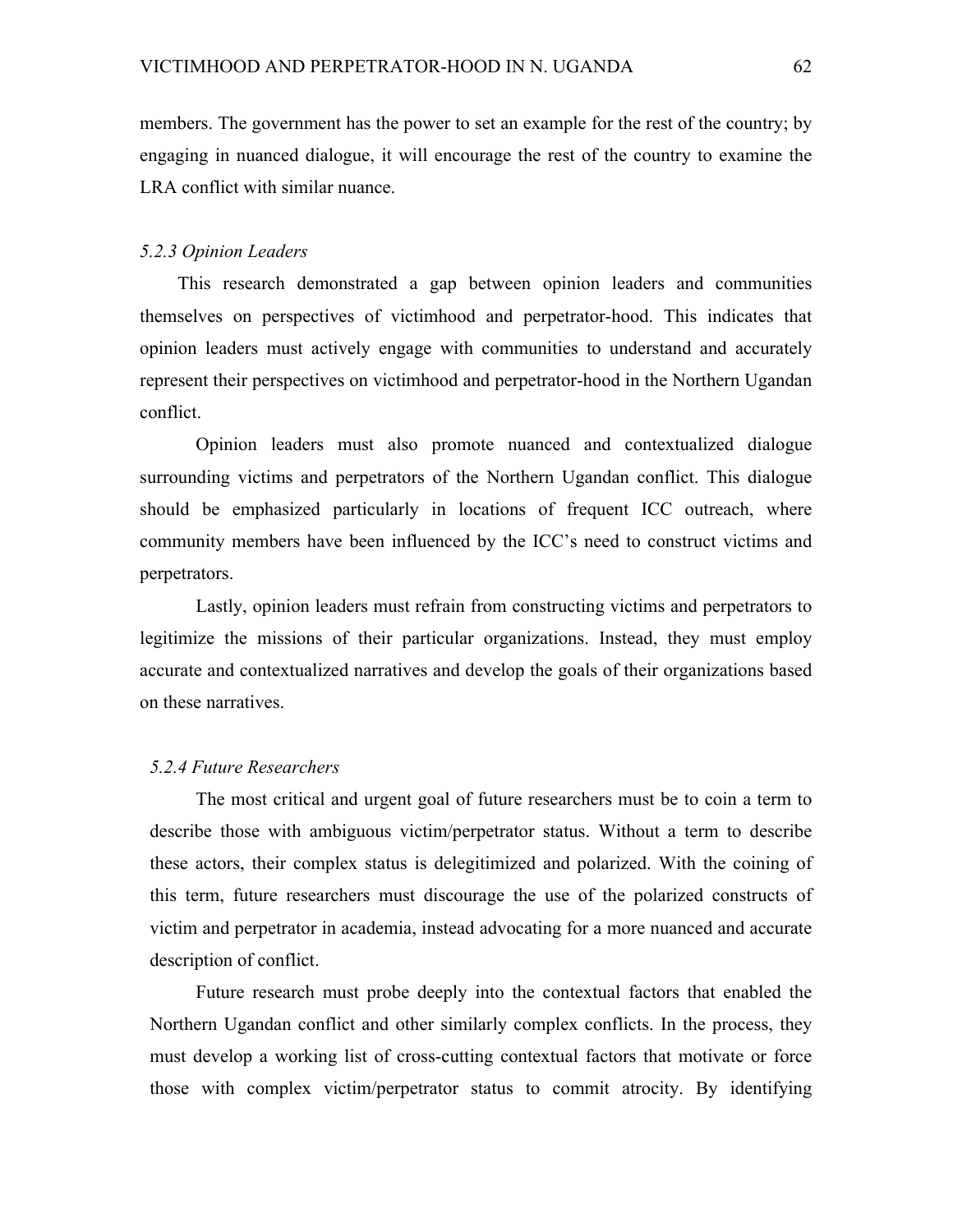common contexts that may lead ordinary people to commit atrocities, researchers will highlight the humanity of perpetrators of conflict and move toward more practical theories of conflict prevention.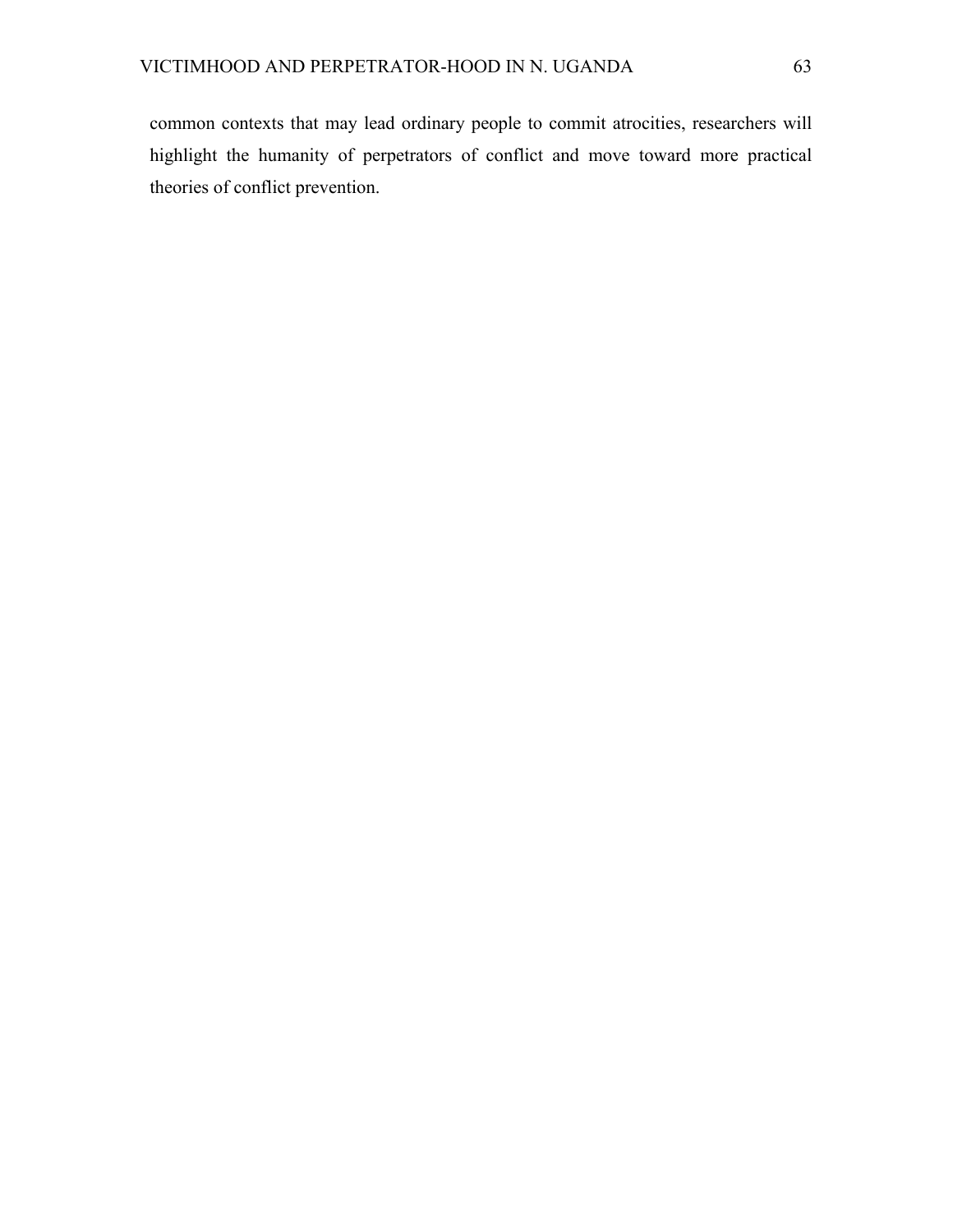## References

- Acirokop, P. (2010). The potential and limits of *Mato Oput* as a tool for reconciliation and justice. In Parmar, S., Roseman, M.J., Siegrist, S., & Sowa, T. (Eds.), *Children and Transitional Justice* (268-292). Cambridge: Harvard University Press.
- Agger, K. (2012). The end of amnesty in Uganda: Implications for LRA defections. *The Enough Project.*
- Baguma, C. (2012). When the traditional justice system is the best suited approach to conflict management: The Acholi Mato Oput, Joseph Kony, and the Lord's Resistance Army (LRA) in Uganda. *Journal of Global Initiatives: Policy, Pedagogy, Perspective, 7*(1), 31-43. Retrieved from: http://digitalcommons.kennesaw.edu/jgi/vol7/iss1/3
- Baines, E. (2008). Complicating victims and perpetrators in Uganda: On Dominic Ongwen. *Justice and Reconciliation Project.*
- Baines, E. (2009). Complex political perpetrators: Reflections on Dominic Ongwen. *The Journal of Modern African Studies, 47*(2), 163-191.
- Begley, L. (2016). "Survivors get gacaca, we get nothing": Constructing victimhood in Rwanda. *Research in Social Movements, Conflicts and Change, 40,* 3-27. doi:10.1108/S0163-786X20160000040002
- Bensouda, F. (2015, February 27). Statement of the Prosecutor of the International Criminal Court, Fatou Bensouda, at a press conference in Uganda: justice will ultimately be dispensed for LRA crimes. Retrieved from https://www.icccpi.int/Pages/item.aspx?name=otp-stat-27-02-2015-ug
- Black, C. (2016, November 6). The ICC and Afghanistan: The "war crimes game" continues. *The Center for Research on Globalization.* Retrieved from http://www.globalresearch.ca/the-icc-and-afghanistan-the-war-crimes-gamecontinues/5555444
- Boothby, N. (2006). What happens when child soldiers grow up? The Mozambique case study. *Intervention, 4*(3), 244-259.
- Boyden, J. (2003). The moral development of child soldiers: What do adults have to fear? *Peace and Conflict: Journal of Peace Psychology, 9*(4), 343-362.
- Brenner, A. (2014). Resisting simple dichotomies: Critiquing narratives of victims, perpetrators, and harm in feminist theories of rape. *Harvard Journal of Law & Gender, 36,* 503-568.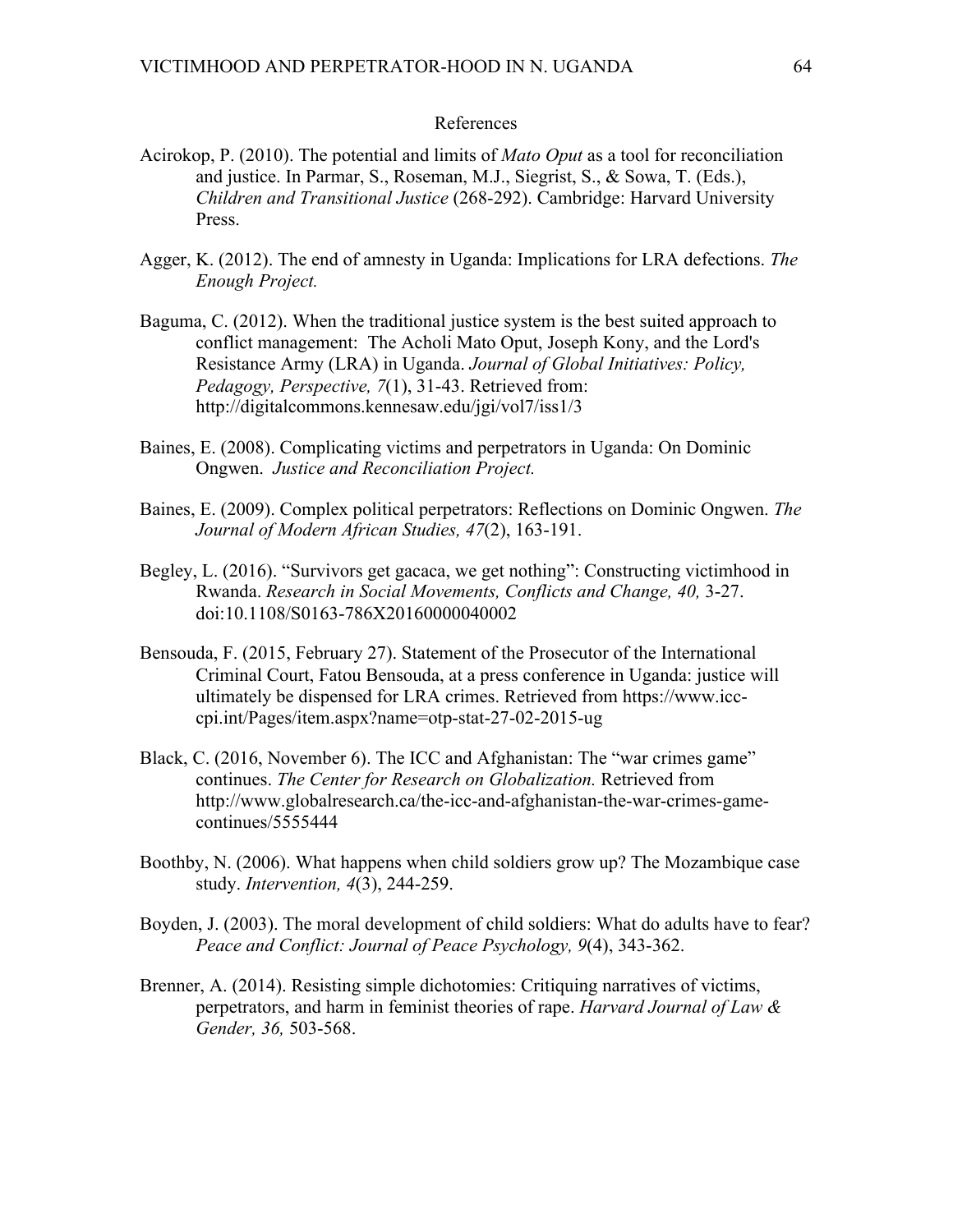- Brett, E.A. (1995). Neutralizing the use of force in Uganda: The role of the military in politics. *The Journal of Modern African Studies, 33*(1), 129-152. Retrieved from http://www.jstor.org/stable/161549.
- Constitution of the Republic of Uganda (1995). Kampala: Uganda. Retrieved from http://www.ulii.org/node/23824.
- Derluyn, I., Vandenhole, W., Parmentier, S., & Mels, C. (2015). Victims and/or perpetrators? Towards an interdisciplinary dialogue on child soldiers. *BMC International Health and Human Rights, 15*(28). doi: 10.1186/s12914-015-0068-5
- Di Giovanni, A. (2005). The prospect of ICC reparations in the case concerning Northern Uganda: On a collision course with incoherence? *Journal of International Law & International Relations, 2*(2), 27-69.
- Drumbl, M.A. (2016). Victims who victimize: Transcending international criminal law's binaries. *Washington & Lee Public Legal Studies Research Paper Series.*  Retrieved from http://ssrn.com/abstract=http://ssrn.com/abstract=2724662.
- Dunn, J. & Powell-Williams, M. (2007). "Everybody makes choices:" Victim advocates and the social construction of battered women's victimization and agency. *Violence Against Women, 13*(10), 977-1001. doi: 10.1177/1077801207305932
- Fletcher, L. (2016). Refracted justice: The imagined victim and the International Criminal Court. In De Vos, C., Kendall, S., & Stahn, C. (Eds.), *Contested Justice: The Politics and Practice of the International Criminal Court Interventions,* (302- 325). Cambridge University Press.
- Govier, T. & Verwoerd, W. (2004). How not to polarize "victims" and "perpetrators." *Peace Review, 16*(3), 371-377. doi: 10.1080/1040265042000278621
- Grossman, N. (2007). Rehabilitation or revenge: Prosecuting child soldiers for human rights violations. *Georgetown Journal of International Law,* 323-361.
- Happold, M. (2007). The International Criminal Court and the Lord's Resistance Army. *Melbourne Journal of International Law, 8,* 159-184.
- Hermenau, K., Hecker, T., Maedl, A., Schauer, M., & Elbert, T. (2013). Growing up in armed groups: trauma and aggression among child soldiers in DR Congo. *European Journal of Psychotraumatology, 4.* Retrieved from http://dx.doi.org/10.3402/ejpt.v4i0.21408.

International Criminal Court (2016). *The Prosecutor v. Dominic Ongwen.*

International Center for Transitional Justice and Human Rights Center (2005). *Forgotten Voices.*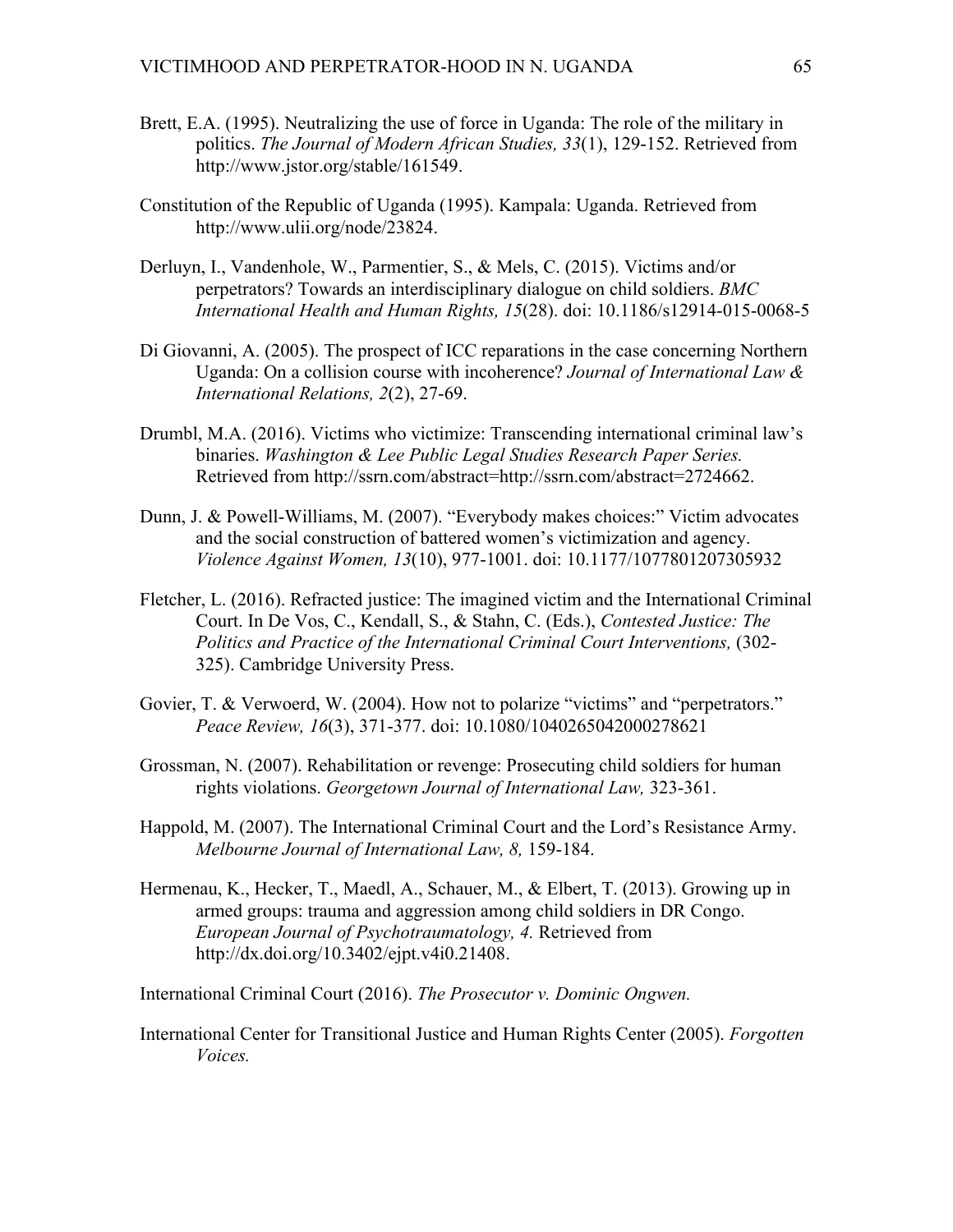- Jacoby, T.A. (2015). A theory of victimhood: Politics, conflict and the construction of victim-based identity. *Millennium: Journal of International Studies, 43*(2), 511- 530. doi: 10.1177/0305829814550258
- Kearns, J.N. & Finchman, F.D. (2005). Victim and perpetrator accounts of interpersonal transgressions: Self-serving or relationship-serving biases? *Personality and Social Psychology Bulletin, 31*(3), 321-333. doi: 10.1177/0146167204271594
- Kersten, M. (2016, April 12). The life and times of Dominic Ongwen, child soldier and LRA commander. *Justice in Conflict.* Retrieved from https://justiceinconflict.org/2016/04/12/the-life-and-times-of-dominic-ongwenchild-soldier-and-lra-commander/.
- Leveau, F. (2013). Liability of Child Soldiers Under International Criminal Law. *Osgoode Hall Review of Law and Policy,* 36-66. Retrieved from http://digitalcommons.osgoode.yorku.ca/ohrlp/vol4/iss1/2.
- Mazinani, M. (2014). On the problem of the victim/perpetrator dichotomy: The massacre of Kurds (Iran, 1979). *Studies in Ethnicity and Nationalism, 14*(2), 289-301.
- McEvoy, K. & McConnachie, K. (2012). Victimology in transitional justice: Victimhood, innocence and hierarchy. *European Journal of Criminology, 9*(5), 527-538. doi: 10.1177/1477370812454204
- Mohamed, S. (2015). Of monsters and men: Perpetrator trauma and mass atrocity. *Columbia Law Review, 115,* 1157-1216. Retrieved from http://scholarship.law.berkeley.edu/facpubs/2500.
- Musila, G.M. (2005). Challenges in establishing the accountability of child soldiers for human rights violations: Restorative justice as an option. *African Human Rights Law Journal,* 321-334.
- Nyeko, O. & Aloyocan, H. (2015). Community perceptions on Dominic Ongwen. *Justice and Reconciliation Project.*
- Noble, K. (1996, March 21). Menendez brothers guilty of killing their parents. *The New York Times.* Retrieved from http://nytimes.com/1996/03/21/us/menendezbrothers-guilt-of-killing-their-parents.html
- Odong, J. (2015). Ongwen's justice dilemma: Perspectives from Northern Uganda. *Refugee Law Project.*
- Open Society Justice Initiative (2016). *Dominic Ongwen at the ICC: Confirmation of charges.*
- Pilecki, A. & Hammack, P. (2014). "Victims" versus "righteous victims": The rhetorical construction of social categories in historical dialogue among Israeli and Palestinian youth. *Political Psychology, 35*(6), 813-830. doi: 10.1111/pops.12063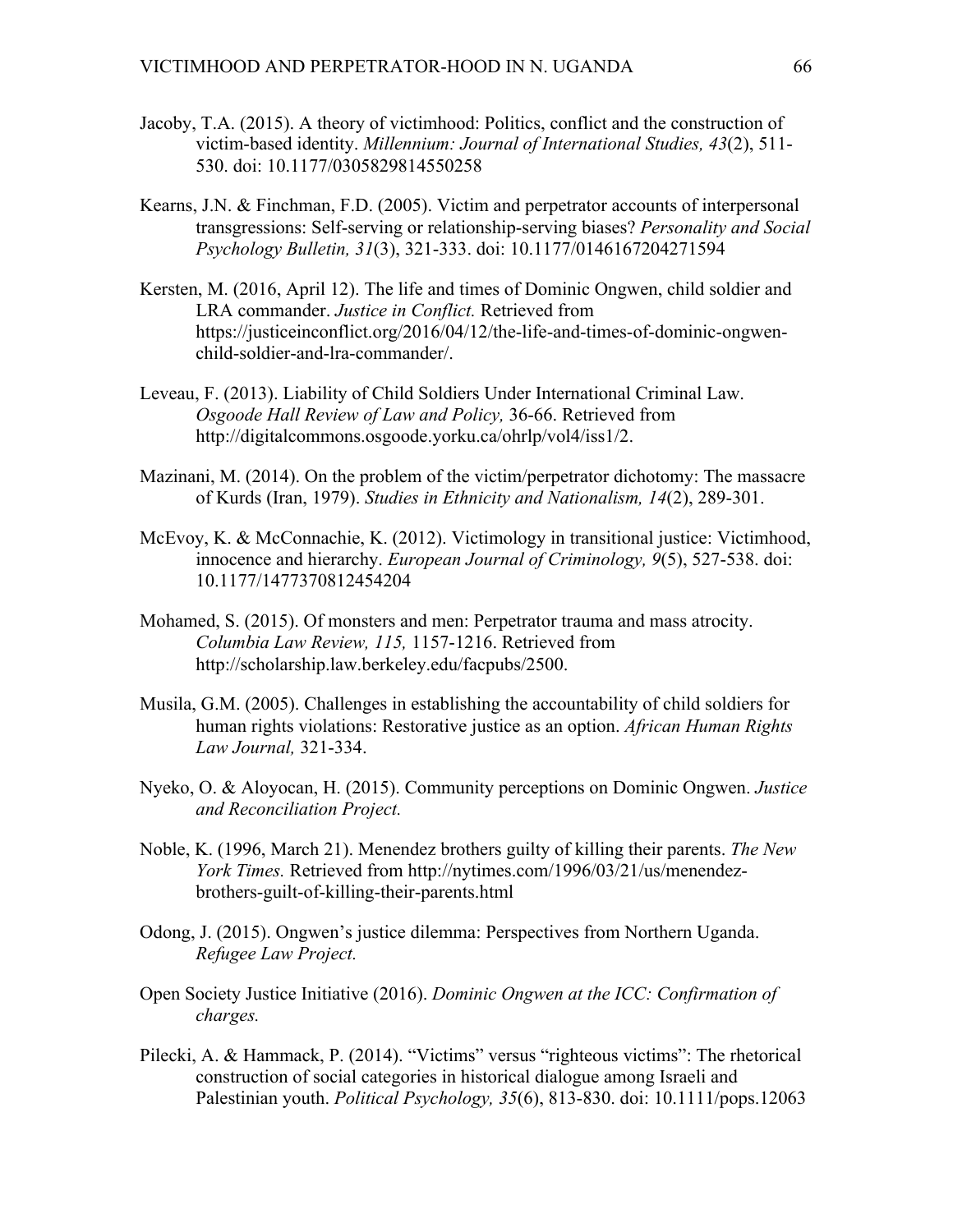- Redress Trust (2006). *Victims, perpetrators, or heroes? Child soldiers before the International Criminal Court.*
- Schauer, E. and T. Elbert (2010). The psychological impact of child soldiering. E. Martz (ed). *Trauma Rehabilitation After War and Conflict*, 311-360. doi: 10.1007/978- 1-4419-5722-1\_14
- Stillwell, A.M. & Baumeister, R.F. (1997). The construction of victim and perpetrator memories: Accuracy and distortion in role-based accounts. *Personality and Social Psychology Bulletin, 23*(11), 1157-1172.
- Tiemessen, A.E. (2004). After Arusha: Gacaca justice in post-genocide Rwanda. *African Studies Quarterly, 8*(1), 58-76. Retrieved from http://www.africa.ufl.edu/asq/v8/v8i1a4.htm.
- Titeca, K. & Costeur, T. (2014). An LRA for everyone: How different actors from the Lord's Resistance Army. *African Affairs,* 92-114. doi: 10.1093/afraf/adu081
- Traylor, A. (2009). Uganda and the ICC: Difficulties in bringing the Lord's Resistance Army leadership before the ICC. *Eyes on the ICC, 6*(1), 25-42.
- United Nations General Assembly (1989). *Convention on the Rights of the Child.*
- United Nations General Assembly (1998). *Rome Statute of the International Criminal Court.*
- United Nations General Assembly (1985). *United Nations Standard Minimum Rules for the Administration of Juvenile Justice.*
- United Nations Office of the High Commissioner for Human Rights (2011). *"The dust has not yet settled": Victims' views on the right to remedy and reparation, a report from the Greater North of Uganda.*
- United Nations Office of the Special Representative of the Secretary-General of Children and Armed Conflict. (2011). *Children and justice during and in the aftermath of armed conflict.*
- Uzoigwe, G.N. (1983). Uganda and parliamentary government. *The Journal of Modern African Studies, 21*(2), 253-271. Retrieved from http://www.jstor.org/stable/160775.
- Vaha, M. (2008). Victims or Perpetrators? Child soldiers and the vacuum of responsibility. Paper presented at: *The 2nd Global International Studies Conference, University of Ljubljana.*
- Victim. (n.d.). In *Online Etymology Dictionary.* Retrieved from http://www.etymonline.com/index.php?term=victim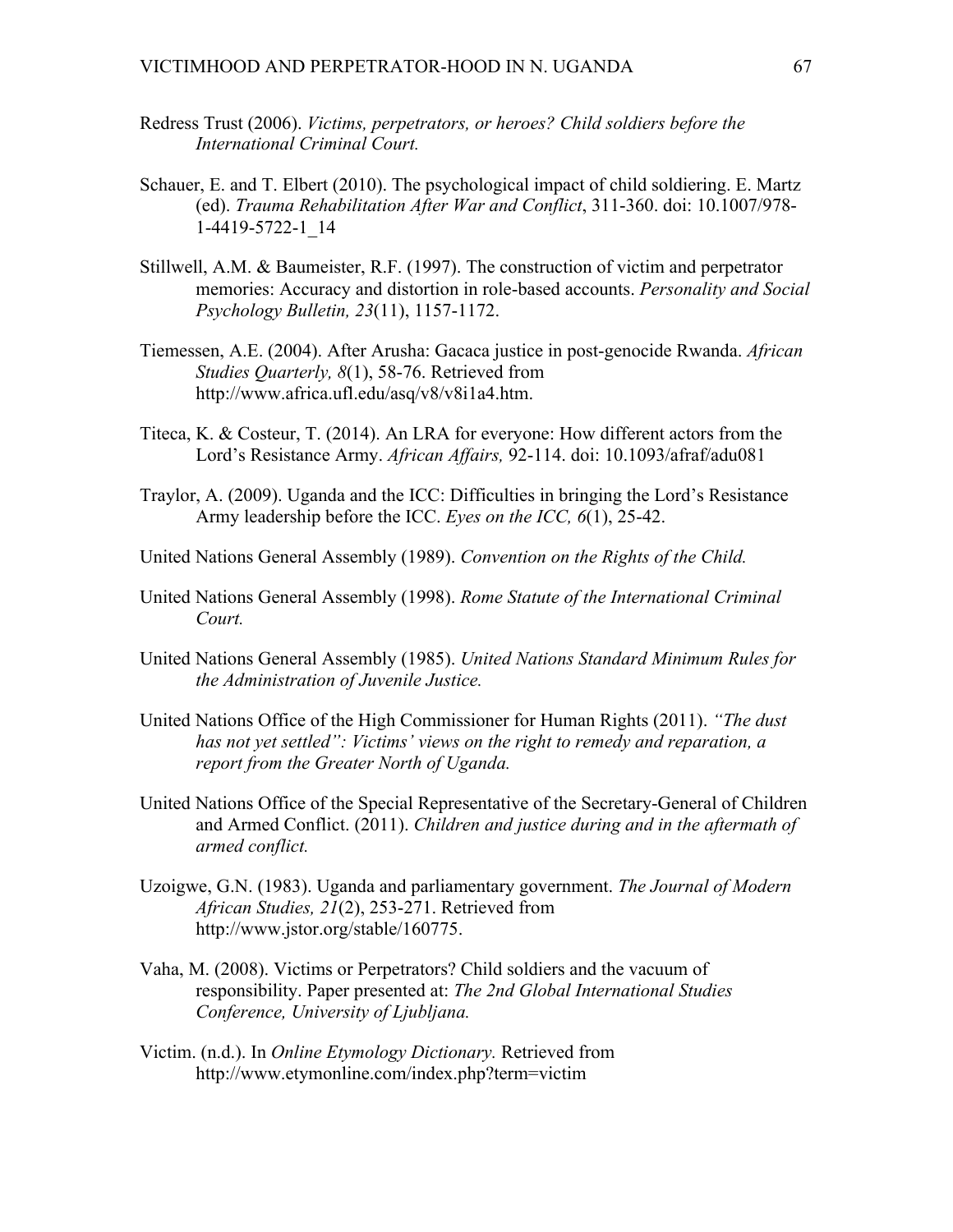| Respondent     | <b>Interview Dates</b>                                   | Gender | Age | Age at<br><b>Abduction</b> | <b>Years</b> in<br><b>LRA</b> | <b>Final Rank</b>              |
|----------------|----------------------------------------------------------|--------|-----|----------------------------|-------------------------------|--------------------------------|
|                | October 25, 2016<br>October 27, 2016<br>October 28, 2016 | Male   | 42  | 16                         | 9                             | Captain<br>$(3 \text{ stars})$ |
| $\overline{2}$ | October 25, 2016<br>October 26, 2016<br>October 27, 2016 | Male   | 34  | 9                          | 8                             | Captain<br>$(3 \text{ Stars})$ |
| 3              | October 29, 2016<br>November 1,<br>2016                  | Female | 25  | Born in<br><b>LRA</b>      | 13                            | No rank                        |

Appendix 1: List of Anonymous Case Studies of Former LRA Members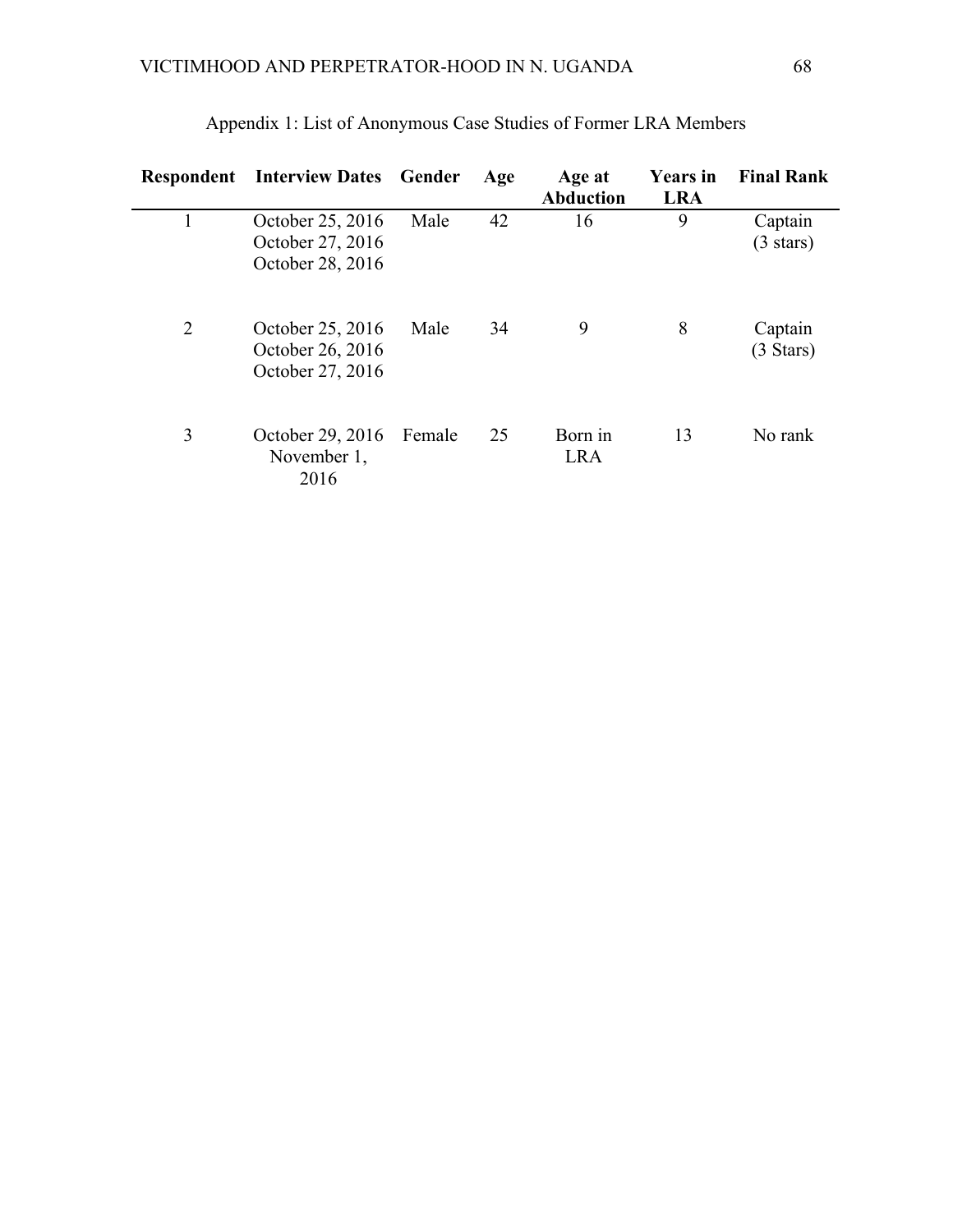| <b>Name</b>               | <b>Interview Date</b> | <b>Title</b>                                                   |
|---------------------------|-----------------------|----------------------------------------------------------------|
| Ojara Martin<br>Mapenduzi | October 26, 2016      | LC5 Chairman of Gulu District                                  |
| Arthur Owor               | October 27, 2016      | <b>Independent Researcher</b>                                  |
| <b>Bishop Onweng</b>      | October 28, 2016      | Catholic Bishop                                                |
| Henry Kilama<br>Komakech  | October 30, 2016      | Human Rights Lawyer                                            |
| Francis Odongyoo          | October 31, 2016      | Director of Human Rights<br>Focus                              |
| Pamela Angwech            | October 31, 2016      | Director of GWED-G                                             |
| Isaac Okwir               | October 31, 2016      | Representative of Justice and<br><b>Reconciliation Project</b> |
| Ambrose Olaa              | November 2, 2016      | Acholi Prime Minister                                          |
| Jackson Odong             | November 2, 2016      | Representative of Refugee Law<br>Project                       |
| Jimmy Otim                | November 7, 2016      | Uganda Outreach Coordinator<br>for the ICC                     |
| Nicholas Opiyo            | November 8, 2016      | Human Rights Lawyer, Lawyer<br>for Thomas Kwoyelo              |
| Anonymous                 | November 10, 2016     | Intermediary to the ICC                                        |

## Appendix 2: List of Formal Interviews with Community Leaders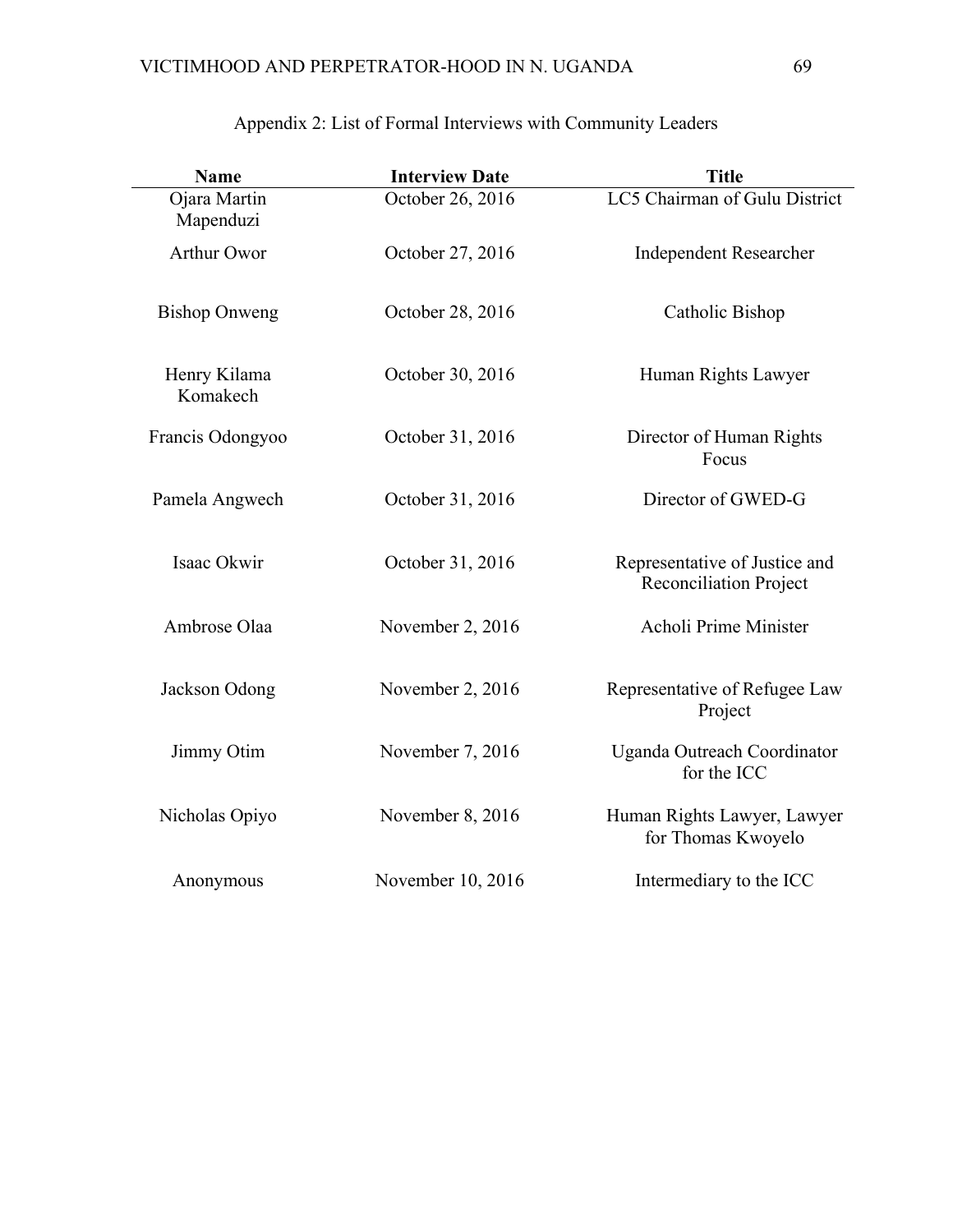| Community  | <b>Date of Focus Group Discussion</b> | <b>Focus Group Makeup</b> |
|------------|---------------------------------------|---------------------------|
| Lukodi     | November 13, 2016                     | Women $(6)$               |
| Lukodi     | November 13, 2016                     | Mixed $(6)$               |
| Lukodi     | November 13, 2016                     | Men $(4)$                 |
| Tyena Kaya | November 17, 2016                     | Women $(6)$               |
| Tyena Kaya | November 17, 2016                     | Mixed $(5)$               |

## Appendix 3: List of Focus Group Discussions with Local Community Members